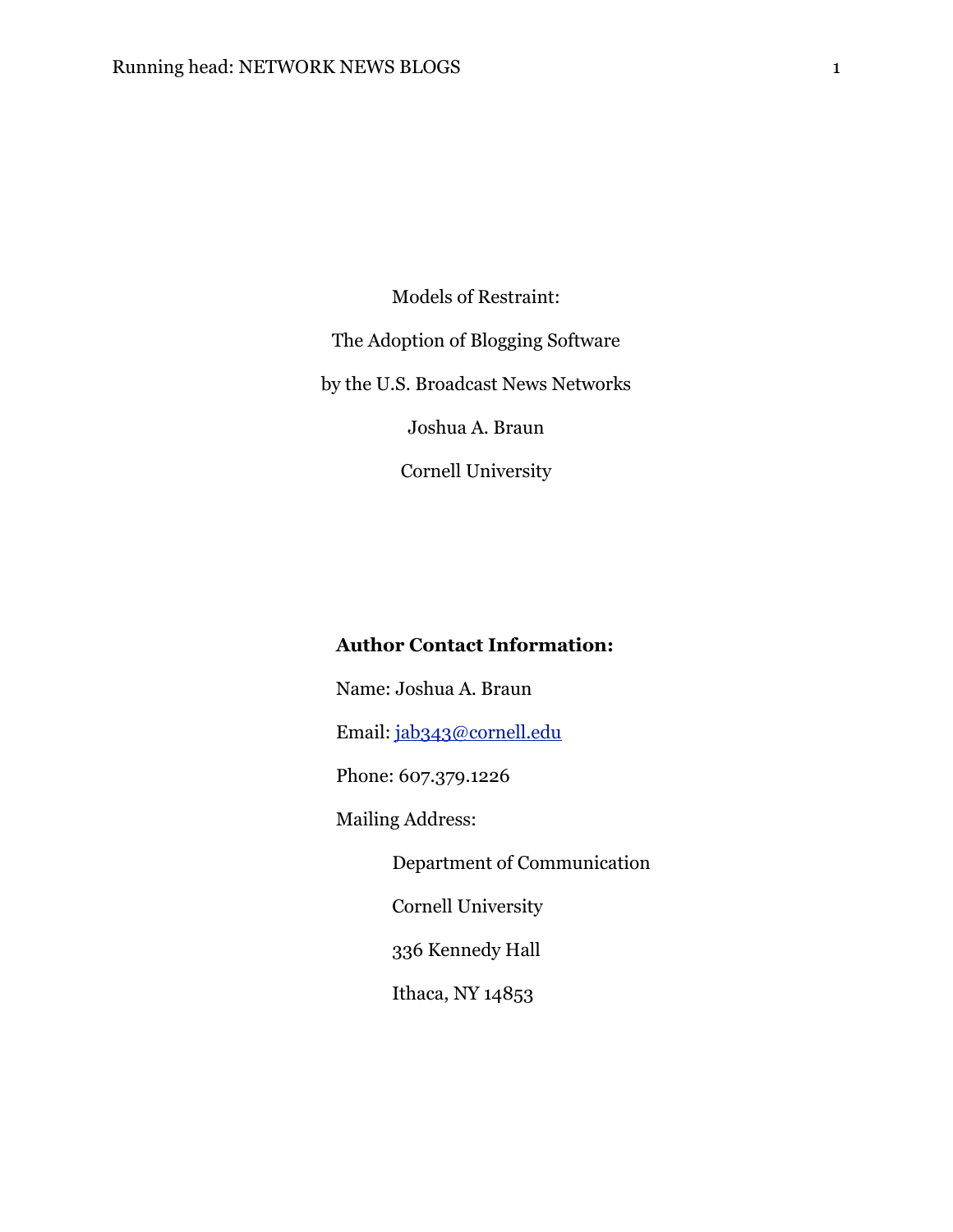#### **Abstract**

I am interested in exploring how traditional news organizations, and television network news divisions in particular, are adopting and deploying emerging media technologies, which allow them—and at times obligate them—to interact with their audiences in new ways. Since 2005, all of the major broadcast networks' news divisions have begun their respective blogging efforts, which serve as excellent case studies of the way in which news organizations are utilizing new online media.

News organizations are masters at managing the division between front stage and back stage. Broadcast news networks are deliberate and strategic about who appears on camera and who works behind the scenes, the content that appears on the air and what's left on the cutting room floor. But the turn to blogs as an element of their online reporting has introduced new forms of interactivity, where audience feedback is not merely received, but actually included as part of their online presence in the form of comment threads and discussion board posts. Managing this unruly torrent of user feedback has proven a practical and an ideological challenge for these organizations, long steeped in a tradition of one-way communication. In response to this challenge, each of the networks has adopted unique technologies, policies, and moderation strategies in an attempt to limit their legal exposure from user-provided content, and to embrace the new demand for interactivity while also maintaining the front-stage/backstage division on which the credibility and authority of journalistic institutions so often depends.

All this raises a number of interesting questions. As journalistic institutions engage more and more fully in interactive online spaces, how are these tensions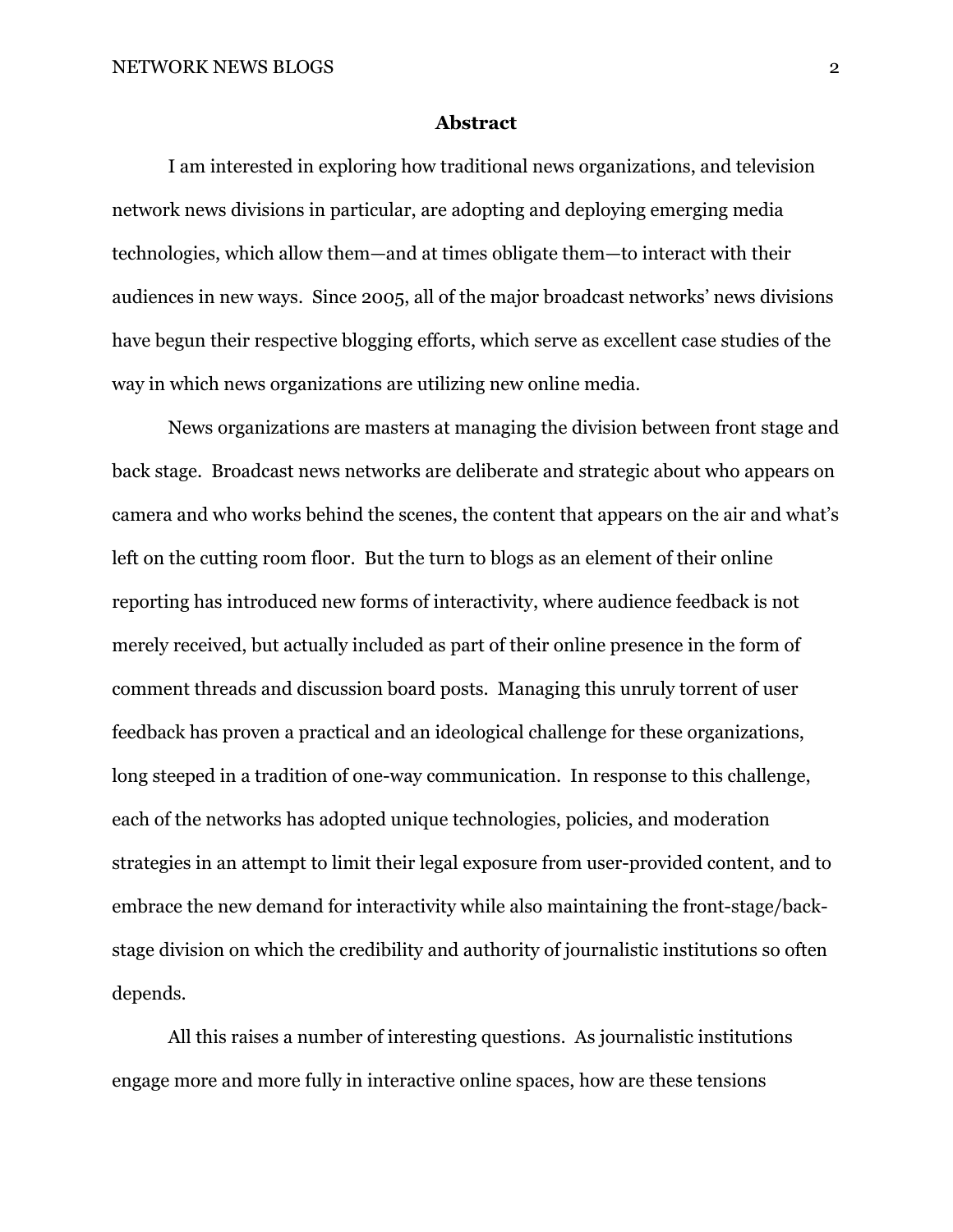changing journalism itself? How do the technical systems and moderation strategies put in place shape the contours of the news, and how do these journalistic institutions make sense of these systems and strategies as part of their public mission? What is the role of audiences and publics in this new social and technical space? And how do journalistic institutions balance their claim to be "town criers" and voices for the public with the fact that their authority and continued legal standing depend at times on moderating, and even silencing the voices of individuals?

# **Introduction**

Over the last two decades, the news divisions of the three U.S. broadcast networks—ABC, NBC, and CBS—have faced dwindling audiences for their evening newscasts and much of their other current-events programming (Lafayette, 2005; Squires, 2005; Steinberg, 2005). In recent years, attempting to halt this decline, all three networks have turned to the Internet as a medium through which to reach new and younger audiences. For networks like ABC and CBS, neither of whose news divisions is currently tied to a 24-hour cable network, the Web has also provided a medium through which to compete with cable news channels and a means of spreading news content to audiences around the clock (Squires, 2005; Steinberg, 2005; Lafayette, 2005). In the period between 2005 and 2006, as part of a larger online expansion that continues today, all three networks introduced blogs associated with their various news broadcasts (Johnson, 2005, 2006c; Lafayette, 2005). In the press, representatives from the networks, along with media critics and the anchors themselves, struck a similar tone in how they justified the addition of blogging to the aims of network news. Blogging promised not only "transparency" but a "dialogue," an "informal and conversational"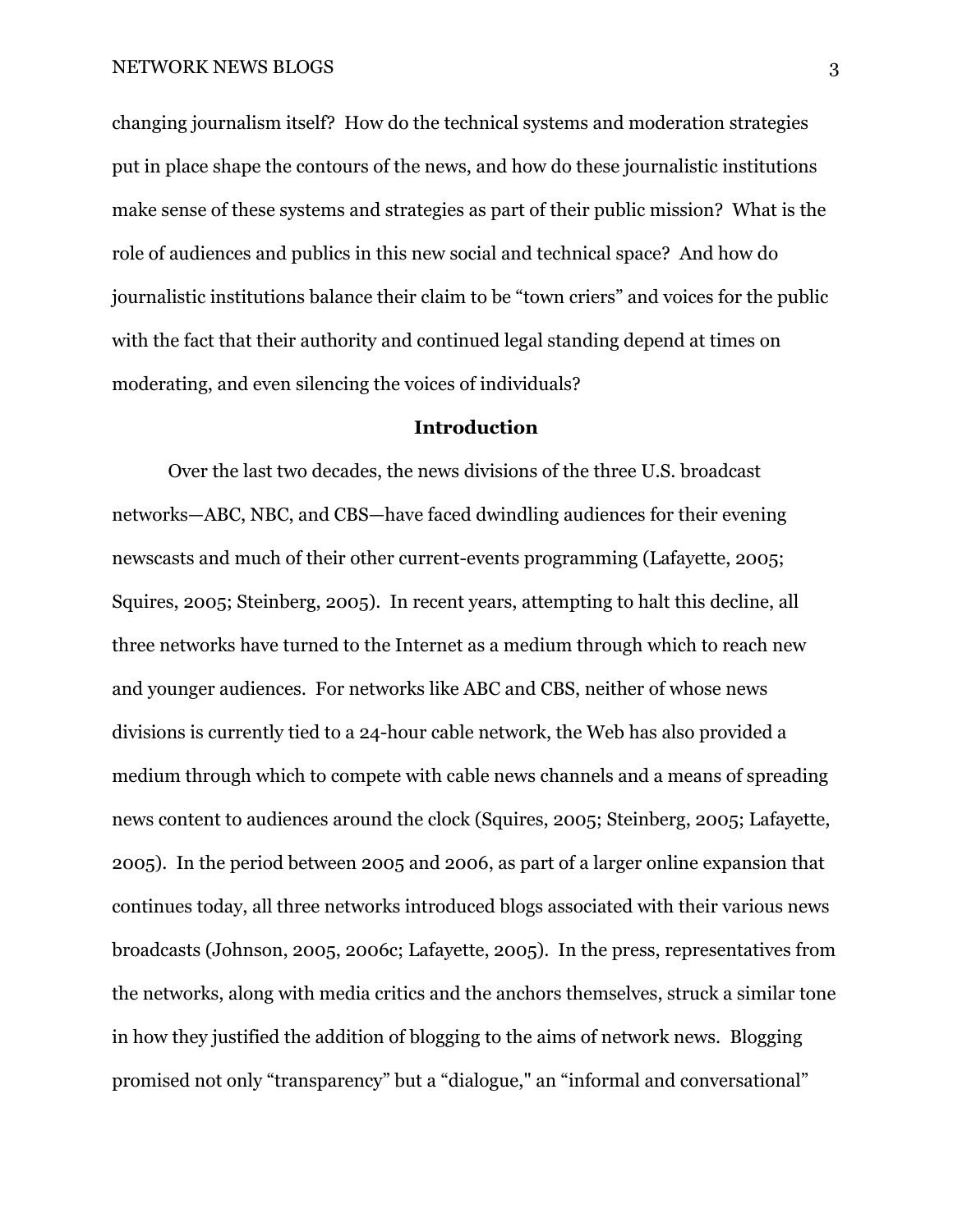space where "personal, intimate contact with news consumers" would occur and "advise the coverage" carried by the newscasts (Johnson, 2005, 2006a, 2006b; Squires, 2005).

 As the news business has continued to shift in response to the demands of the digital age, blogging has become an essential part of these journalistic institutions—but not always solely or primarily for the reasons foregrounded their spokespeople. In the world of network news, concepts like "transparency" and "dialogue" are enmeshed in longstanding and carefully rehearsed dramaturgical routines (Gusfield, 1980; Schudson, 2003). The careful distinctions between front stage and back stage (Goffman, 1959; Hilgartner, 2000) are still painstakingly managed within these organizations.

As such, it would be foolish to think that the interactive technologies of the Web have been adopted into news organizations' routines *de novo*. On the contrary, they are imbricated in existing policies and workstyles (Boczkowski, 2004; Deuze, 2007). Moreover, just as blogs must be made to fit into a larger institutional culture at the news networks, they are also brought into being in the face of an existing technological infrastructure, which each network has built up over time, and as such blogs and blogging software must be seen to exist within a larger set of technological affordances and constraints (Bijker, 2006). In fact, many of the content management systems (CMS's)—the primary software frameworks the networks use to publish online content were developed years before blogs and other more interactive Web applications became prominent, and are optimized for very different workflows than are currently employed by the networks' digital divisions. As one software developer affiliated with MSNBC.com put it to me in an interview, "A lot of these CMS's in major news organizations were created several years ago or more. And they aren't necessarily in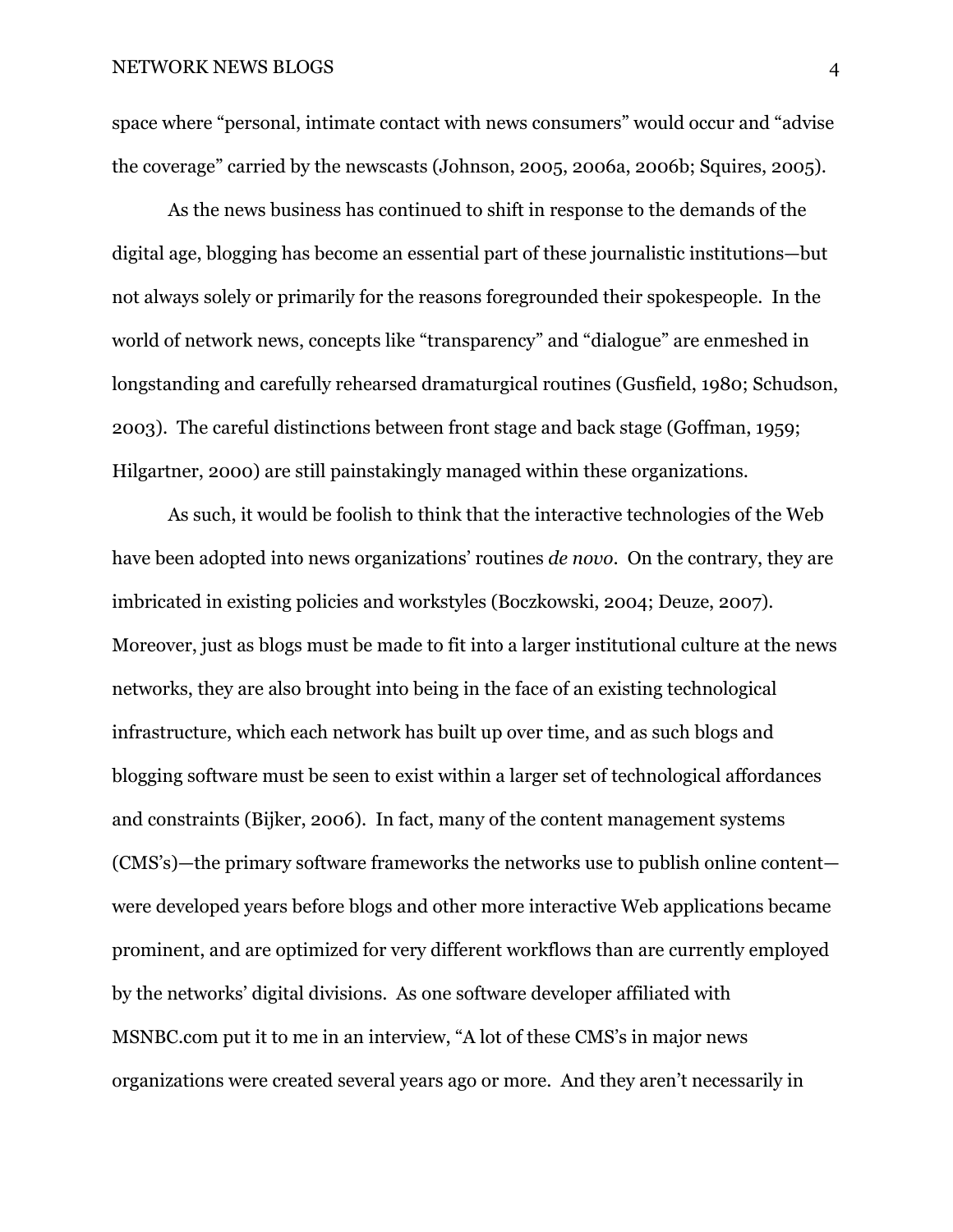tune with the way people publish content now." The widespread use of blogging software at the networks has simultaneously provided a technological resource for getting around the constraints of these publishing platforms, while at times complicating the ability of the networks to move forward with the process of updating and optimizing their existing software.

It's also worth recognizing that when a network promotes its content as a blog, and adopts a design layout or piece of software that is recognizable as a blog, it is invoking a set of norms and standards that stretch beyond—and cannot entirely be controlled by—journalism and its traditional institutions. Blogging introduces feedback mechanisms—comment threads, social news tools, and more—that constitute opportunities for audiences to interact with journalists in ways they never have before (Deuze, 2003). To more fully understand all of these tensions and dynamics, I undertook a research project that involved interviewing software developers and producers—ten in all—at the Websites of each of the broadcast networks' news divisions.[1](#page-4-0) I was interested in how they described the purpose of their projects, the considerations that go into building the Web presence of the networks in general, and news blogs in particular, as well as how they conceive of their sites' users.

Throughout the paper, I point to a number of theoretical lenses for better understanding the subtleties and forces at work in network news blogging, including Goffman's notion of front stage and back stage as employed by Hilgartner (2000),

<span id="page-4-0"></span><sup>1</sup> This number has been rounded off to help ensure that some anonymized quotes remain unidentifiable, as it might otherwise be possible to discern the identity of a source by process of elimination. The figure remains a close approximation of the number of interviews conducted.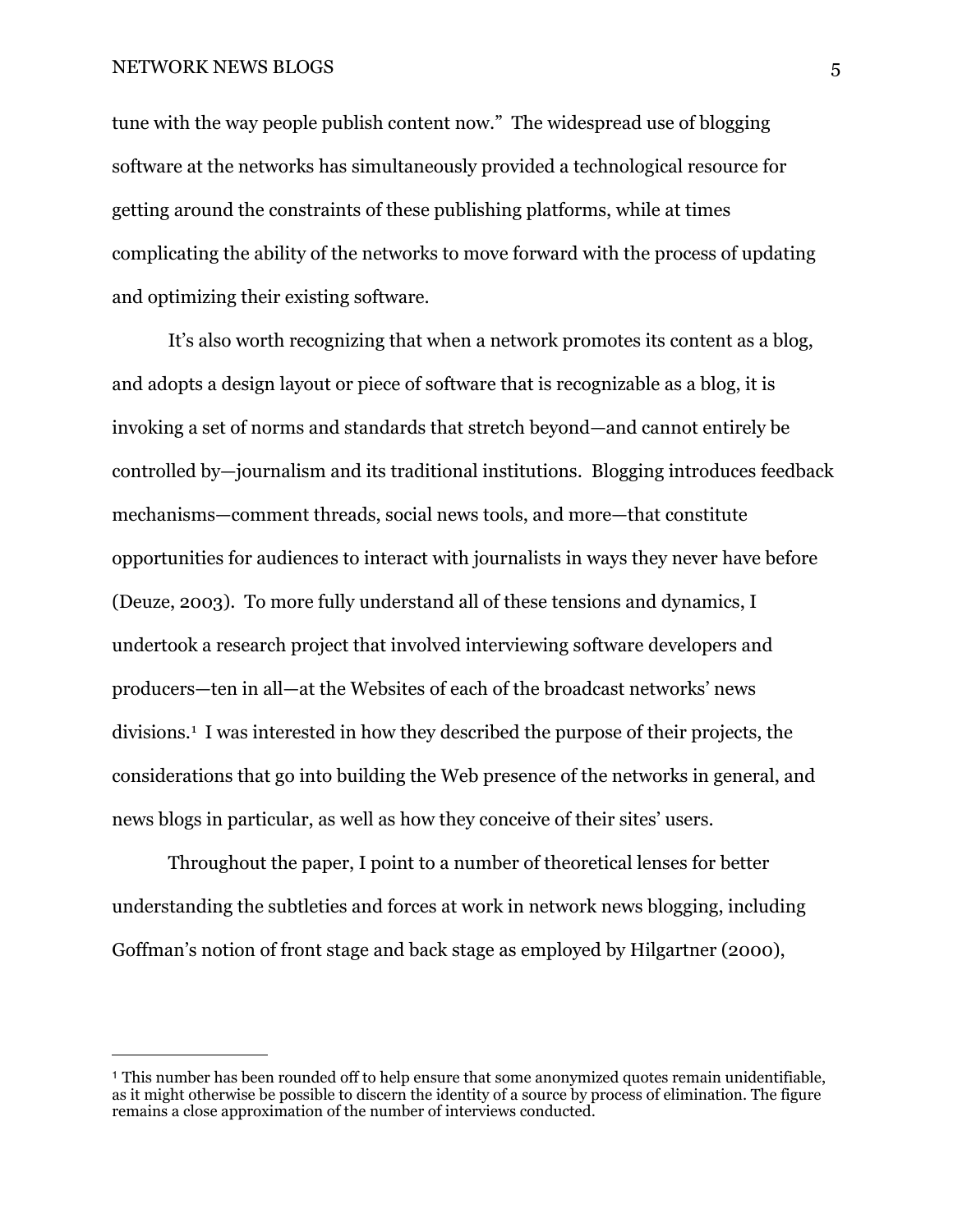Bijker's (2006) description of the "obduracy of technology," and—toward the end insights from Boczkowski's 2004 book, *Digitizing the News*.

## **Stage Management and the Performance of Authority**

 While I won't be adopting a strictly dramaturgical perspective in this paper, the concepts of stage management and the performance of authority developed by Hilgartner (2000) will potentially prove very useful in examining how the networks deal with Web technologies. Hilgartner's scheme concerns the manner in which organizations carefully manage their public face while restricting access to their private operations. Using terms like "front stage," "back stage," and "stage management language developed by Goffman (1959)—Hilgartner shows how an organization's authority often rests on its ability to focus audience attention on its finished public products, while simultaneously restricting access to the messy process of "sausages being made."

 Hilgartner (2000) takes the National Research Council as his primary example, but many, if not most, types of organizations rely on the same process to assert and protect their authority. Journalism, too, provides a compelling example, and it's in this context that news organizations' adoption of new interactive technologies becomes particularly interesting. On the one hand, the transparency afforded by digital technologies can at times interfere with news organizations' ability to stage manage—as *Washington Post* journalist and media critic Howard Kurtz (2009) put it, "the parting of the digital curtain [at times] reveals a process that its practitioners would undoubtedly rather keep from public view." At the same time, digital technologies also create affordances that assist organizations in stage management. Even the language of Web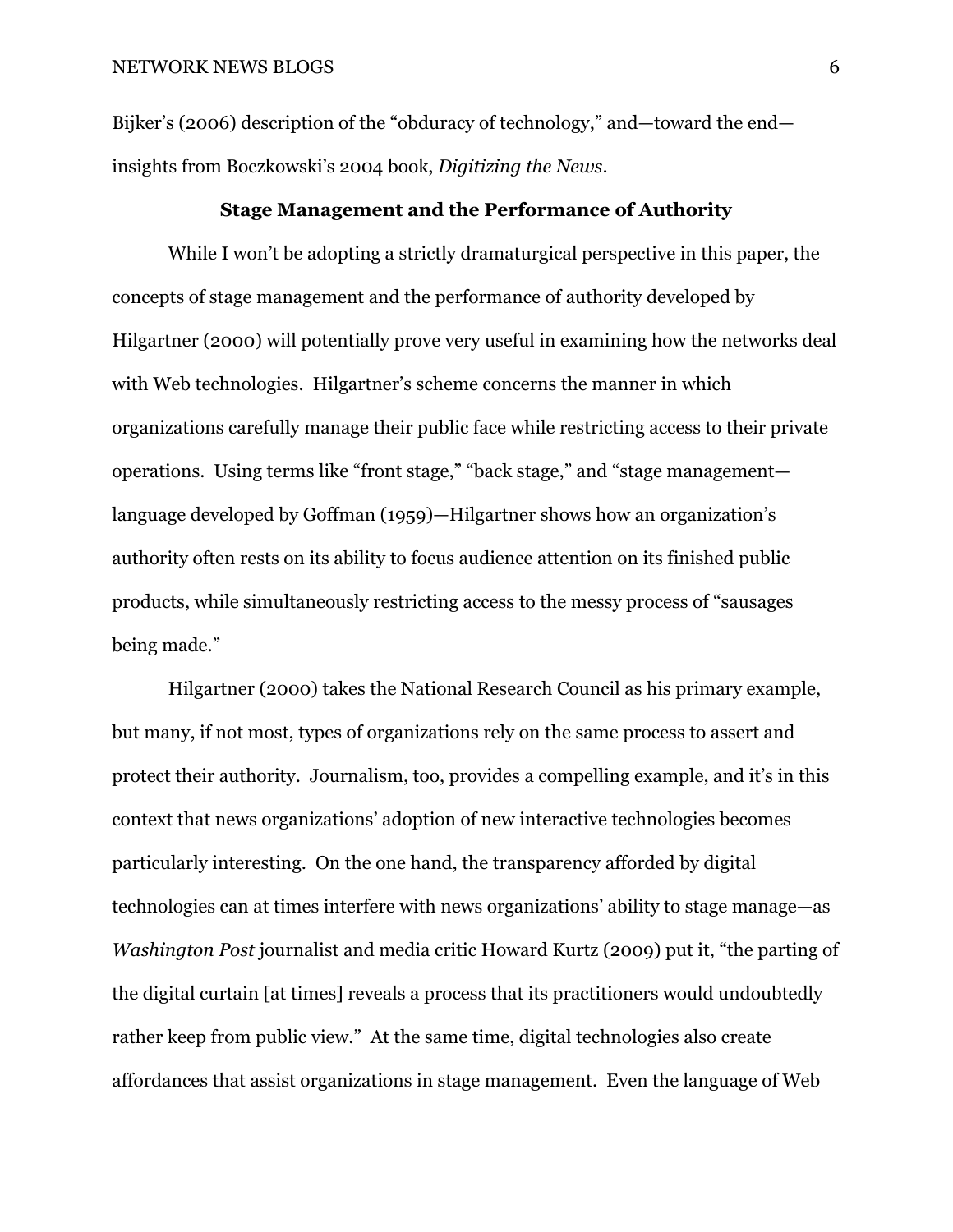development mimics that of Goffman (1959), dividing the functionality of Websites into a "front end" seen by audiences and a "back end" maintained by programmers and editorial staff. But while much can be said about the visual composition and end-user functionality of news Websites—and these things will enter into my discussion—this is not ultimately a paper on interface design. In exploring the public identity networks have sought to cultivate through their recent online expansions, I will turn first to the narratives their spokespeople have put forward and cultivated in trade journals and newspapers.

## **News About News Blogs**

 While a few Web contributors at MSNBC.com began experimenting with blogging as early as 2002, it wasn't until the period between 2005 and 2006 that blogging became a staple of network television news sites. In April of 2005, Jeff Zucker, then president of the NBC Universal Television Group, attended a conference convened by Yahoo! on high-speed Internet use. In his remarks he suggested the Internet was already having a major impact on the television news industry, implying that NBC News —like its competitors—would have to change with the times. "I don't know why Brian Williams isn't blogging right now," he said. "We should be looking for a more interactive component and experimenting more" (National Post, 2005).

 Just over one month later, in May, Brian Williams' first blog entry appeared (Williams, 2005). Williams' blog attracted far more media attention than the comparatively low-profile and experimental blogging efforts at MSNBC.com that preceded it. By August, the *Daily Nightly* had caught the eye of the *New York Times*, and in an article from the paper's Arts desk, Williams opined that the blog was an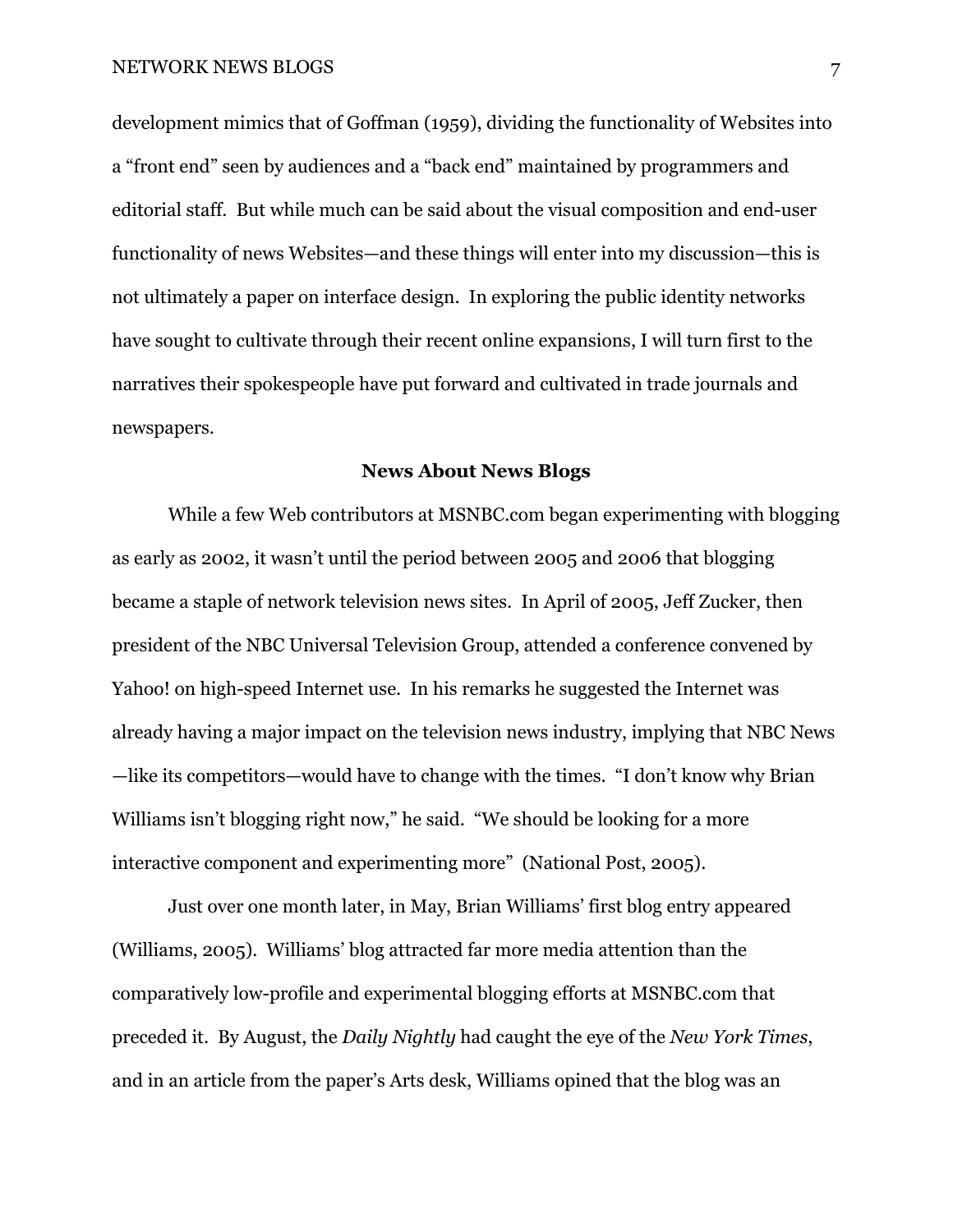attempt to "lift the veil" and "expose [*Nightly News* staffers] as a collection of humans grappling with how to spend our precious 22 minutes each night" (Steinberg, 2005).

 That same year, the other two broadcast networks were both faced with tumultuous changes to their anchor staffs after the death of Peter Jennings at ABC News, and the forced resignation of Dan Rather from the helm of *Evening News* at CBS. After the initially devastating impact of these events had subsided somewhat, both networks reframed the process of anchor succession as an opportunity to recast their brand identities—a process that, by chance or by design, included an expansion of their online efforts (Johnson, 2006a). ABC News announced in December 2005 that its new anchors, Bob Woodruff and Elizabeth Vargas, would begin a blog to accompany *World News Tonight*, promising among other things that adopting a dual-anchor format would give both Woodruff and Vargas time to take on new roles, including blogging and engaging with viewers online (Lafayette, [2](#page-7-0)005).<sup>2</sup> Shortly thereafter CBS announced that Katie Couric would also have a substantial online presence on CBSNews.com—a promise that was eventually cashed out in the form of the *CBS Evening News* blog, *Couric & Co* (Johnson, 2006c)*.*

As mentioned above, both media critics and spokespeople for the networks during this time assumed a common rhetoric, pledging transparency and dialogue with news audiences through the adoption of new technologies. Moreover, many network executives were quite frank about their desire to use online media to offset their

<span id="page-7-0"></span><sup>2</sup> It's worth mentioning that not long afterward, *World News Tonight*'s anchor staff changed over again after Bob Woodruff was severely injured while on assignment and Elizabeth Vargas departed the broadcast on maternity leave. According to media accounts (Gold, 2008) and my interview sources, this was somewhat disruptive to the network's online hopes for *World News,* which were subsequently reframed somewhat in light of the fact that the new anchor, Charles Gibson, "isn't much of a blogger." It remains to be seen how *World News*' newest new anchor, Diane Sawyer will contribute to the Website.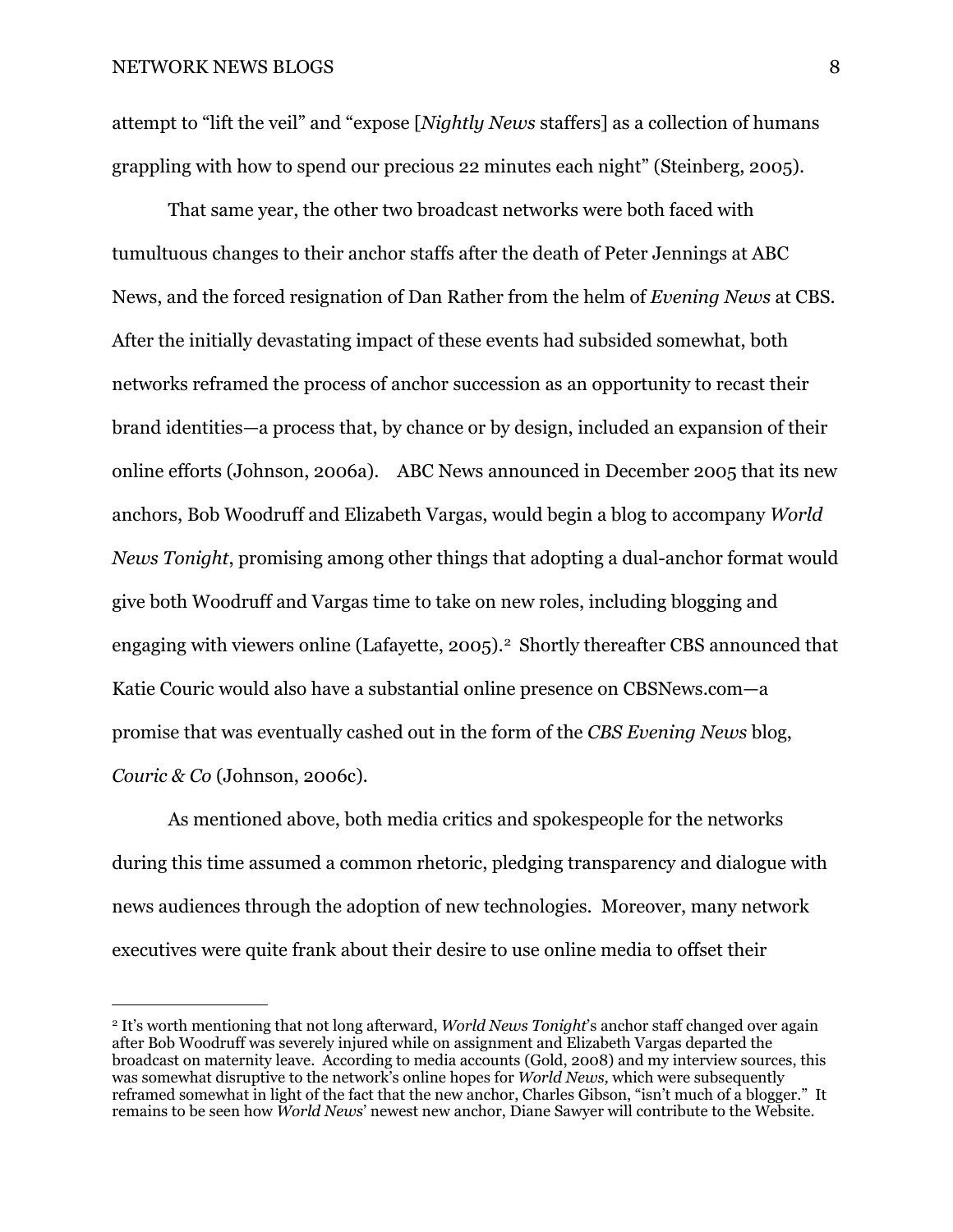declining television viewership and—in the case of ABC News and CBS News—to compete with cable news. In fact, both ABC News and CBS News also experimented during this time with streaming 24-hour broadband television programming to the Internet—an effort that continues today at both networks, albeit with little fanfare (Bauder, 2004; Agence France Presse, 2005).

 The account of the networks' blogging efforts above, taken primarily from newspapers and trade journals, ultimately privileges the blogs of the evening newscasts. But as I will discuss, these were neither the first, nor have they necessarily been the most successful of the networks' blogging efforts. The trade journal accounts are largely the outcome of stage management—the networks as they wish to be seen front stage. They foreground the opportunities and incentives the networks considered in getting involved with the Web, including reaching new audiences and reducing some of the competitive advantages enjoyed by cable news networks. Full of optimistic futurism and rhetoric about transparent, participatory journalism, these accounts generally omit many of the more mundane back-stage reasons the networks currently start blogs or find them useful. The next section of this paper will examine in more detail how and why network news divisions make use of blogging software.

 Afterward, I will go some way toward deconstructing the rhetoric surrounding the conversational nature of network news blogs and their ability to "lift the veil" surrounding the back stage of network news. While not disingenuous, the conversational promise in media accounts masks a series of tensions that editors and journalists must manage in interacting with their audiences online. Lastly, I will explore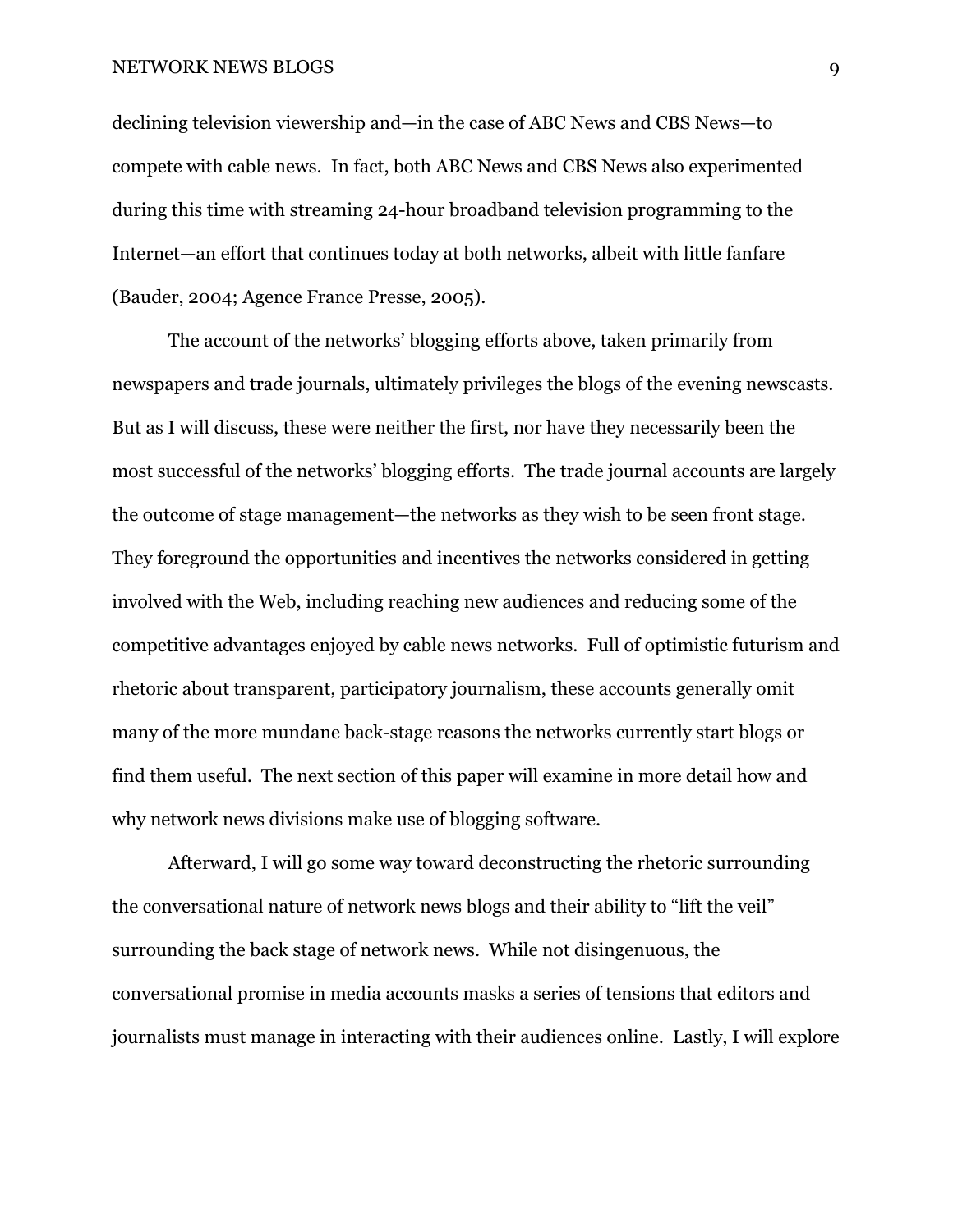the way in which the networks have conceived of and situated their audiences amid the process of adopting and adapting blogs and blogging technology.

# **What is a Blog?**

 The potential of emerging digital media for reaching new audiences has made interactive tools, including blogs, very attractive to network news divisions. But at the same time, the ubiquity of blogs and blogging software, and their penetration into popular culture has created a set of cultural norms and expectations surrounding blogging that news networks cannot fully control, and at times this presents difficulties in the networks' ability to stage manage. As the conventions and conceptions surrounding blogging—inside, and to some extent outside the news industry—have shifted in recent years, blogs have moved from being a curiosity or a decoration on network news sites to a relatively common reporting tool.

 One of the most common observations on the part of producers, developers, and executives at the different networks during my interviews was the fact that as the uses to which blogs are put have broadened, a substantial gray area has emerged surrounding the definition of a blog, especially within the context of journalism. From a social construction of technology perspective, myriad user groups have arisen, introducing a set of contested meanings that continually whirl around the technology and its editorial forms (Pinch & Bijker, 1984; Pinch & Kline, 1996). It was generally agreed by my sources that traditionally, distinguishing characteristics of blogs have included format chronologically ordered, generally brief posts—as well as editorial style, with posts tending to be informal, personality-driven, and often written in the first person. However, while network news blogs may be similar in format to traditional blogs,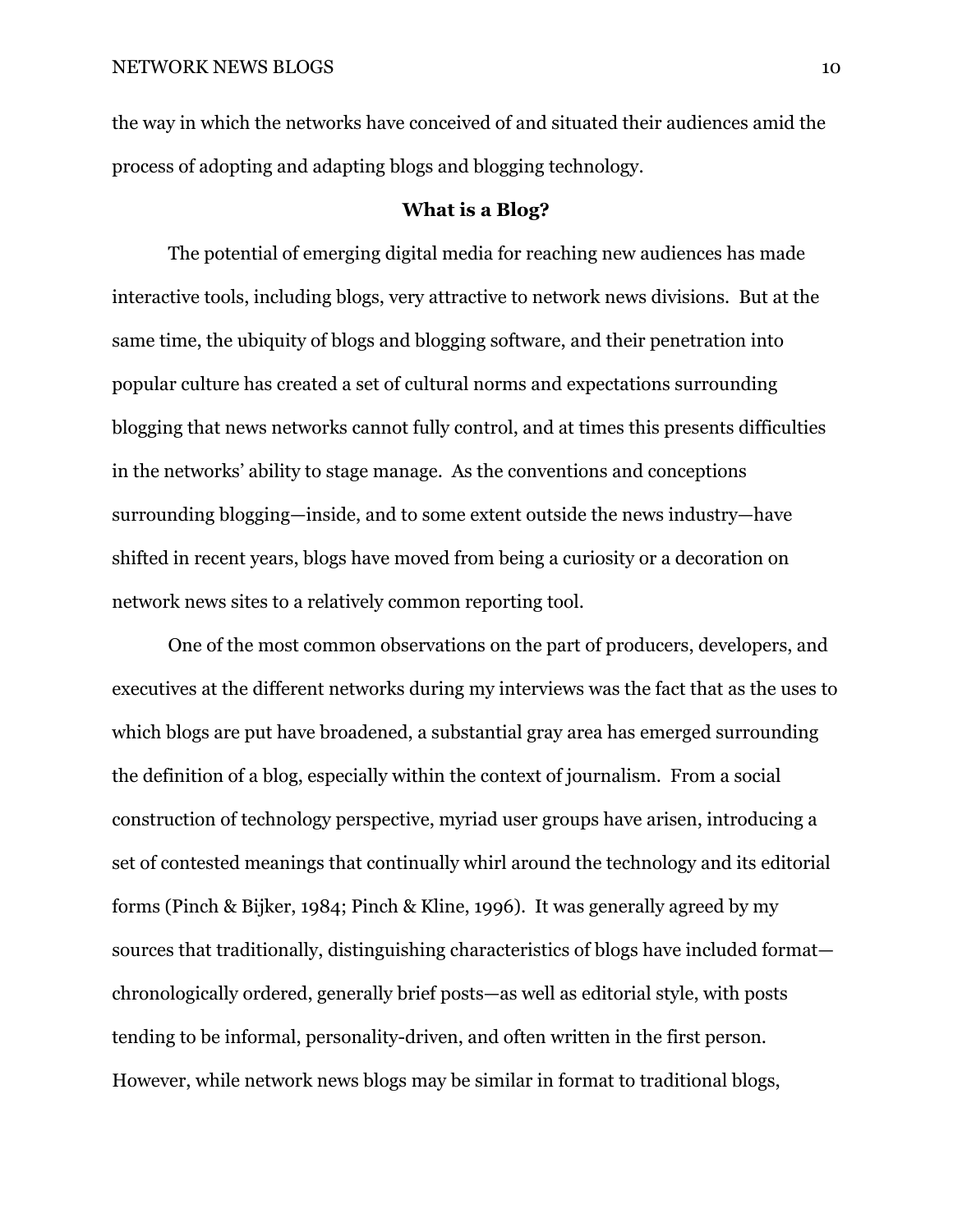numerous people pointed out that they had long since diverged stylistically and

editorially from their non-journalistic counterparts. Some journalists, like this producer

from CBS Interactive (the digital arm of CBS and CBS News), went so far as to lament

what he viewed as the negative connotations the term "blog" carried over to

CBSNews.com and other news sites:

You know, I don't know what a blog is anymore. A blog to me now—if you can really say what a blog is—is someone just being goofy and posting pictures of their friends drunk. But...Marc Ambinder has a blog. Well, his blog has a lot of incredible facts, and...incredible reporting. And maybe it's in a blog format, a blog template. But he's writing it like a story, you know? That term blog...It's just such a loaded term.

Michelle Levi, a CBS Interactive producer in Washington, D.C. who contributes

regularly to the network's *Political Hotsheet* blog similarly noted,

I think it's interesting that we call *Political Hotsheet* a blog in some ways. Because any story that I've ever written, for the most part, unless it's a personal story, like "I traveled with the campaign this day and this is what I learned, firstperson, Michelle Levi." Other than that, it's "Sarah Palin announced today that she would step down as governor." And it's a story. But we put it in blog form, I think, to keep up.

This adherence to traditional journalistic style in news blogs was often seen as

something that had evolved over time. "It's clear," said one producer of the earliest blog

entries at his network, "that there was sort of an engrained concept of what a blog is that

now, if you look at it, really feels outdated. You know, now a blog is just a place to

report."

But this convergence of editorial styles was not unidirectional. Even as blog posts

began to look more like news stories, the tone of stories also began to change. Mike

Davidson, a developer and CEO of MSNBC's Newsvine subsidiary, who at the time of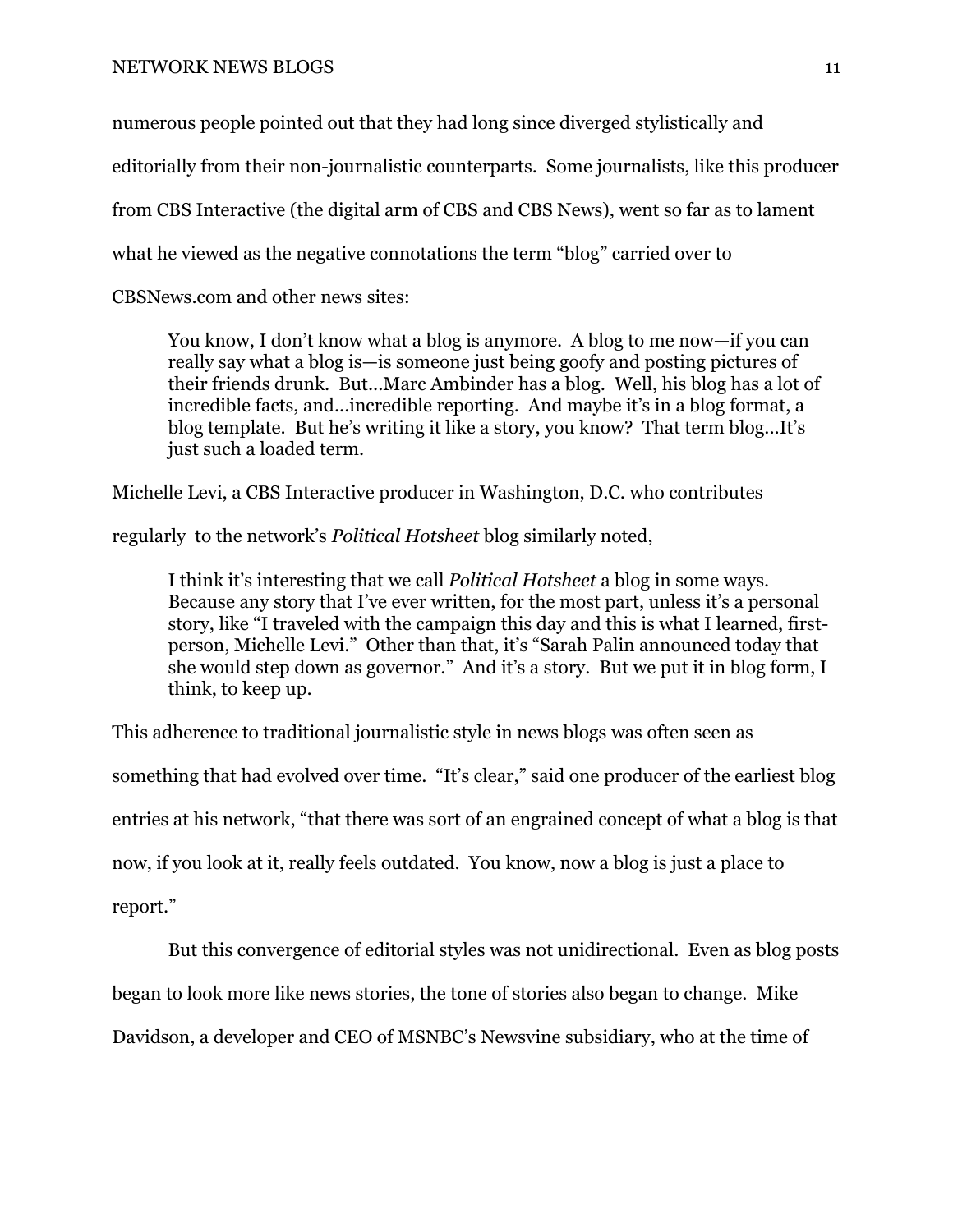our interview was constructing the new blogging software for MSNBC.com, put it this

way:

We're moving towards a world where articles are shorter. And they're edited less. And they come out more often per day. And they are tied specifically to an index page of the authors. Articles are becoming very bloggy, whereas five, ten years ago they weren't.

Davidson hypothesized that the shift was in large part an economically driven one:

Journalism itself has never really been a profitable thing. It's always been just a way to aggregate attention...to sell advertising against. And...unfortunately, it's not the stories that take three, four weeks to research and another week to write that make the most money. It's the stories that were generated quickly, that are of interest to a wide array of people.

Whatever the reason for the convergence in styles, Ben Tesch, a Web developer by trade

and head of MSNBC.com's R&D group, agreed that when it came to supporting the work

of the site's editorial staff,

The...consistent struggle is editorially, what's the difference between...a blog post and any other thing that gets written on...a news site? ... If you look at it at that granular a level, there's a lot of instances where you could go either way. You could say, "Well, this article could be a blog post and this blog post could be an article. So what's the difference?" Why bother even drawing a line that says there is a difference?

This increasing agnosticism toward the distinctions between blogs and stories was

further underscored in the design strategy of the various news sites. A CBS Interactive

producer had this to say:

Even the look of the blog and the story are coming together. ... In the past—and I think you see this across the board—blogs were sort of housed in their little blog home, and you had the blog homepage...or a section, or maybe you're linking out to it from a section. More and more, that content is bleeding into our headline stacks and into our section fronts, so they are often the story, as opposed to some sort of sidebar that provides opinion or analysis...that wouldn't satisfy someone looking for the whole picture.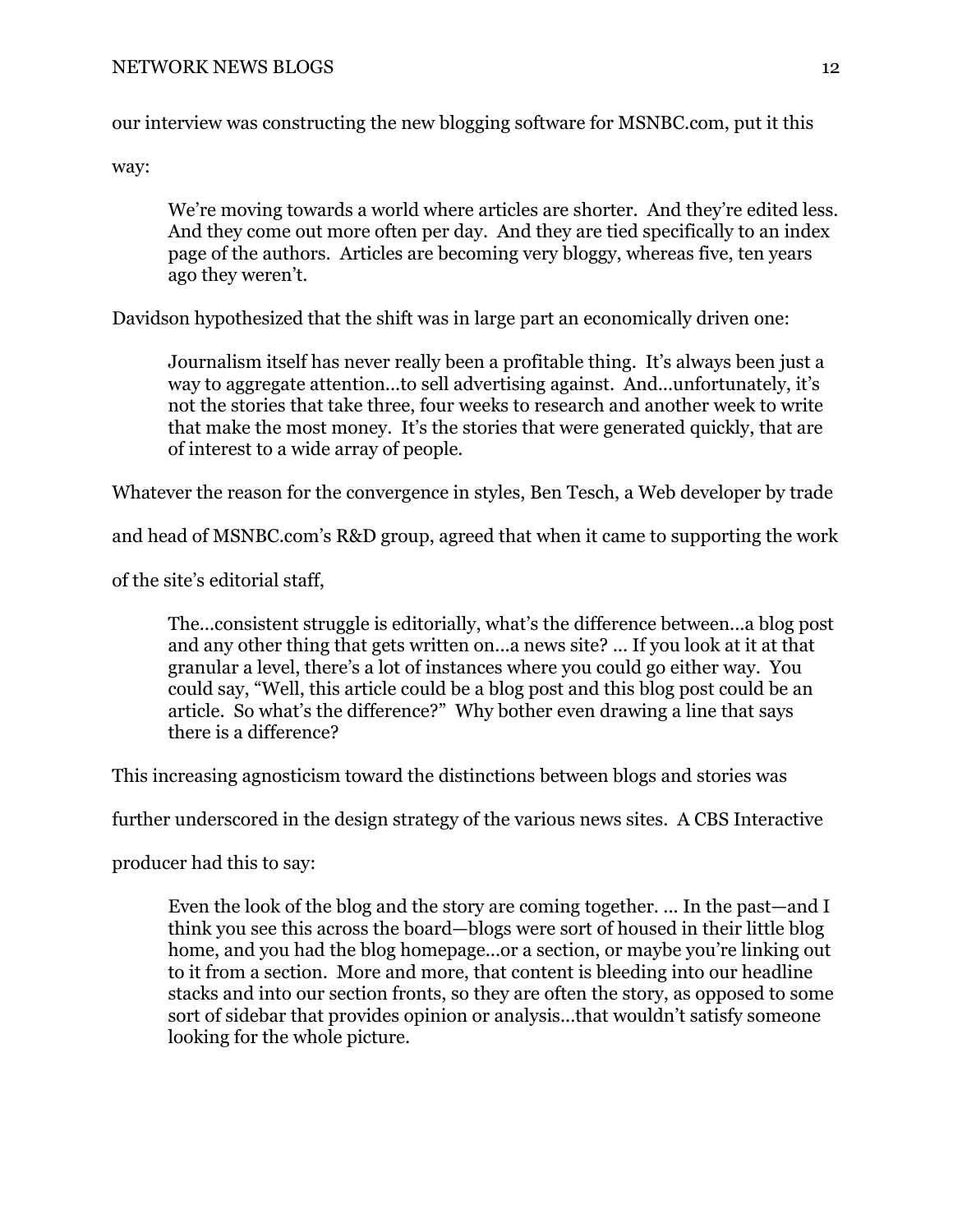All this discussion on the convergence of styles—from editorial tone to visual and interface design—invites the further question: Why bother to have blogs at all on a network news site? As Tesch and one of the producers put it, why bother to draw a distinction between stories and blog entries when "a blog is just a place to report?" As I'll point out later in this paper, some network news blogs do maintain a distinctly informal and interactive editorial style, to which the moniker "blog" is well-suited in its traditional sense. But for now, it's important to appreciate a far more mundane, backstage reason why the networks have come to find blogging software useful.

 As I mentioned briefly before, each network news site is published using a software program called a CMS, or "content management system." These proprietary programs were built in-house over the span of several years. And by most accounts they are large, somewhat dated and often clunky pieces of software, designed around workflows that no longer dovetail with the organizations' current Web publishing strategies. Here's how one CBS Interactive staffer with a background in television, described their experience of the network's CMS:

It's actually been so frustrating for me coming into this world, because I'm used to putting on a good show, telling a good story. But after you tell the good story, there's like 18 steps to get that story out that I'm really just not used to. And it drives me nuts that I have to worry that, "Oh, my God. I have a smart quote in the third graph and I have to go back in and change everything," or you know, "The lower third is a little bit lower." And it's just not the way I think—in Webspeak.

Blogging software, on the other hand, offers a self-contained CMS, that can be deployed independently of this legacy software developed by the networks.[3](#page-12-0) Many blogging CMS's are free and open source, and can be installed in less than half an hour.

<span id="page-12-0"></span><sup>3</sup> That said, CBS News is actually the exception among the networks in that it runs its blogs through its primary CMS—and it's probably not a coincidence that it maintains fewer blogs than either ABC or NBC.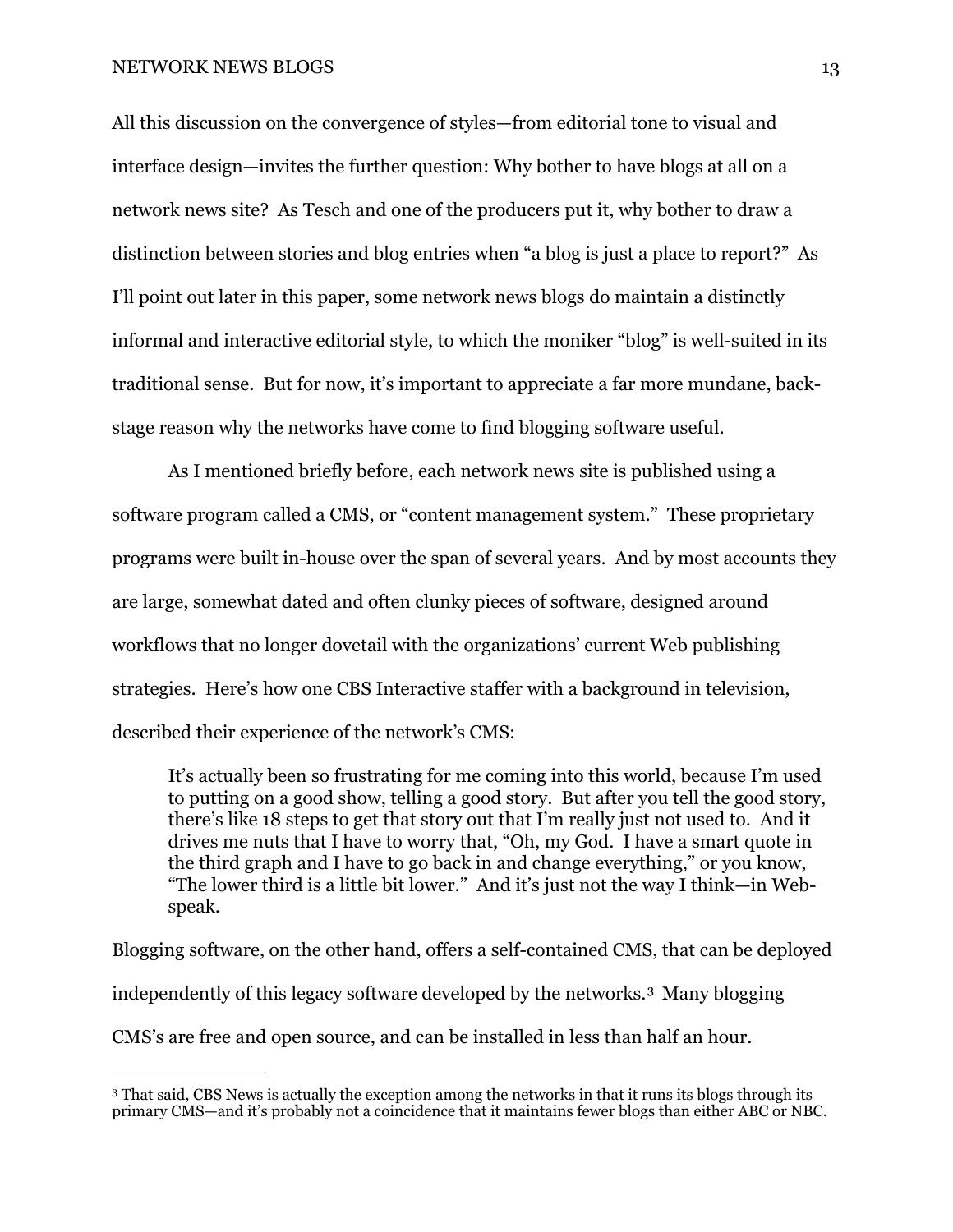Moreover, the availability of commercial hosting services can free the network altogether from the burden of maintaining or installing software. Some of the most popular blogging software packages have release cycles of six months or less, meaning they can be constantly upgraded to take advantage of the latest Web-publishing technologies. And, perhaps equally important, blogging platforms are designed for publishing by non-technical users. The legacy CMS's at the various networks, on the other hand, are rarely as flexible. Not only are they not user-friendly, they are slow to improve from a user perspective. "It's no longer the days where the sites and the scope of things are small enough where you can do a redesign of a major site in an overnight flip of the switch," notes Tesch. The back end software of large sites has grown to the point that it's analogous to a system of public works. As with a sewage or a subway system, upgrades are often piecemeal and take place over months and years. The comparative ease of deploying a new blog has made blogging software a popular kludge for expanding the content offerings of network news sites. Says Mike Davidson:

One of the things that is almost always easier about a blogging platform, as compared to a traditional CMS, is just the editing of content. ... It's so easy to create an article in WordPress, or even in Movable Type for that matter. I mean, it's very, very easy. And a lot of these CMS's in major news organizations were created several years ago or more. And they aren't necessarily in tune with the way people publish content now.

In Bijker's (2006) terms, the networks' primary CMS's are "obdurate technologies," too valuable and engrained in network routines to abandon entirely, too large to replace or rework overnight. They have both a momentum and a sort of path dependency that make them hard to experiment with or adapt to reflect new publishing styles. And in such a situation, blogs are frequently deployed by Web producers as a means of starting or experimenting with new projects without enlisting the effort and manpower of their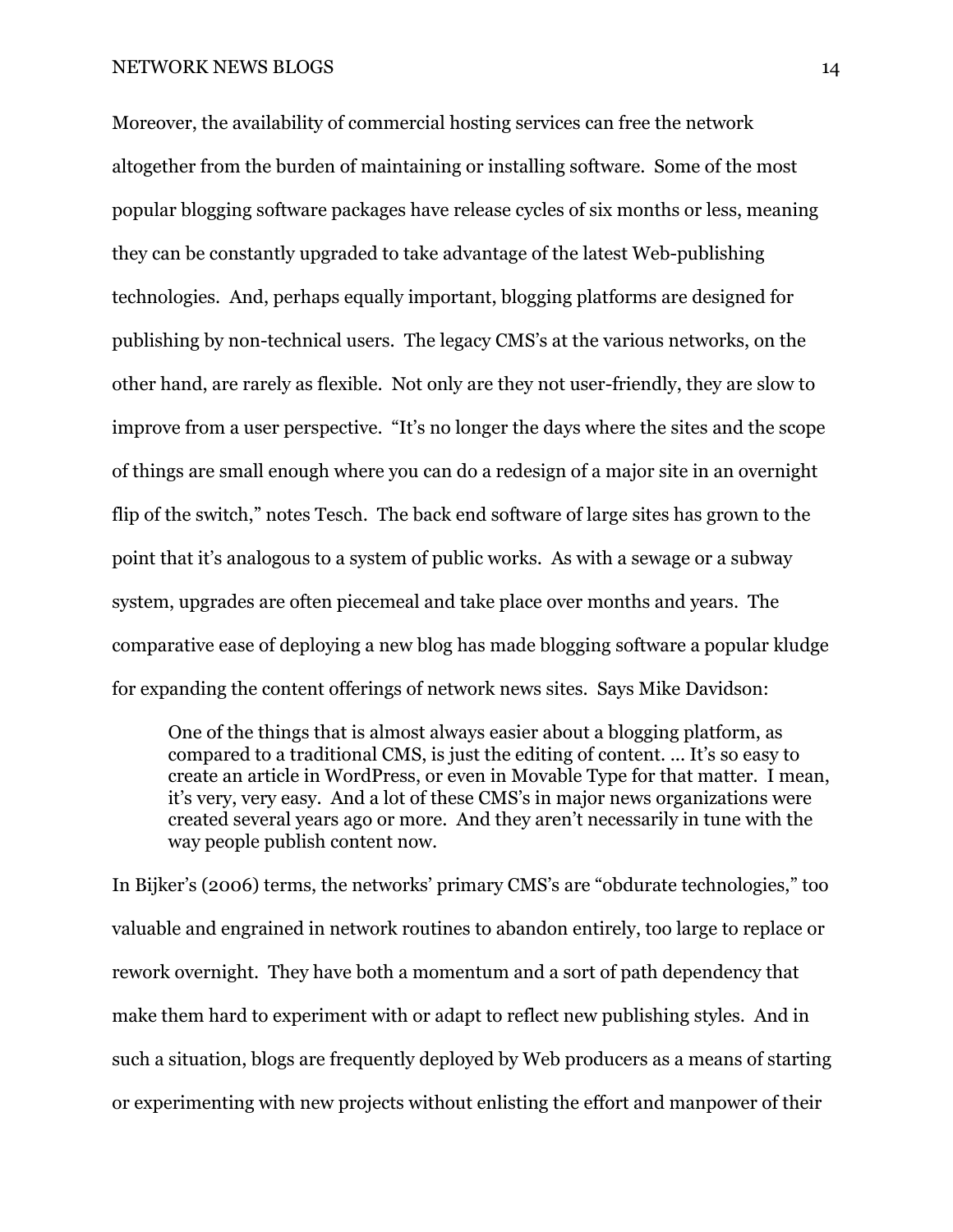site's Web development staff on tasks and tools that might prove time-sensitive, redundant, or even abortive. This is true even when the project in question may not be tailored to work best on a blog format. "In the work-a-day world, blogs are created because they're simple to create," says Tesch. "You know, it's something that can just be spun up quickly. It just sort of happens that way sometimes. And then a couple months later you look around and you're like, 'Why do we have this blog, exactly?'"

## **Broken Stages**

 Tesch's observation underscores the experimental nature of many network blogging efforts, and constitutes a bit of a departure from the hitherto clean cut narrative about neat public front stages and gritty backstage deliberation at the networks. To be sure, the concepts work to a large degree. Just as with Hilgartner's (2000) example of the National Research Council and its reports, it is extraordinarily important to news organizations that the integrity of the process by which news is gathered and assembled be trusted by the public. As with the NRC's work, much of this day-to-day process is kept from public view—especially in the world of television news, where trained cameras create a very public *mise en scéne* revolving around a small cadre of anchors and on-air correspondents, while the vast majority of news-gathering staff remain anonymous to audiences.

 And in fact, even in network news blogs public controversies arise when stage management breaks down, the most notable example being in April 2007, when the content of a video essay by Katie Couric that had been cross-posted to *Couric & Co.*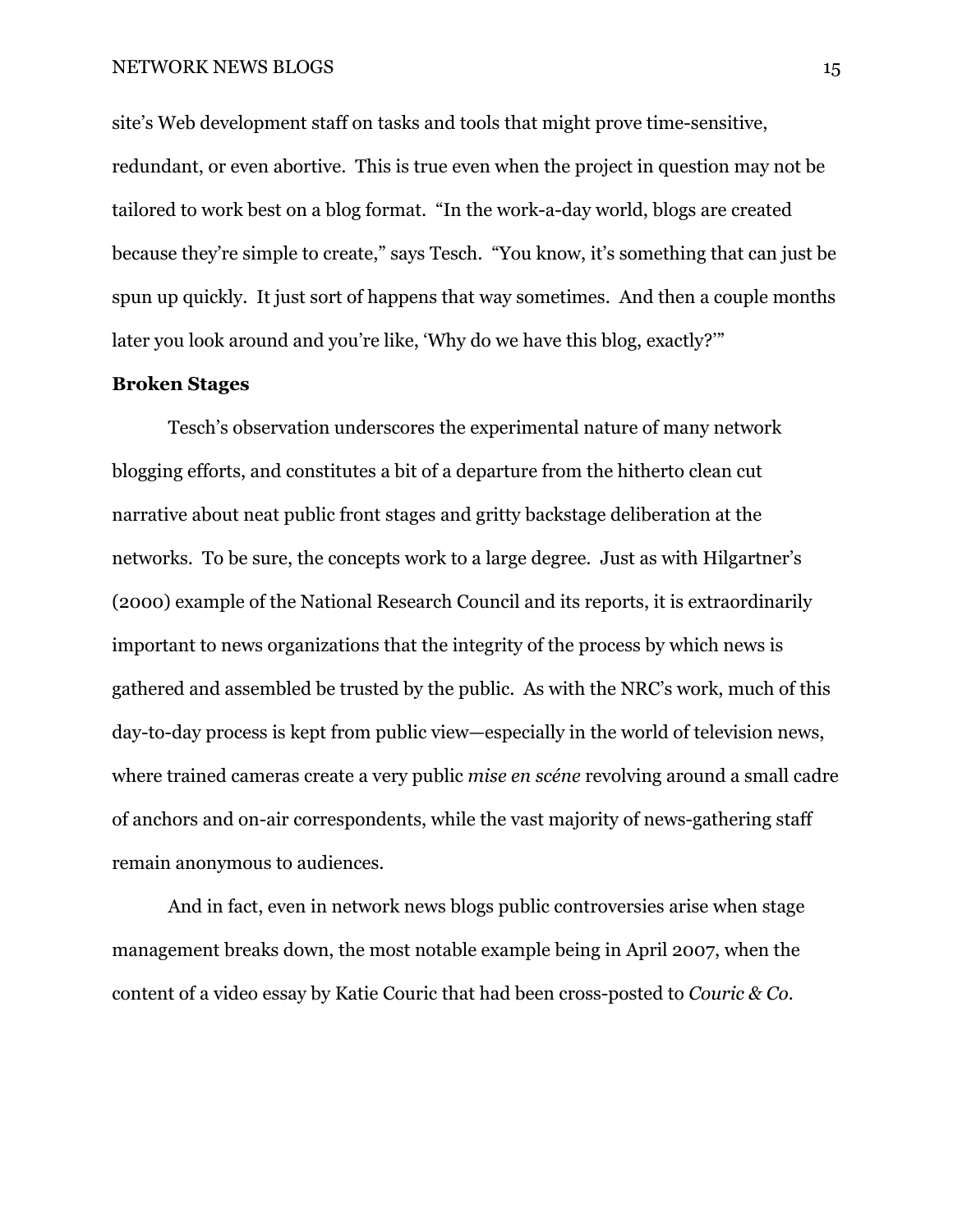turned out to have been largely plagiarized from a piece in the *Wall Street Journal.*[4](#page-15-0) This incident made national news and resulted in controversy on two levels. The first, of course, was that explicit plagiarism would occur at all at a national news organization. The second, however, was the revelation that Couric wasn't always the one writing her highly personalized opinion pieces. Like all of Couric's video essays, this one had featured her giving her personal opinion on a contemporary issue—in this case, the fate of public libraries—and offering insights from her own life. It was, on every level, intended to appear as a personal essay, written by Couric. As it turned out, the script had been written—or lifted, rather—by a junior producer at the network, who was fired within the week (Daily News, 2007; Nolan, 2007).

 But as much as the appearance of integrity matters at network news sites, the experimental nature of blogs means that there is no accepted standard for a polished final product in the same way there is for a National Research Council report. Network news sites are littered with blogs that are broken, or haven't been updated in months or years.[5](#page-15-1) Even at CBS News' *Couric & Co.*, where some authorship practices turned out to have been carefully veiled and very different than what was publicly presented, blog entries are not always polished and perfect. In fact, live posts are left on the site from the blog's development phase, containing pages of gibberish posted for the mere sake of

<span id="page-15-0"></span><sup>4</sup> In the wake of this incident, many media critics focused their attention on CBS' blog. However, it's important to note that Couric's video essay was not exclusively posted to *Couric & Co.*, but also appeared on television and CBS Radio. The blog, however, allowed audiences and critics to easily locate the essay after CBS' initial retraction, and thus became the focal point in the ensuing controversy.

<span id="page-15-1"></span><sup>5</sup> A few of many examples include the original blog for ABC News' *This Week*, which was a broken page for several months in 2007 and eventually folded when anchor George Stephanopoulos began his own blog; Jan Crawford Greenburg's law blog, *Legalities* at ABCNews.com, which has no link from the site's main blog index, wasn't updated between July and September of 2009, and has since fallen silent again in the wake of her move to CBS News—no notice of her departure from the network was ever provided on the blog, which still describes her as an ABC Washington correspondent; as well as MSNBC.com's *Alpha Channel* development blog, which hasn't been updated in over two years.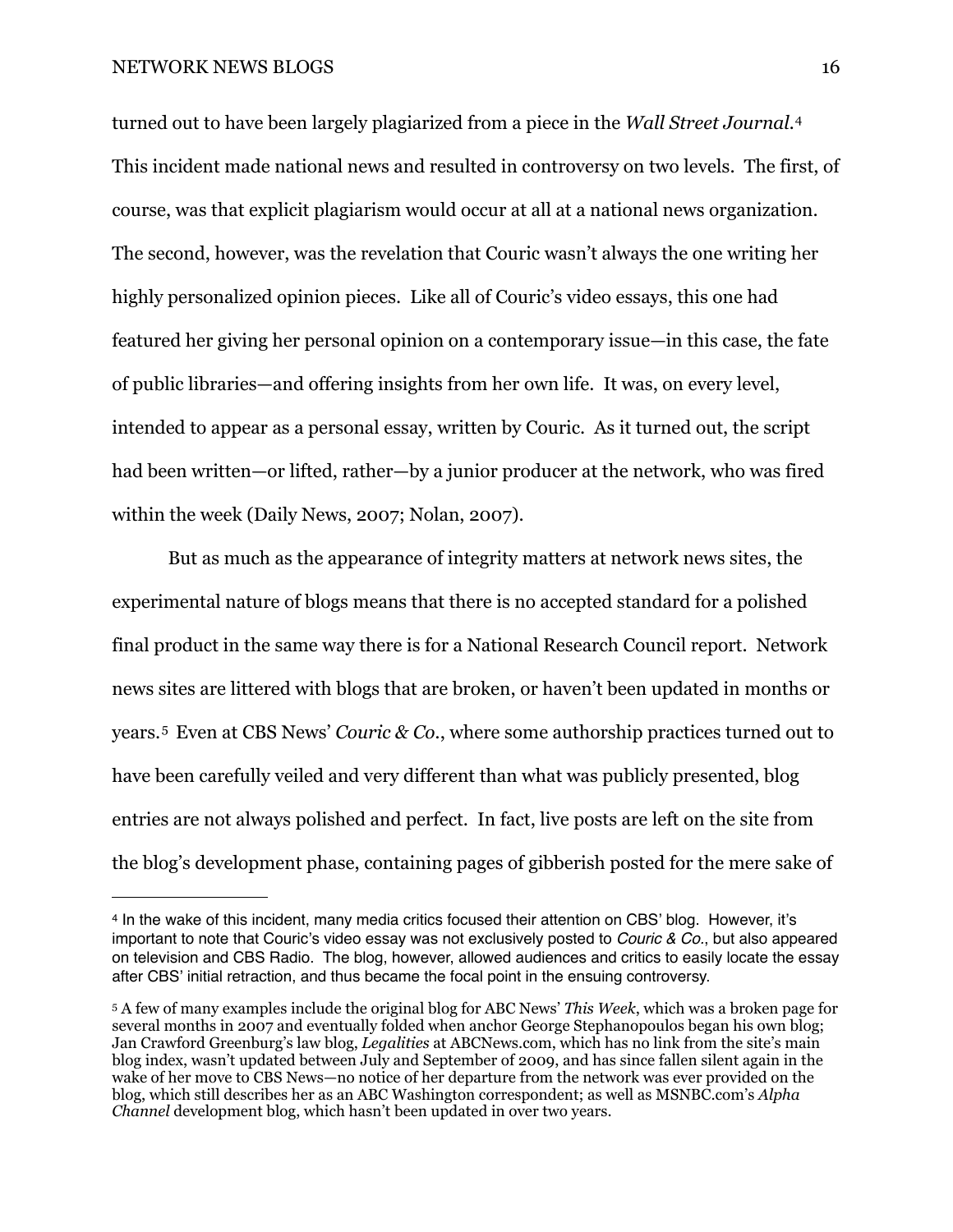testing the underlying software. As Ben Tesch underscored, blogs are frequently

kludges, or the products of of editorial experimentation, created because they are easy to

create and maintained only until they are no longer convenient.

# **What's in a blog?**

 If the above account describes how many news blogs get their start, it also leaves out a key, defining characteristic of blogs on network news Websites—namely, their relationship to television. Ed O'Keefe, ABC News' senior producer for special projects and innovation, noted that

Obviously these are tools that enable an on-air personality, an anchor, somebody that you want to support and promote, to reach out in a new space and potentially find a new audience. That's an incredible advantage of the blogs and the Web space in general. You know, George Stephanopoulos can have a presence on Twitter and Facebook and have a blog. And he is reaching out to an audience that might not necessarily view him on our broadcast. It's possible that there's crossover, but it's also possible that you're reaching out into an environment and into an audience that you're not necessarily reaching elsewhere. That's a tremendous advantage.

Similarly, Michelle Levi, who produces *Washington Unplugged,* a daily political talk show streamed to the Web, starring CBS News' Sunday-morning anchor Bob Schieffer, noted that the audience for *Face the Nation* likely fell into a substantively different demographic than the daily Webcast. Going online, then, is not only about spreading your content round the clock at a non-24-hour network—it's also about reaching an audience in a different age group, with different media-consumption habits. To the extent that the Web offers an additional channel for promoting the same on-air personalities we watch on television, it's merely an additional tool the networks can use to manage the same front stage—and veil the same back stage—as before. But online, in a largely text-based medium like a blog, where the "natural" division between on-air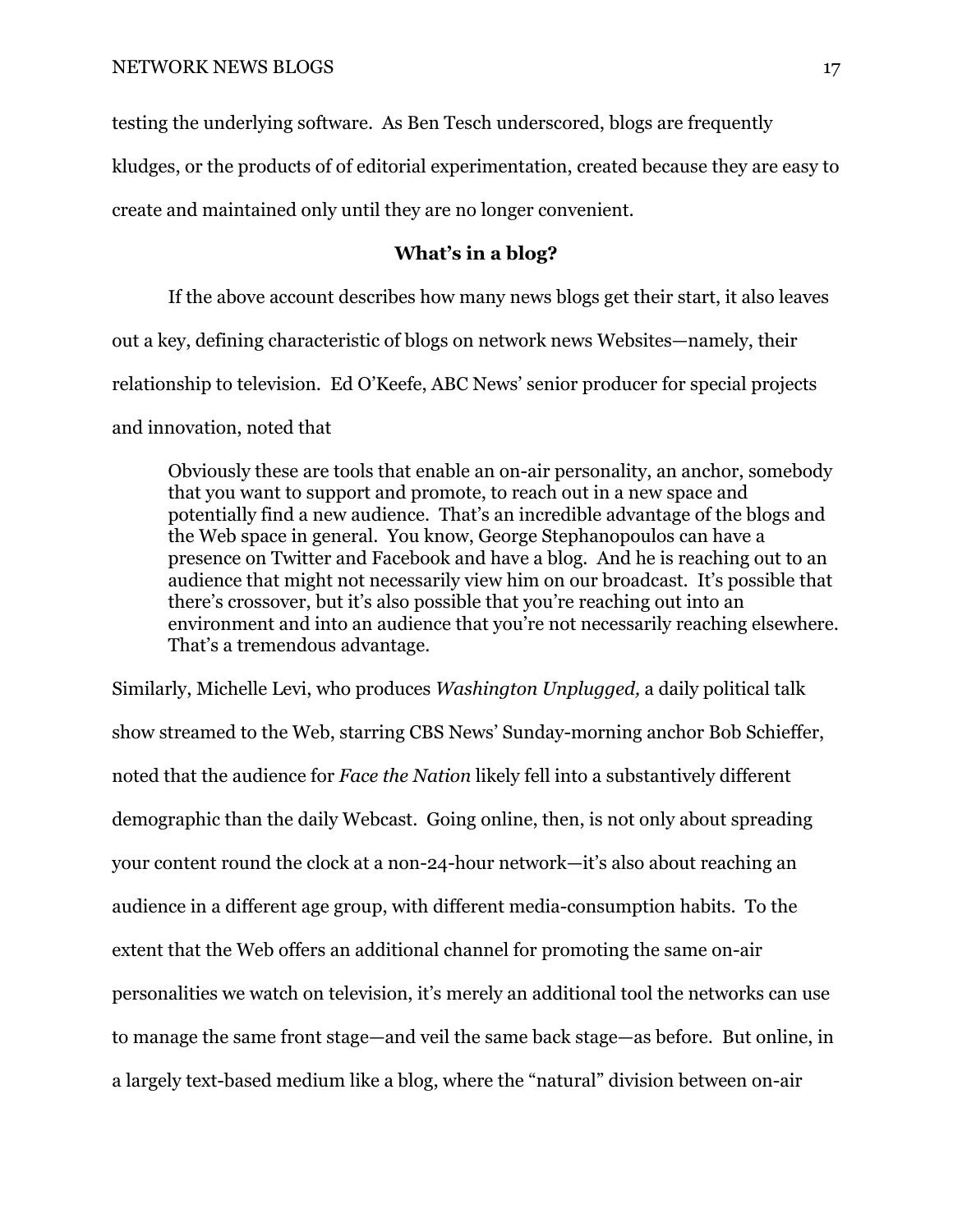talent and off-air production staff falls away, who becomes visible? Is network news blogging really a medium restricted to on-air talent? Or does the swathe of network journalists represented online extend beyond this tip of the iceberg? If so, what does it mean for the time-honored staging practices of television news?

 In fact, O'Keefe, Levi and others suggested that the Web in general, and blogs in particular, often gave a public voice to producers, production assistants, broadcast associates, and other off-air correspondents and journalists who generally remain behind the scenes in television news—particularly in light of the high "kill ratio" at broadcast networks, where many prospective stories generate work for personnel, but never make it to air. Ed O'Keefe summarized the situation:

It's a tremendous opportunity for them [the off-air staff], too. ... There's a tremendous amount of work and energy and reporting that goes into every day at ABC News—and everywhere else, quite frankly, that does reporting of the news that doesn't get seen on air, that is not going to be on *World News*, that is not necessarily going to make it on *Nightline*, that might not be relevant anymore by the time we get to the fresh material that's going to be on *Good Morning America*. ... [Blogs are a] tremendous outlet for people to write, to learn, to experiment, to participate and make more of what they're doing on a day to day basis.

Similarly, a senior producer at CBS Interactive said that while the Website staff

frequently courted contributions from on-air correspondents, it welcomed content from

off-air staff as well. In fact, young off-air journalists often viewed blogging for the

Website as an opportunity for career advancement:

On the Web it's more egalitarian. ... If you're a good blogger. If you've got something interesting to say, we're going to post it, you know? We're not going to say, "For every one producer, we need two correspondent posts." We want the correspondent posts, but if a correspondent isn't comfortable blogging, or Tweeting, or whatever, that's fine. ... But we have...a BA [broadcast associate] on the desk in DC who's written some of...the most...insightful posts I think I've seen on the *Political Hotsheet.* Because she's...a great young writer,...her stuff gets posted up there with her byline, just like it would if it were Bob Schieffer. ... More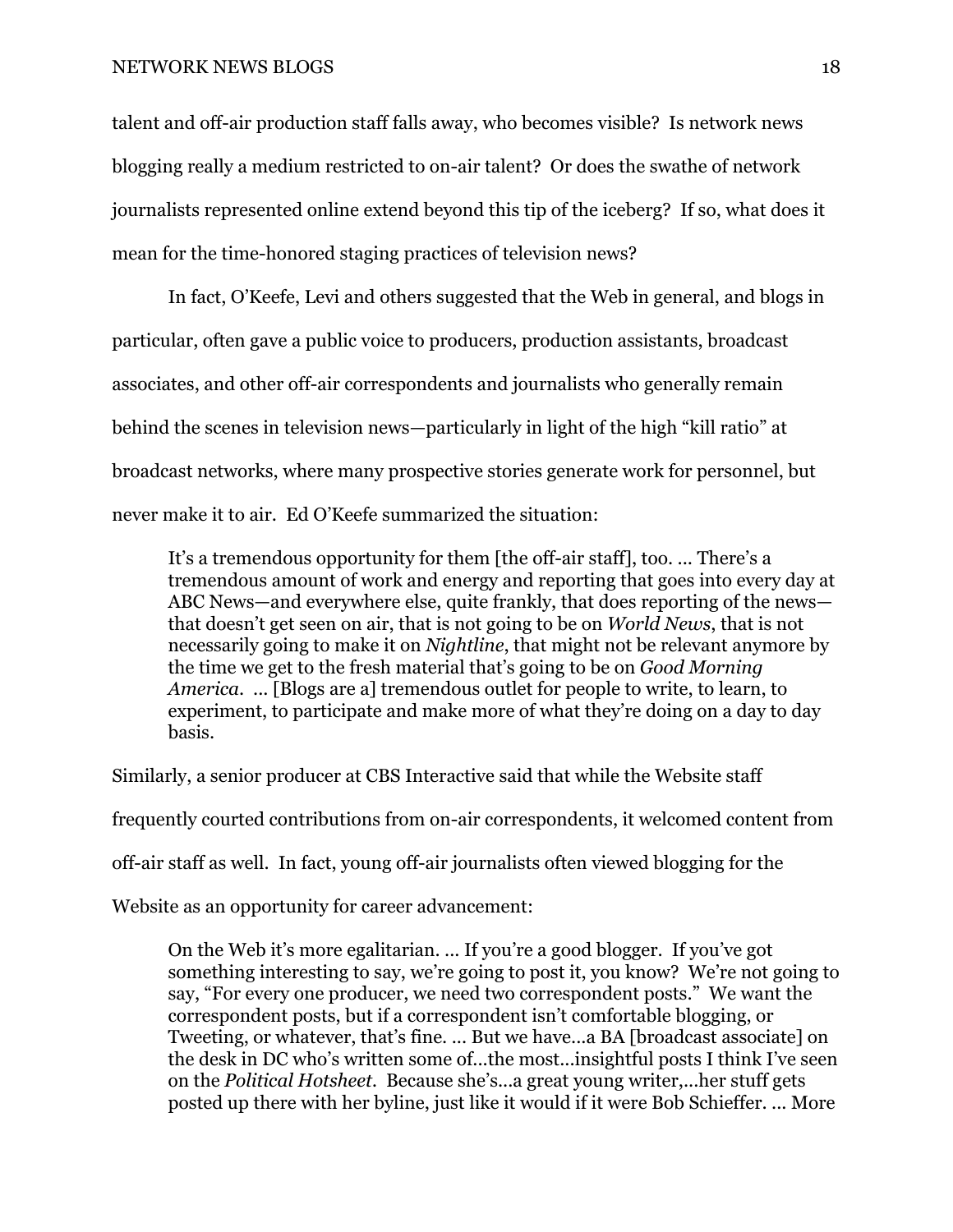and more we're seeing people who are saying, "Hey, I'm a BA over here at radio or at television, but I'd really like to write for you guys on the site."...We get a lot of that,...people who say..."I really want to know what you guys do, because over here I'm just booking crews, and you guys seem to be actually writing, and people are getting their stuff on the site."

While individual journalists, both on- and off-air, may have specific agendas regarding the various network news blogs, it's also worth exploring what the networks more generally are hoping to get out of their footprint in the blogosphere. While, as O'Keefe suggests above, there is considerable desire at the networks to use blogs to promote broadcasts and on-air personalities—and a great deal of what goes into network news blogs is promotional in nature—the promotional impulse is not devoid of tensions. I was commonly told that purely promotional blogs were turn-offs to Web audiences. O'Keefe, for instance, also remarked that

Our approach has been to say that if you're going to establish a blog, this is something that needs to be constantly updated, something that needs active participation, and it has to go beyond promotional. It can't, again, just say, "Here's what's coming up on X show," or "Here's what we just said on X show." ... I don't think that's very interesting to folks.

But on the ground, this approach appeared to be more of a guideline, or even a platitude, than a rule. For instance, O'Keefe hypothesized that the defunct blog for ABC News' *This Week* may have been scrubbed after it "became too promotional." Another producer, who had left ABC News, critiqued the network's evening news blog, *The World Newser*, saying it rarely offered anything beyond a preview of the evening's lineup, "and perhaps what the standup open will be." Other network news blogs and bloggers have made attempts at a value-added approach, providing material that is supplemental to the broadcast. And there are blogs from the networks that provide truly original content. CBS' *Political Hotsheet,* for instance, bills itself as a Washington-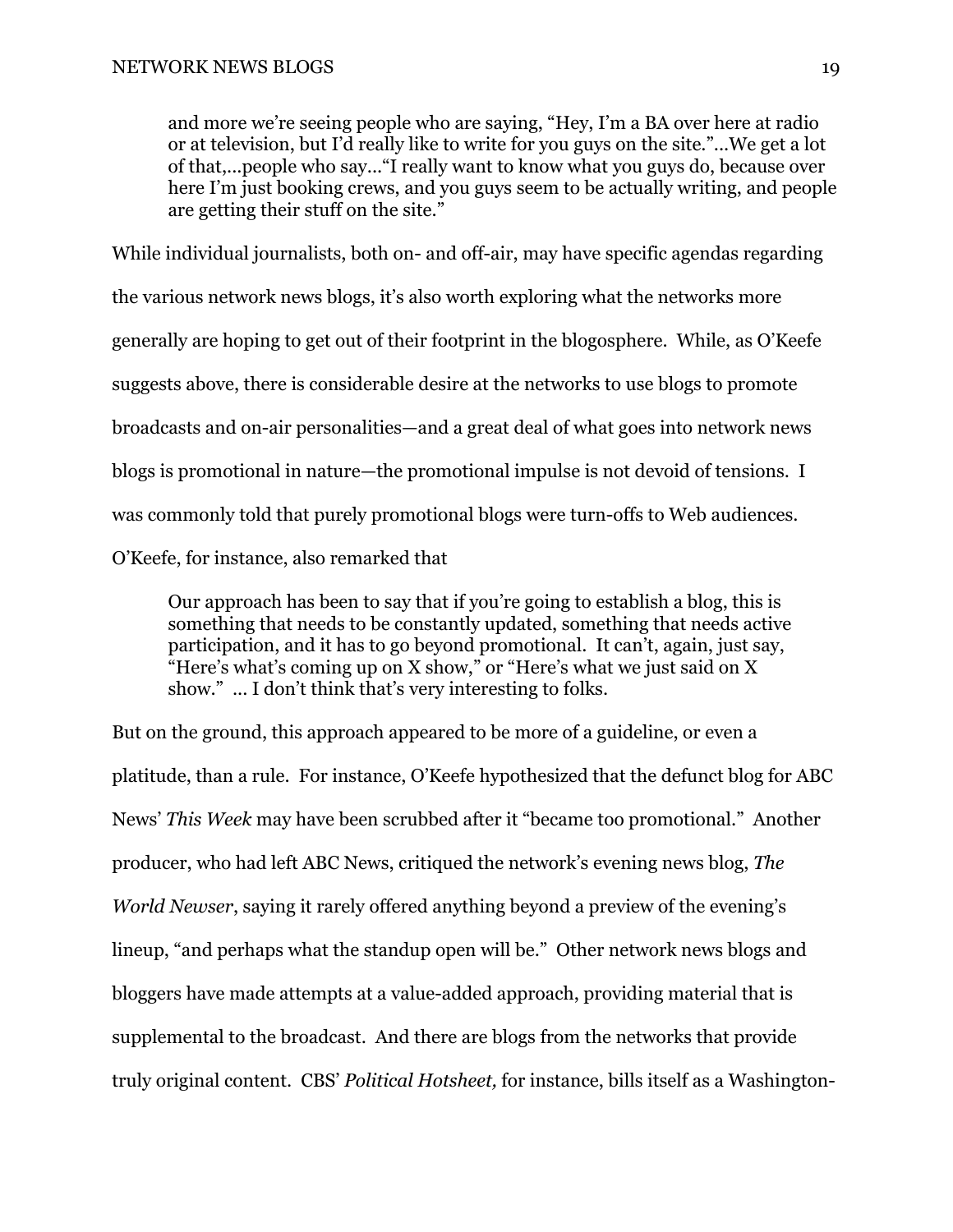insider blog, and covers Beltway politics in a wonkish level of detail unlikely to make most of the network's broadcasts. One senior producer elaborated somewhat on the variety of blogging approaches on display across the various networks:

[*Couric & Co.* is] clearly something used to feature material—that is, an enhancement product that brings more attention to and more focus onto the broadcast. It's all based on the broadcast. Very little of it sort of comes from something that isn't sort of based in television. ... Obviously Brian Williams...walks that line the best of providing real meat in his blog without making it feel too promotional. You know what I mean? Yet, still promoting his newscast. ABC News, their [investigative unit's] blog...*The Blotter* is clearly a breaking news vehicle. And if you didn't even know that Brian Ross investigated for television, you could probably read that blog for a week and not be forced to go watch television, or have someone say, "Hey, you need to go watch television to see the rest of this story."

Decisions about when, whether, where, and how to break news online prove to be one of the greater complexities in the stage management and political ecology of the broadcast news organizations as they move online. As late as 2007, executives from the major networks stated publicly that while the Web might loom large in the future of broadcast news organizations, television would, in the near term, continue to be the primary battlefield on which they competed for ratings and attention (Johnson, 2006c). Two years later, in 2009, a CBS Interactive staffer told me that this state of affairs had changed "not a bit," adding that the Website was still largely "parasitic" on the television network for funding and manpower. Similarly, a senior CBS Interactive producer conjectured that the day was still a ways off when a major network would pay to send out a broadcast crew for the sole purpose of generating Web content. Thus, much of the information that makes it online at the networks is originally intended for their various television broadcasts. Moreover, the individual news programs at a given network are generally protective of stories they've produced for their own broadcasts, to the extent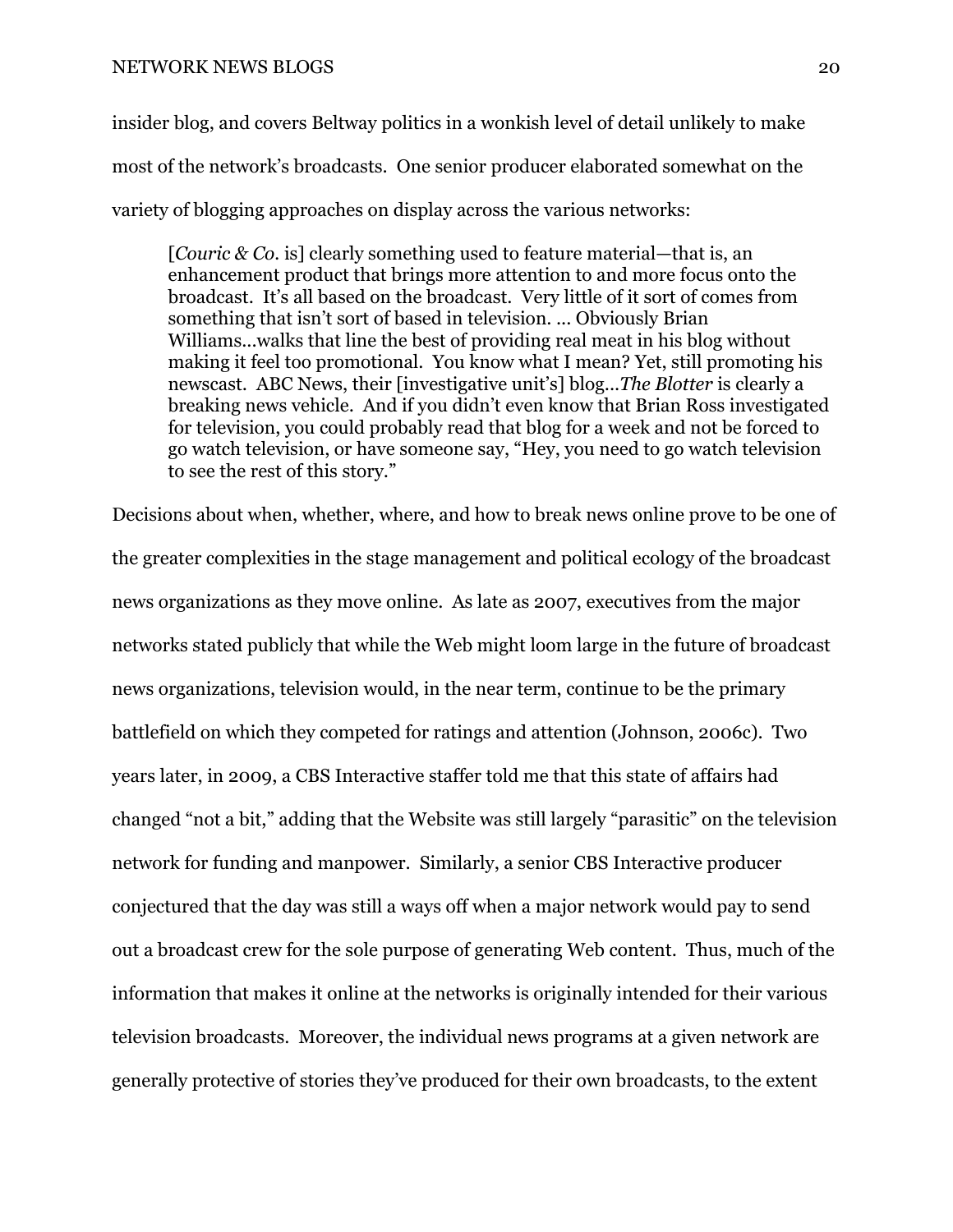that they are often reluctant to share material with one another, except in a promotional capacity, let alone publish stories early online that could be held for a show.

 At the same time, for ABC News and CBS News—both networks without associated 24-hour cable channels—the Web is often the only medium through which to report news as it breaks. Publishing early to the Web can often bolster a network's claim to have broken a story. Additionally, the Websites of the various networks have a distinct interest in promoting themselves as breaking news sources, where visitors can come any time of the day or night to find the latest news. One senior Web producer described this as a difficult balance, always inherent in online editorial decisions, between leveraging the reporting resources and audience-draw of the network's television properties, while avoiding the appearance of being a mere promotional vehicle for broadcast. A few of the many tensions inherent in the broadcast-Web relationship—within and between the various networks—are encapsulated in the following story shared by a staffer at CBS:

When it came out that John Edwards was having an affair—admitted to the affair [in an interview]—[ABCNews.com] put [the interview] on *The Blotter*. And we [at CBS] saw it. And it was spectacular. And everyone was like, "Oh, my God. We gotta get this story up." We got the story up. We also happened to have some great footage of Katie Couric during her Presidential campaign interviews where she asked him about infidelity and she got his comment saying, "I think it's the core value of being a president or a vice president. People have to believe you." So we ran that clip on top of this incredible news. And ABC News, in fact, didn't even run any of the interview. Apparently they were holding it for *Nightline*. And NBC didn't lead with it—they were in the middle of the Olympics. ... And when our coverage went off at the end of the half hour, [a senior CBS News staffer] said, "We kicked their ass." Like, "We just owned that story." .... And he said, "That Brian Ross is an idiot for putting this thing on his blog." Because if it wouldn't have gone on the blog, they would have blown everyone away at sixthirty. ... Everyone would have been left flat-footed ... watching ABC News with their mouths open. But instead, CBS News managed to really kick their butts subjectively, you could argue. So, who won in that? Who's the big winner in that? And, I think you could argue that, you know, maybe *Nightline* was the big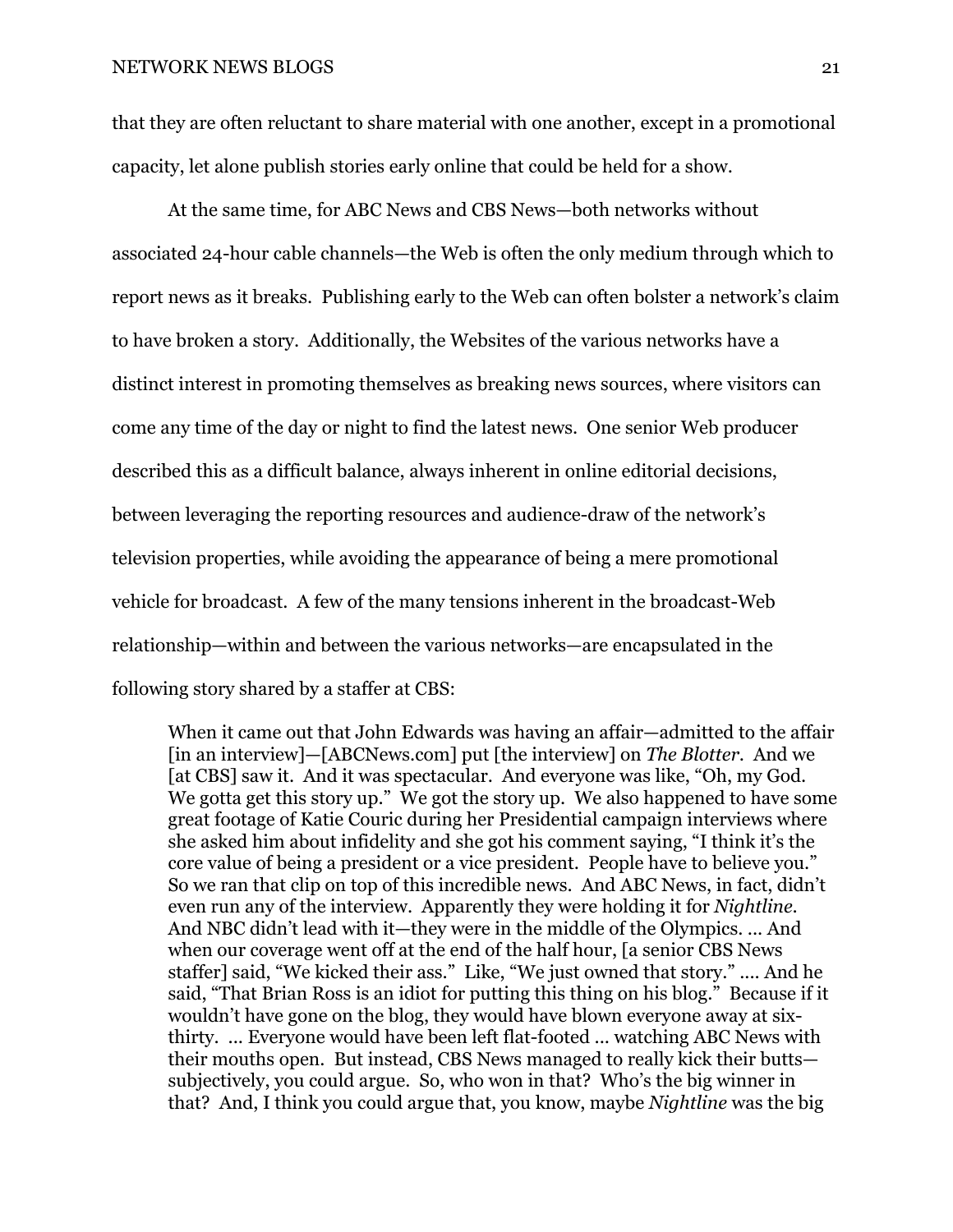winner, really. Because *Nightline* managed to get all three networks to mention that they had this interview. But definitely, ABCNews.com won that. Because, where did everyone go? As soon as the news broke, ABCNews.com was the place to get that. The *only* place to get that [emphasis original].

The above story is complex and revealing in many respects, foremost, perhaps, among them the unabashed primacy given to the television medium by prominent broadcast staff. While television is—unsurprisingly—still the primary medium for television news, and the role of the Web as a delivery medium quite obviously remains in flux, all of the people I spoke with involved in the broadcast news Websites agreed that their end goal would be an environment in which on-air and online endeavors become mutually supporting. Ed O'Keefe of ABC News was one of the more sanguine respondents concerning this possibility:

It's been amazing to watch the coordination that has developed. Ideas that originate on the Web are finding their way onto broadcast more and more every single day. And it's really exciting to watch that. More and more, you're seeing that whatever happens on *Good Morning America* will become a Google trend or hit Yahoo! Buzz, or be out there as one of the more popular items of the day, simply because it was on *Good Morning America*. And you're beginning to see that virtuous circle that did not necessarily seem possible a few years ago. I don't think this is an us versus them medium. I don't think that you're going to see television or Web. I think it's television and Web. How we get there is still an evolving process. But there's no question in my mind that one supports the other, and that goes both ways.

# **Situating the Audience for Network News Blogs**

 Note that while the contours of the networks' front stages may be dynamic and contested as each organization grapples with how best to summon a future in which "television and Web" coexist generatively, the networks continue to back-stage the vast majority of their operations. O'Keefe's virtuous circle notably involves Web *staff*  generating ideas for television, and television segments generating *audience* clicks. Despite peans in press coverage and trade journals to the dialogue networks are having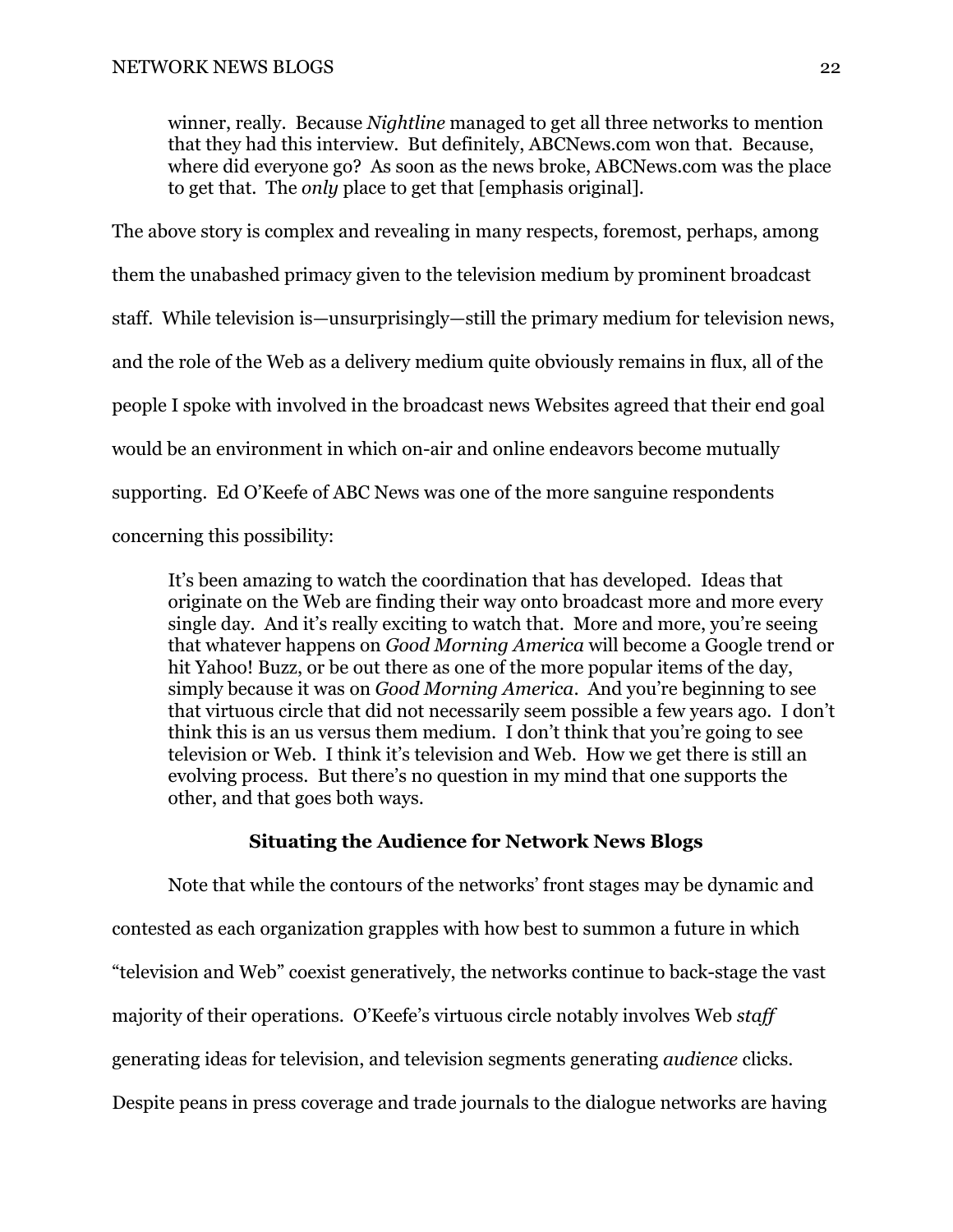with viewers online, generally speaking Web audiences aren't the ones generating story ideas for *Good Morning America*. The most popular blog-hosting services on the Web, including LiveJournal (2009), Automattic's WordPress.com (2009), Google's Blogger (2009) and Six Apart's TypePad (2009), foreground terms like "community" and "conversation" in their descriptions of what a blog is. But as described above, it's clear that the various network news divisions have substantially adapted the the blog form to meet their own needs. So, the question arises, what happens to the role of "the user" after a blog has been welded into the larger structure of the news organization? Or more simply, if we admit that the role of the user is both nebulous and diverse everywhere online, how have the networks conceived of and situated their online audiences? Here, for the sake of examination it's helpful to divide the discussion a bit and distinguish between (a) users as legal constructs of the networks as institutions, and (b) users as experienced by editorial staff—while recognizing, of course, that these two perspectives are interrelated at every level.

# **The User and the Institution**

 From an institutional perspective, all three networks treat user-contributed comments on stories and blog posts simultaneously as an asset and a liability. As one senior producer put it, active users who contributed comments and other content were seen as a "very prime source for monetization," in that engaged users and online communities have become valuable assets on which to capitalize in many emerging online business models. On the other hand, the prospect of letting visitors post whatever they want on an institutionally branded Website is perceived as a great liability within news organizations, all of which are accustomed to carefully measuring their own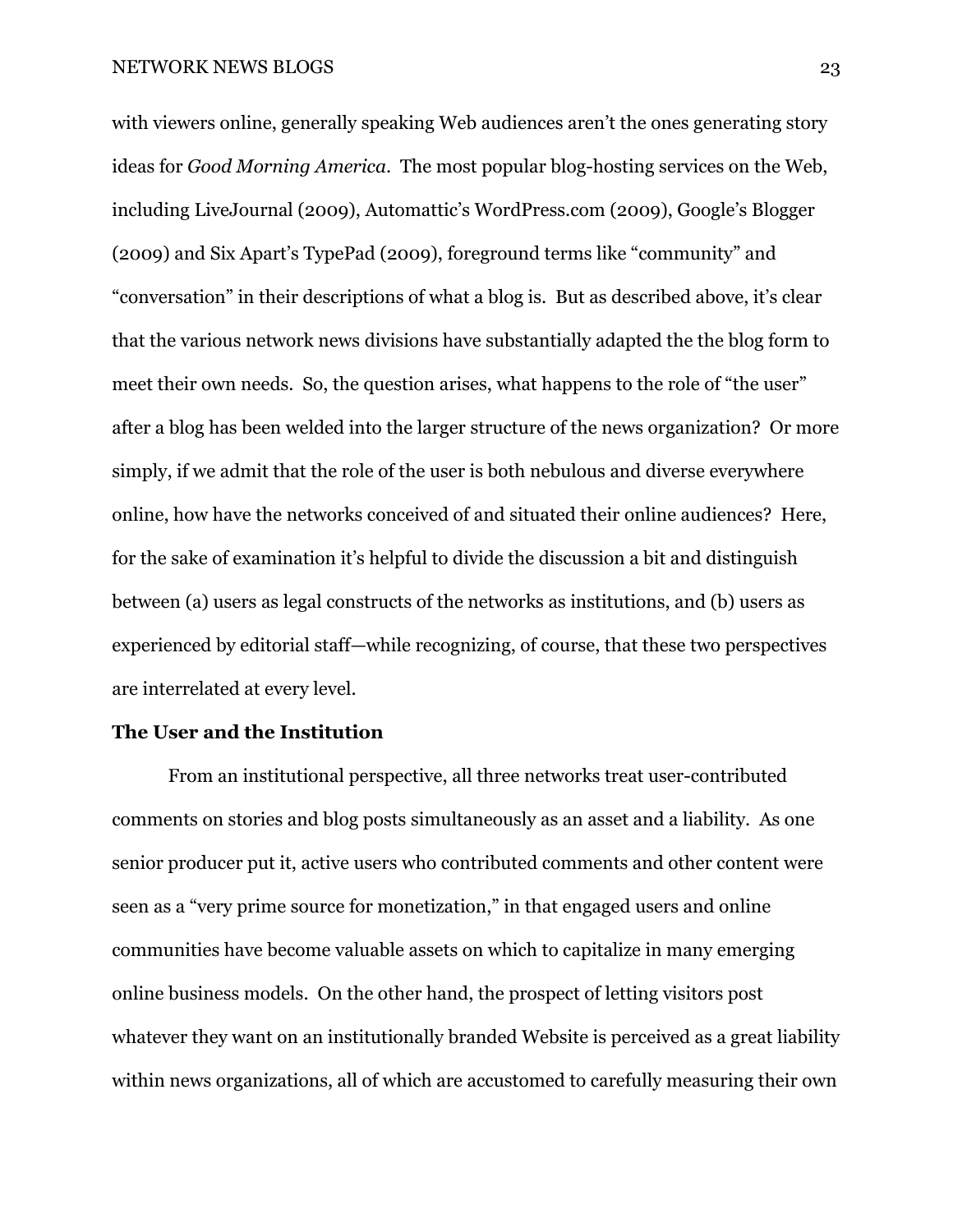content against strict professional and legal standards. As Michelle Levi, a CBS Interactive producer, puts it,

There's a quote [placed between a blog entry and the ensuing user comments] saying "CBS News content stops here. We're not responsible for these things." You are giving a little bit of a playground for people to say what they want. But it's still on a Webpage that has the name "CBS News" on top of it. And no matter what, it will be associated with that news division.

Sources at other networks made similar comments. Put another way, the networks at large are concerned about legal and image problems they might contract from the "personal, intimate contact with news consumers" they have promised. They are enamored with the possibilities of interactive media, but concerned about letting users play on their front stage. To manage this tension, each of the networks has adopted one or more strategies for moderating user comments.

**MSNBC.com.**MSNBC.com was the first of the three broadcast networks' Websites to create blogs, though its early efforts did not involve the broadcast division itself (MSNBC.com and its television cousins, NBC News and the MSNBC cable channel, are actually separate, but related companies within MSNBC). At their inception in 2002, these Weblogs were not hosted with blogging software at all, but were instead a simple modification of the graphic template used by the network to post regular print stories. There was no comment thread to which visitors could post, and users were encouraged to send their comments to an email dropbox, from which a blogger would select several to publish to the blog the following day in a letters-to-the-editor style entry. This setup allowed for a great deal of selectivity when it came to deciding which comments would see the light of day. But it was also time-consuming, and the use of the network CMS, called Workbench, which had not been designed for blogging, proved to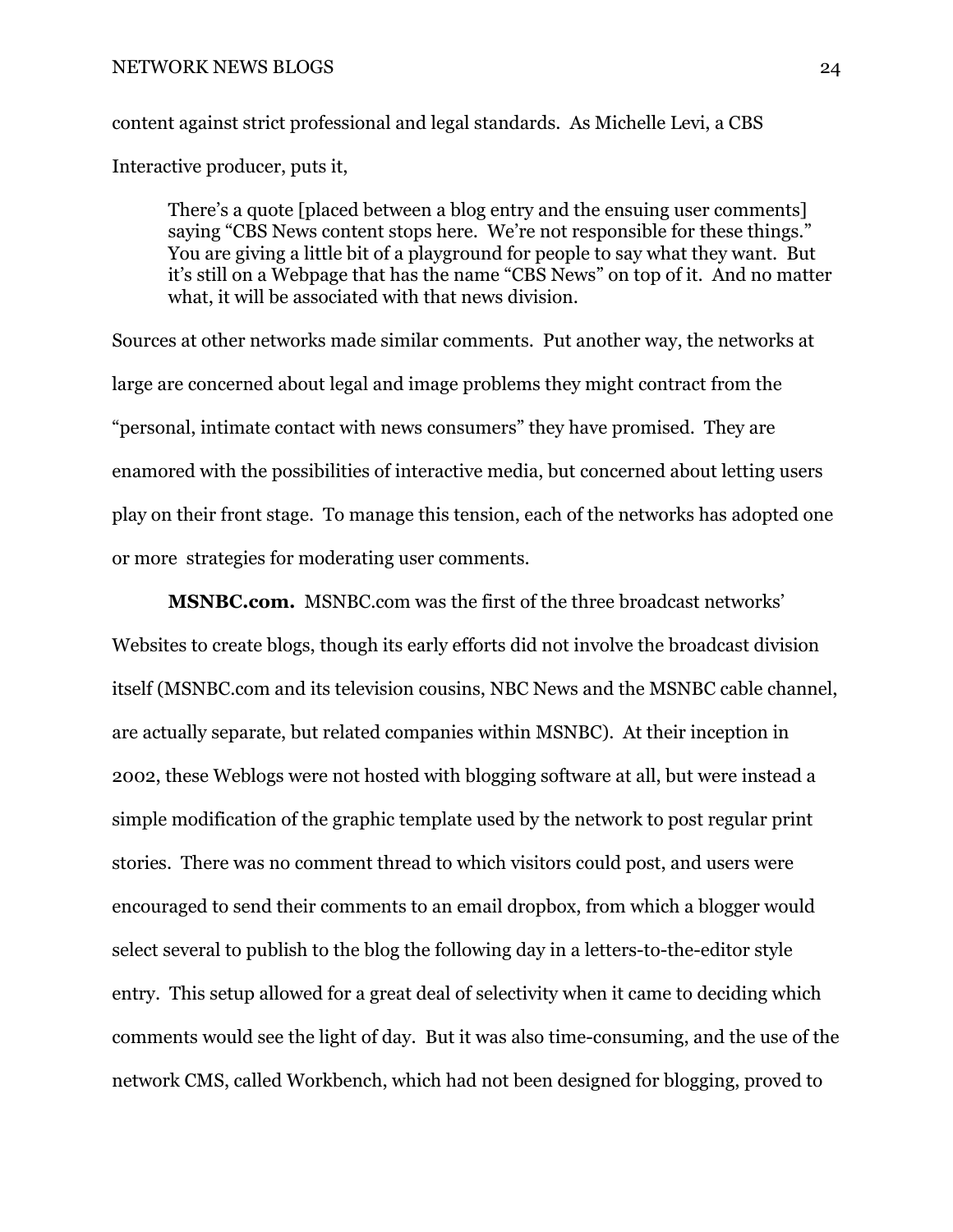be awkward. Eventually, the various blogs were switched over piecemeal to other thirdparty software platforms, the preferred one being Community Server by the software company Telligent. Community Server and the other blogging platforms obviated the need for digests of emailed comments, allowing users to post their comments directly to the blog. But from that point on, MSNBC.com has continued to use a system of premoderation, in which submitted comments are not made visible to site visitors until they have been approved by the blogger or another MSNBC staffer.

**CBSNews.com.** CBSNews.com also began it's blogging efforts using its own content management system, but unlike MSNBC, the network has continued to operate in this way. The CBS News software has evolved greatly over time, however. In 2008, CBS acquired CNET Networks, a technology media company with its own powerful—but by some accounts, not terribly user-friendly—content management system, the features of which have gradually been merged with CBS News' own CMS. Even in its original form, however, CBS News' blogging tool accepted user comments, and its system of moderation has remained largely the same. Users wishing to leave a comment are required to accept the site's terms of service, as well as a code of conduct, known as the "Rules of Engagement," and register for an account using an email address, password, and zipcode. Recently, CBS Interactive has also begun allowing users to register and log in using their Facebook accounts. Once users have been identified, they may submit comments on any story or blog post. To the user, comments appear to have been published instantaneously upon submission. However, behind the scenes newly submitted comments are run through a software algorithm, which searches for foul language and other inappropriate content before publishing each comment. If such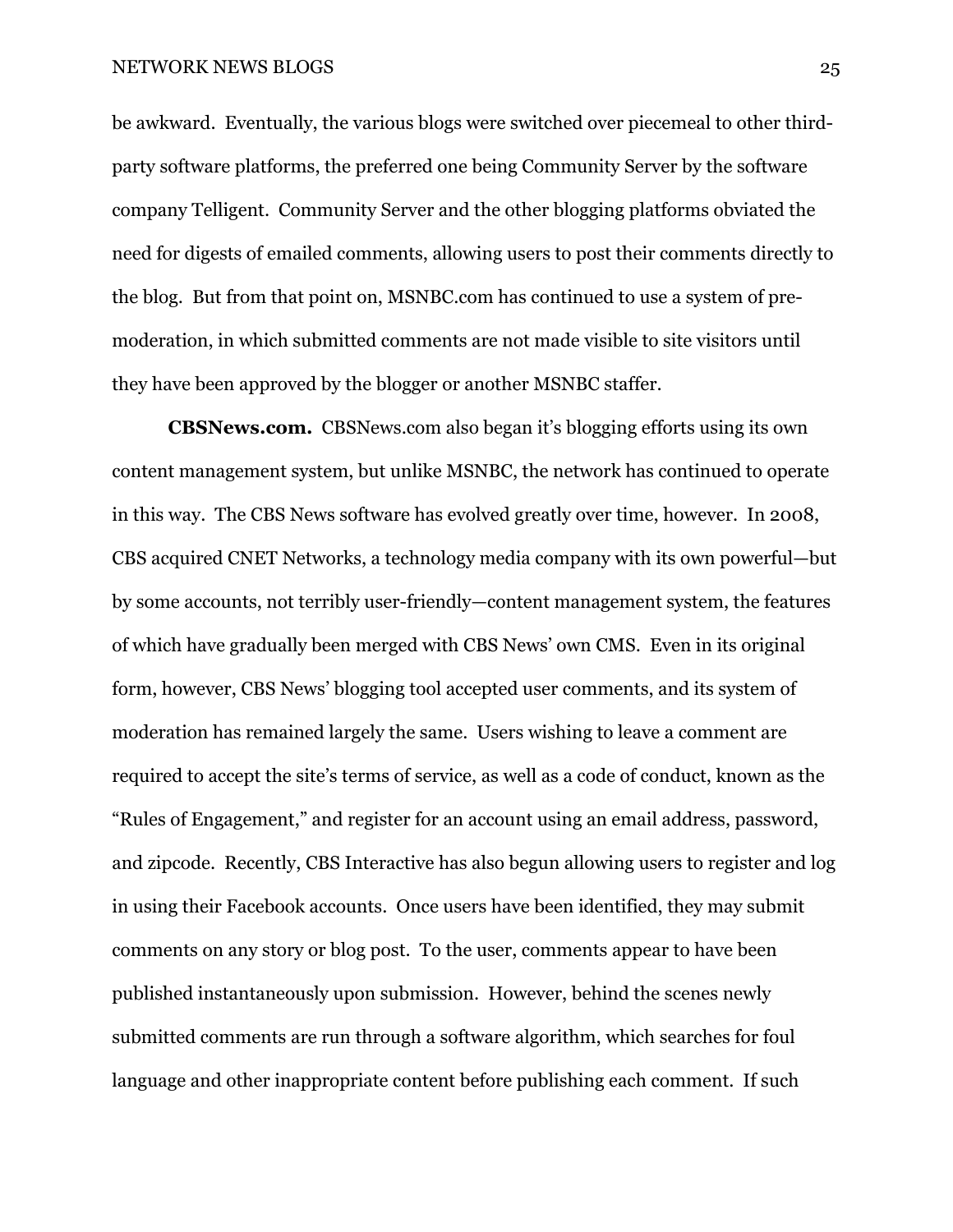content is found, the comment is either sanitized or blocked entirely before publication, and then entered into a moderation queue, which a team of human moderators at CBS Interactive's Florida office then reviews. All comments published to the site include a hyperlink visitors can use to report abuse. Comments flagged in this manner are also added to the human-moderation queue. Those found to be in violation of the site's terms of service are removed promptly. Even with software algorithms, dedicated moderators, and crowdsourced abuse-reporting, CBS Interactive has not always been comfortable letting users comment on the site. As such, from the inception of its blogging efforts, CBSNews.com's CMS has included the ability to disable comment threads altogether. A senior producer there recalls that "we went through periods where we didn't offer comments."

For awhile we didn't post comments, because maybe we weren't so comfortable with the moderating structure, we weren't comfortable with the software—that it was really filtering out things, say racial epithets and things like that. As the technology improved we felt more comfortable with it. But also it became sort of a changing philosophy, which is that, "If we have no comments at all, are we engaging at all with our readers?"

While comments are now accepted as a general rule on CBSNews.com, the staff reserves the right—and the technical ability—to turn off specific comment threads if they risk becoming particularly inflammatory. When possible CBS Interactive's editorial staff in New York make this decision as a group, but employees are encouraged to "err on the side of caution" and take individual initiative when necessary. "No one's going to come down on you for turning off a comments section because it's getting out of control," said one senior producer.

**ABCNews.com.** If, from a user perspective, CBS News is slightly more open than MSNBC in its method of moderating user comments, ABC News is yet more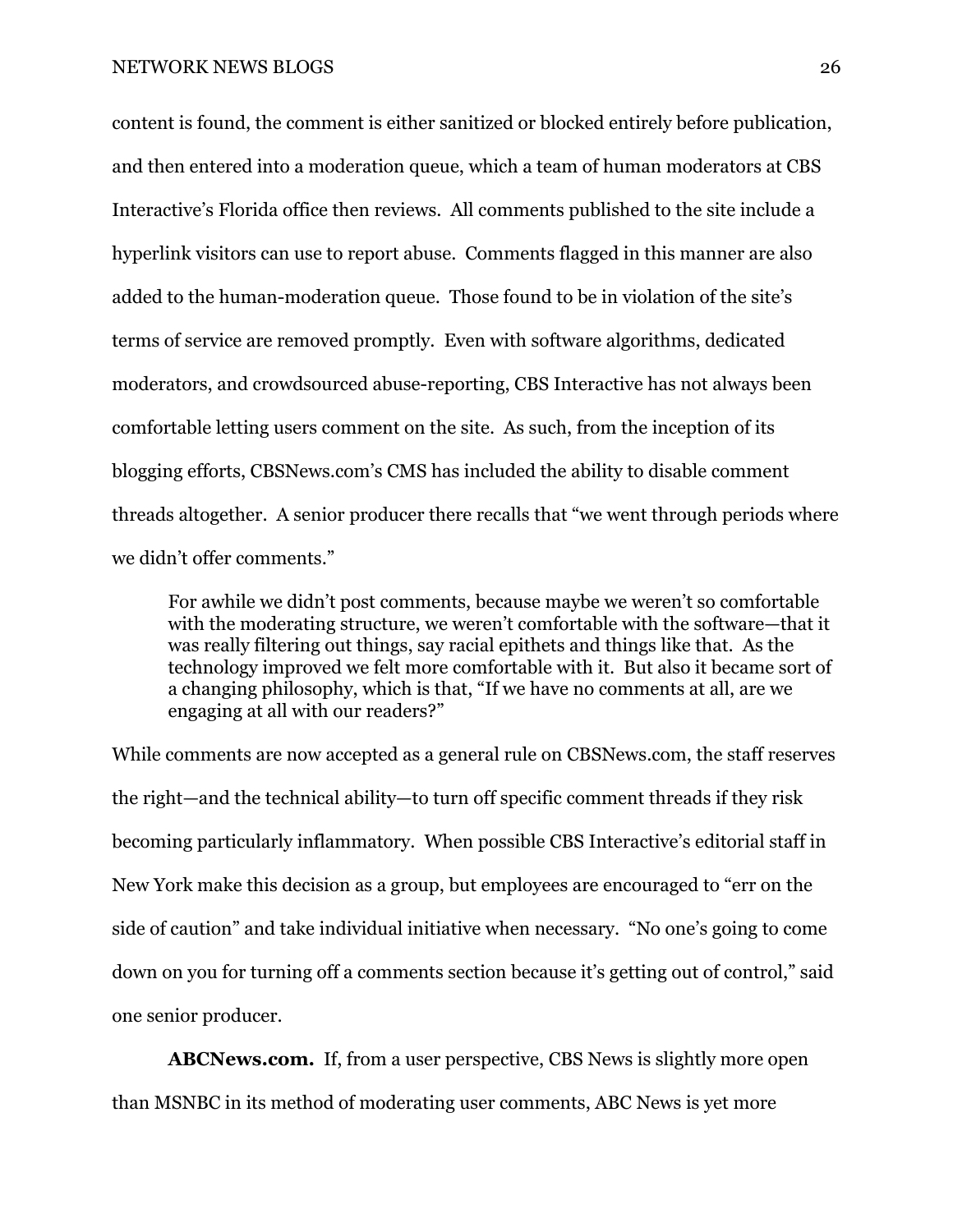permissive, though equally vigilant behind the scenes. ABCNews.com's blogs publish user comments instantaneously upon submission and require no registration. There is no "report abuse" link embedded in each comment. Instead, *every* comment, once published, is subjected to review by a full-time staff of moderators contracted by ABC News solely to review user-submitted material. As an arbiter of what is acceptable, this moderation staff employs the same standards and practices manual used by journalists at the network. Senior producer Ed O'Keefe describes it as "A very, very thick book," that "they follow to a T." When comments are found to be in violation, the moderation staff will remove them promptly. Or, if the infraction is a minor one, often the staff will simply sanitize the comment. For instance, if a user includes a hyperlink (which the network forbids), moderators will often leave the comment up while removing the link. As with CBS News, even with a rather rigorous system in place, the network is not always happy with the results. "I can't say that we've never considered going to some other system," says O'Keefe. At the time of this writing, ABC News continues to consider switching its comment threads to an MSNBC-like system of pre-moderation. A select few blogs—most notably that of the network's investigative reporting unit, *The Blotter—*are already subject to careful pre-moderation, as material appearing there is frequently controversial, legally sensitive, and/or relies on anonymous sources.[6](#page-26-0)

**Newsvine.**Possibly the most open comment moderation system of any of the networks comes from Newsvine, a digital subsidiary of MSNBC that has been integrated into the Web footprint MSNBC.com. Newsvine is a "social news site" or what's sometimes referred to as a "community blogging platform." Users on such sites can

<span id="page-26-0"></span><sup>6</sup> It's easy to imagine any variety of ways that post-moderated commenting here (e.g., "Deep Throat was my college roommate.") could legally expose the network.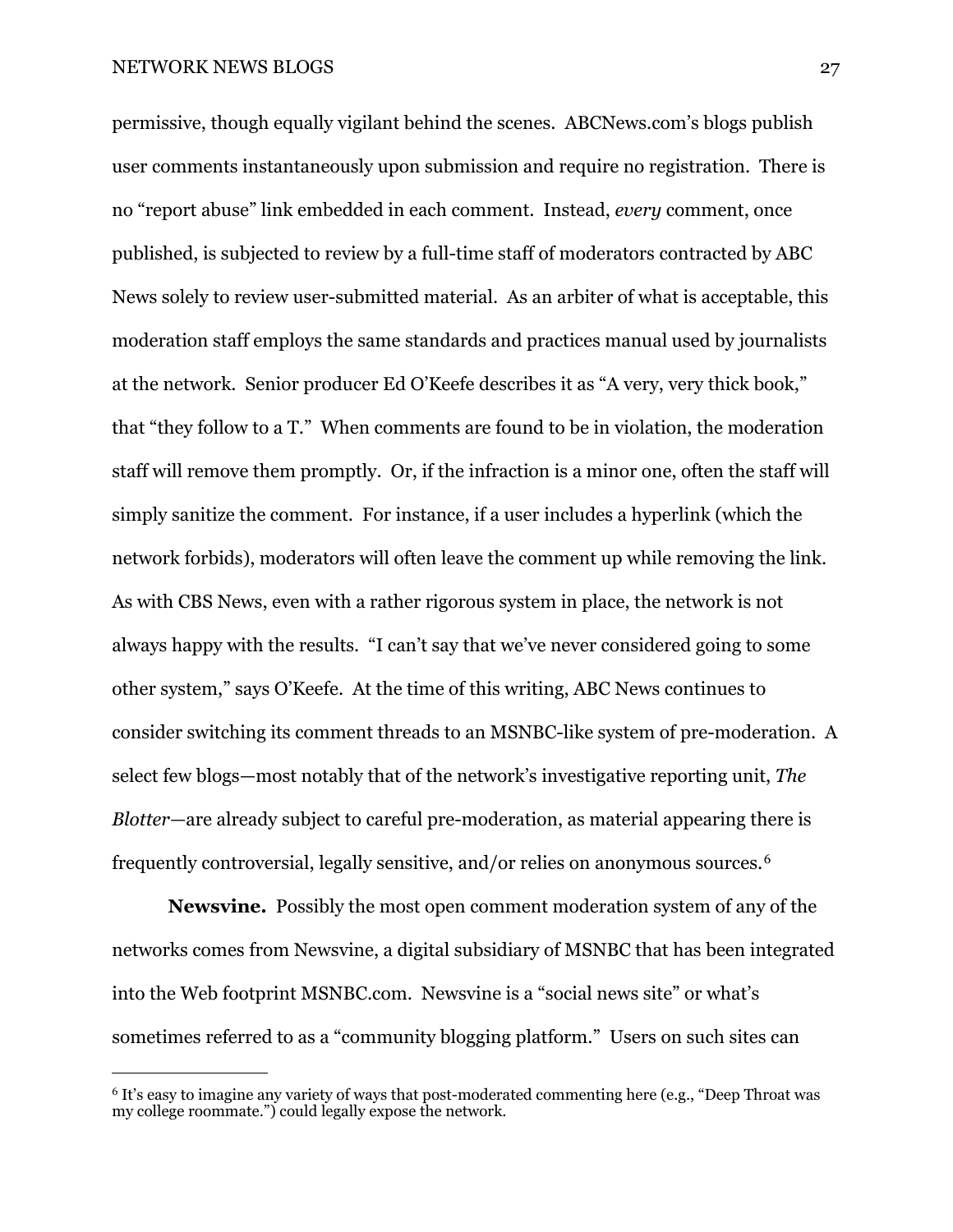write their own blogs and/or, in the case of Newsvine, post links to news stories all over the Web as entries in their blogs. Users of Newsvine browsing the site vote on the quality of these entries, and of individual comments. These votes are aggregated by the Newsvine software, which uses the resulting rankings to lay out the front page and other sections of the site with popular articles, as well as to boost the status of users who've contributed well-received material. To ensure that the site contains the latest breaking news (rather than waiting for users to post links to stories), articles from the Associated Press are also automatically posted to the site. But as with user-contributed posts, their visibility is at least partially determined by member votes. Newsvine was acquired by MSNBC in 2007 and is maintained by the network as a separate, but related online brand with its own independent Web domain. MSNBC.com stories are now fed to Newsvine in the same manner as articles from the Associated Press. And in fact, clicking "Discuss" at the bottom of an article on the MSNBC.com homepage will drop you into the article's comment thread on Newsvine.com. Some MSNBC and NBC News personalities, including Robert Bazell, Chuck Todd, and Rachel Maddow, have kept blogs on the site, or at least used its blog functionality to interact with their audiences. Newsvine is possibly the best example of what the CBS Interactive producer above referred to in discussing the monetizable qualities of active, engaged users. Indeed, in acquiring Newsvine, MSNBC was specifically looking for a way to cash in on a small, but particularly active and valuable demographic, which they call "news explorers." Newsvine CEO Mike Davidson explains:

News explorers are the very high-involvement people who have an above-average interest in news, who are very likely to forward stories to friends, who are very likely to comment on stories themselves, who aren't satisfied reading a quick, three-paragraph AP blurb about a topic. ... Those people are the ones that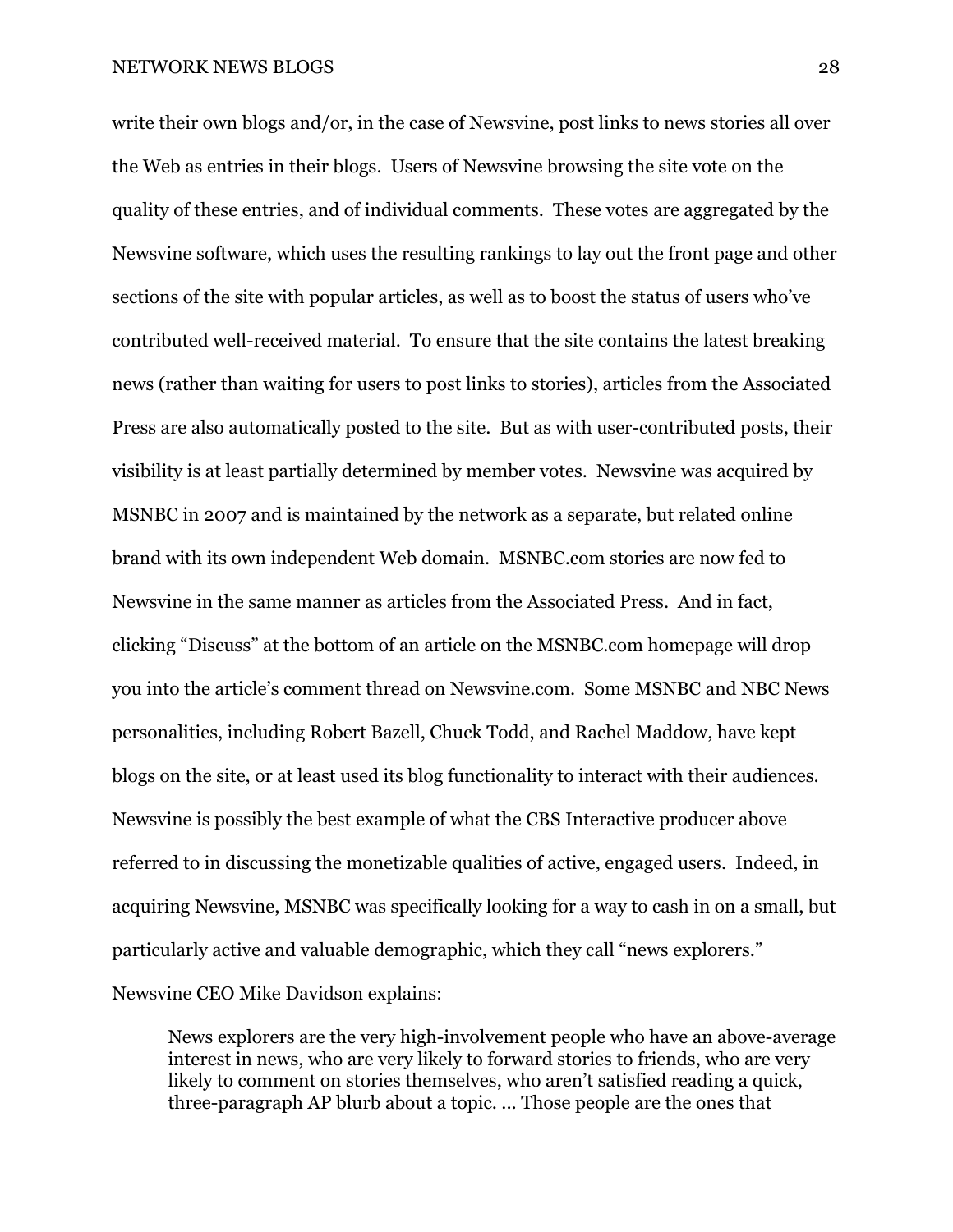generate a ton of page views and spend an inordinate amount of time on your site. ... [Newsvine is] the site within the company that is specifically geared to deal with those sorts of people and to make the most out of them.

Of all the different moderation models discussed so far, Newsvine undoubtedly gives the most freedom and authority to users. Not only do comments and stories on the site get curated entirely by users (if only through automated processes), stories from mainstream news sources and MSNBC journalists are presented right alongside usergenerated material, with little to differentiate one from the other. This lack of distinction on Newsvine between user-generated content and professional reporting and even between content from MSNBC and elsewhere—is striking when compared to the philosophy of the three primary broadcast news sites, as is the fact that Newsvine's layout is automatically generated from user votes. By way of contrast, take this quote from a senior producer at CBS Interactive on the tensions inherent in laying out the front page of a network news site:

Obviously you want to incorporate as much automation as possible because of limited resources. But how can you overtake that automation as easily as possible, so that you can customize your site, your page? On any given day you want to customize. You don't want just the last three videos that went into your system. You want to customize the best three. And do you populate that by most popular? But sometimes most popular isn't exactly the way you want to present your site. If it's "Man Eats Own Foot," and you've got three sub-stories on that, you probably don't want your average user to come and say, "This is what CBSNews.com" is all about.

In my interview, Davidson explained what is likely already apparent by now: MSNBC.com and Newsvine are able to coexist peacefully because of the brand separation between the two. Newsvine exists at its own domain, with no MSNBC branding beyond the byline appearing on stories from the network. This brand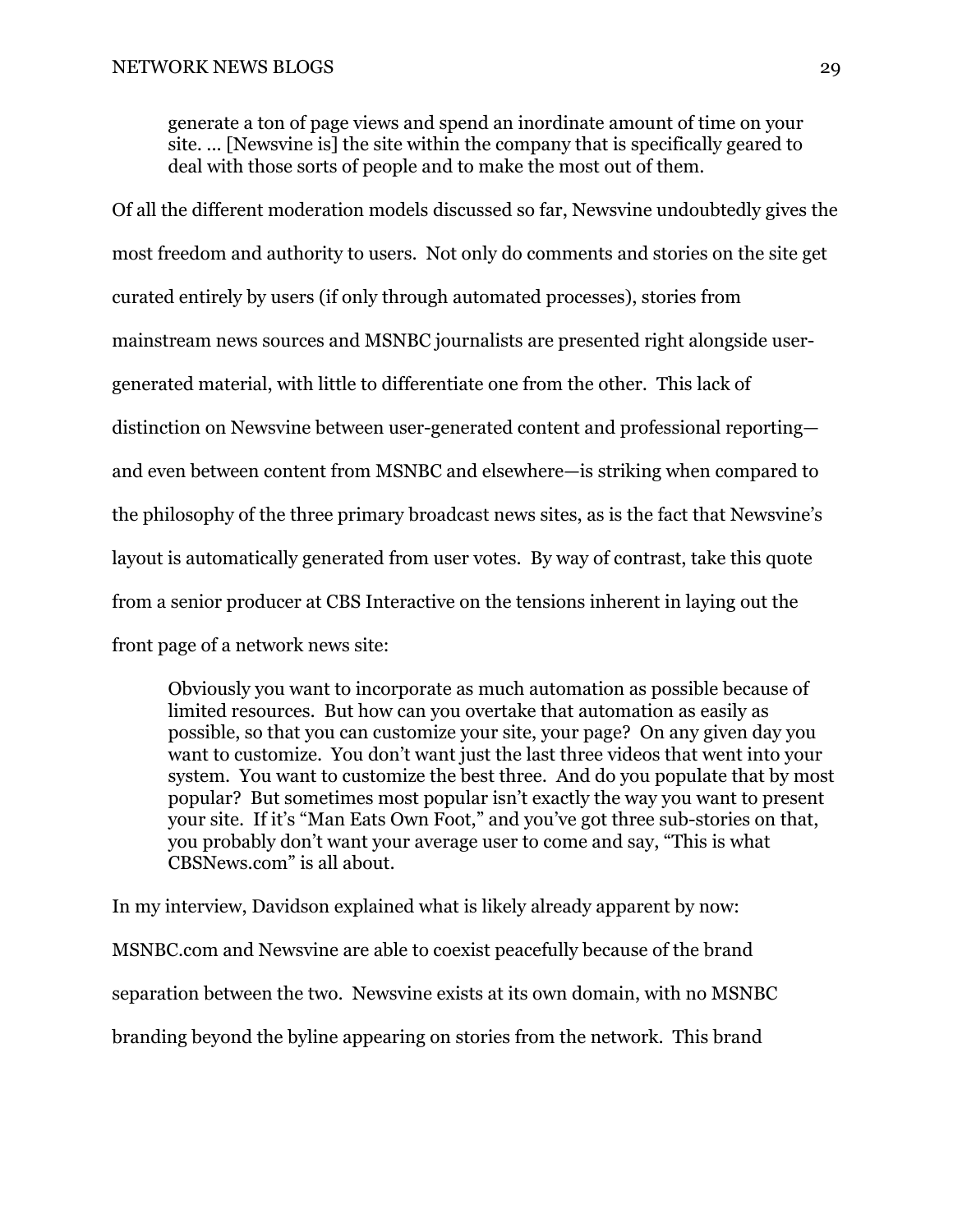separation lets users have their say, but obviates the need for close moderation of comments. Davidson called this the network's "arm's length community concept:"

We just don't really do any filtering at all. And so, the reason why it's nice to have kind of a slight brand separation between the two [sites] is that we can open up comment threads on Newsvine for MSNBC stories, and because they're branded Newsvine, it's not as important as it would otherwise be to tightly control what shows up. And as you know, from reading user comments on really any site that allows them, sometimes comments are awful, and those ones come down. But other times there are comments that are, you know, not worth deleting, but not really the sorts of things that you would want to show up on your flagship site, necessarily.

In other words, the moment when a user clicks "discuss" on an MSNBC.com story or jumps to Chuck Todd's space on Newsvine, they are dumped—somewhat jarringly—into an entirely different site, with vastly different branding, layout, and user interfaces. Moreover, the users of Newsvine are by no means exclusively, or even primarily, interested in content from MSNBC.com. The setup takes the small disclaimer mentioned by Michelle Levi, "our content stops here" and blows it up into a sort of virtual border crossing. Users are allowed greater freedom on Newsvine, but at the expense, perhaps, of their direct involvement with the network, which shuffles them off of its front stage entirely.

 Ironically, this border crossing can sometimes result in *greater* moderation aimed at users coming from MSNBC.com. While comment moderation is sparse on Newsvine, users can flag comments as abuse. A staff moderator will then delete extraordinarily offensive ones, but more often give users warnings, suspensions, or "slaps on the wrist," explaining to them why their comments are out of line with the collegial community norms of Newsvine. Users entering the site via MSNBC.com "Discuss" links are often less likely to know what Newsvine is, let alone that it has a set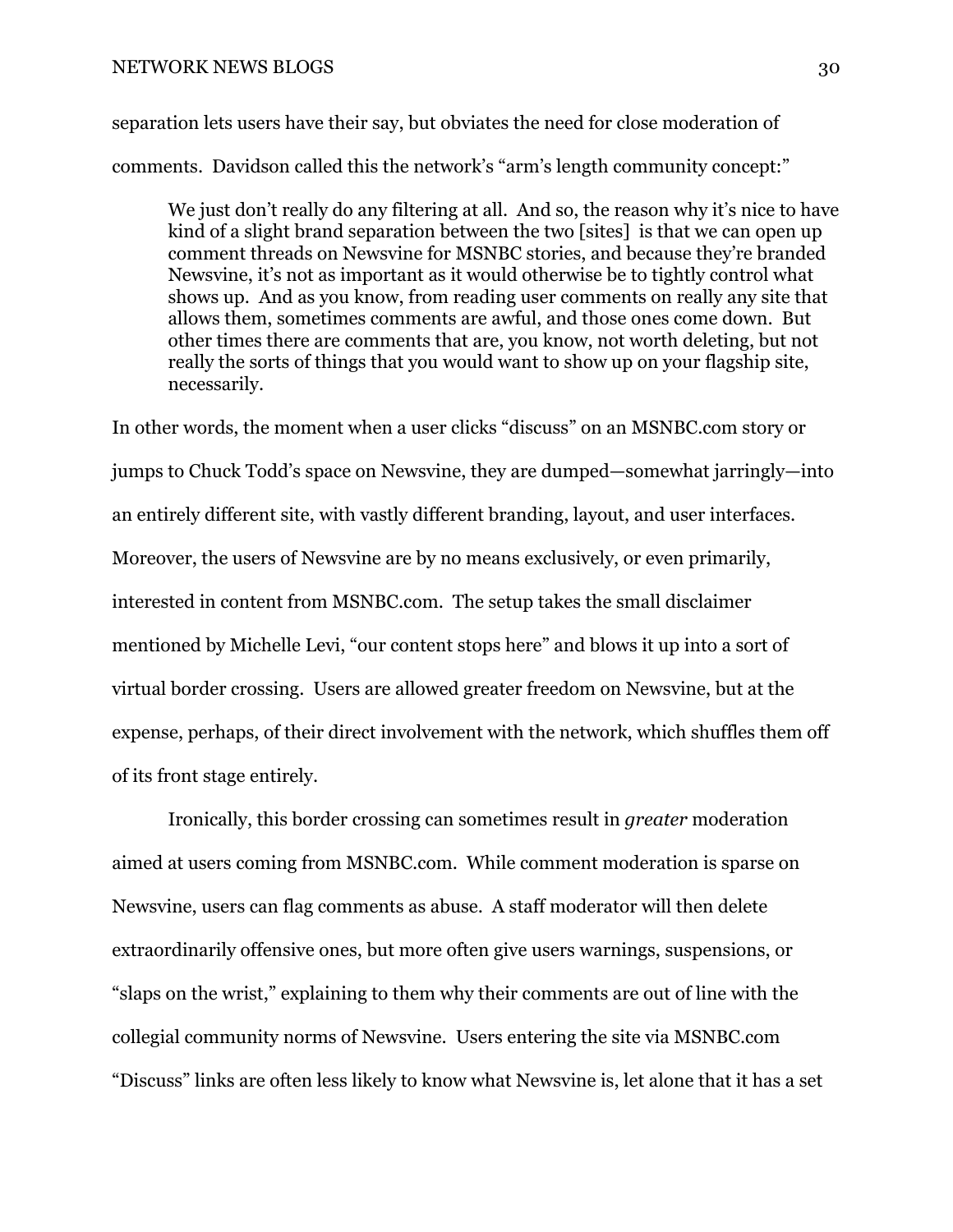of social norms substantively different than—and predating its association with— MSNBC.com. And that, says Davidson, makes them more likely to get flagged:

The people that come over to Newsvine in that way are not familiar with the ethos of Newsvine. ... They feel like they are about to leave a comment on a major media site. And sometimes there are bad behaviors that go along with that. If you're reading some sort of article—or watching some sort of video—by a pundit on MSNBC...[and] you want to leave a comment about it, flaming what you just saw, you're not necessarily aware that that's not really acceptable behavior on Newsvine. That's not really what people do. And so, often those threads are the toughest ones to moderate, because you have people who don't know the rules.

The contrasts in moderation strategy and social norms between Newsvine and MSNBC.com will only get more interesting in the near future. ABCNews.com and CBSNews.com held off on blogging until they were certain it was a project they wished to pursue—at which point the networks adopted a standard publishing platform of one sort or another to host all their blogs. MSNBC.com, on the other hand, began blogging earlier and took a more experimental approach to the medium. As a result, the site's blogs are currently hosted by a variety of different blogging platforms, including Community Server, TypePad, and MovableType. The company is now seeking to standardize its blogging platform, and the developers at Newsvine are in the process of designing a new blogging CMS for MSNBC.com, which will eventually usurp all these other platforms. The tool will be a more fully featured version of the publishing system used by members of Newsvine itself, and Newsvine hopes its users will also benefit from the upgrades made for MSNBC.com staff. At the same time, the question remains as to how much this new software—reverse engineered from Newsvine's laissez faire moderation technology, and with its capacity for aggregating users' opinions of an article—will impact the moderation policies on the MSNBC flagship site. The likely answer is, "not much." While Davidson made it clear that he prefers Newsvine's way of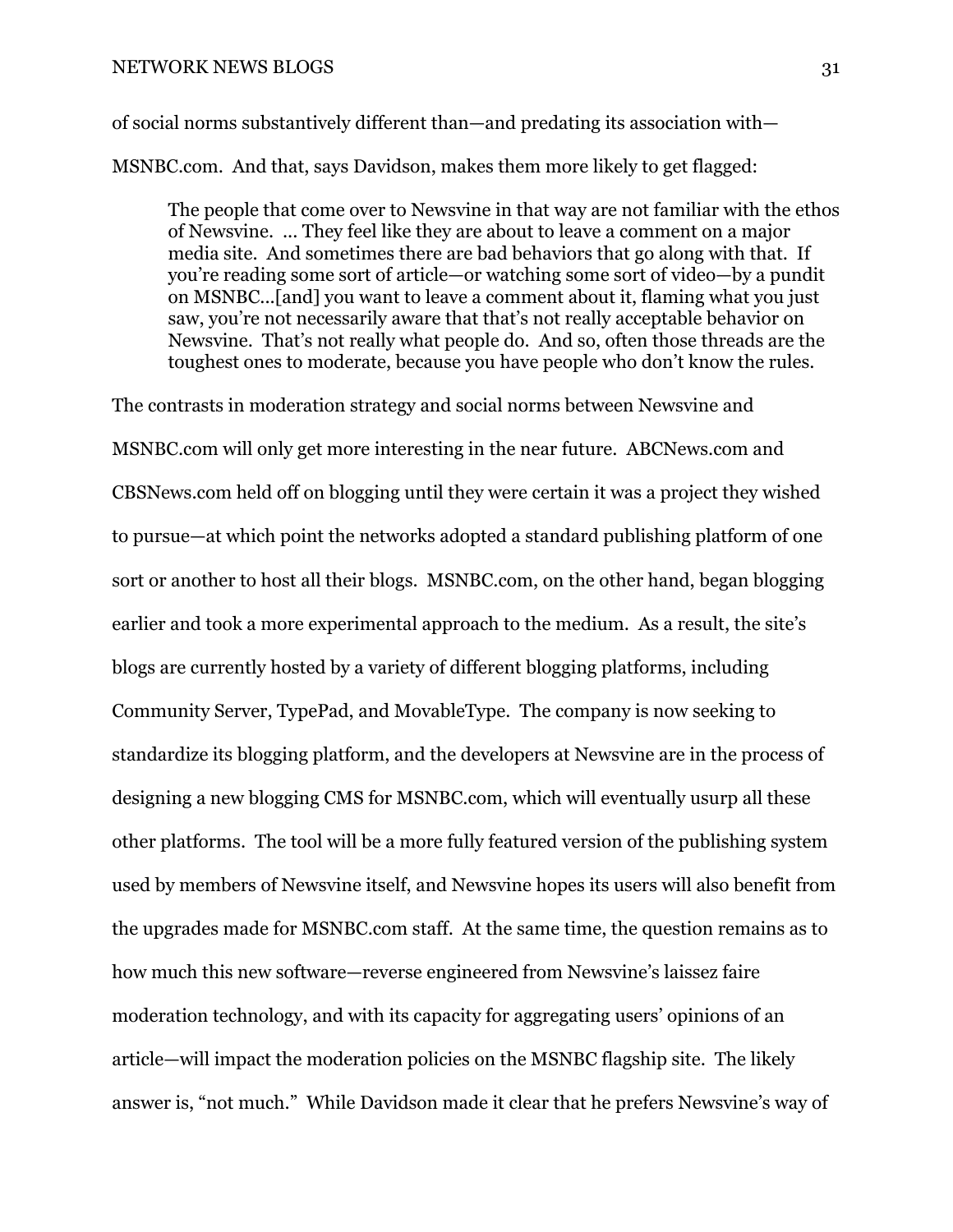moderating comments to MSNBC's, calling pre-moderation "the quickest way to kill a conversation," he also said the software will be developed to MSNBC.com's specifications, including an option for pre-moderation. "We have to support all of it, unfortunately," he said.

# **Editorial Experiences With Users**

While the above descriptions outline the various networks' policies, writ large, for handling user comments, they don't say much about how editorial staff experience these comments—or whether they actually feel the need to respond to them, as the public rhetoric about news blogs' conversational nature would suggest.

 At CBS News, one staffer explained that because blogs were increasingly used as a tool for publishing traditional reporting, user comments rarely added value.

It seems to me that 70 or 80 percent of them [commenters] are people with an agenda. And they use the bottom part of these blogs—and I'm sure it's the same across the board for all network news and all news sites—to forward their agenda and have little fights among each other. ... And very rarely does it forward the conversation. I would love for it to. But it's very rare that you get either an email back from a reader or a comment lower down that would warrant a reply. ... I think our blog in some ways is a little bit of a hybrid between, you know, your traditional, looser-format-and-sometimes-opinionated blog and a traditional story. You know what I mean? Like, in some ways it doesn't seem like it is a blog. And so, for people to respond underneath—They're not responding to me, the author. They're responding to Sarah Palin.

Her observation is an interesting one, in that it suggests part of the reason some network writers find user comments to be of little value is that they are written in response to something that is intended as a formal professional product, written with journalistic objectivity in mind, rather than as an informal conversational lead-in or even an opinion piece, conveying a point of view with which users can engage. This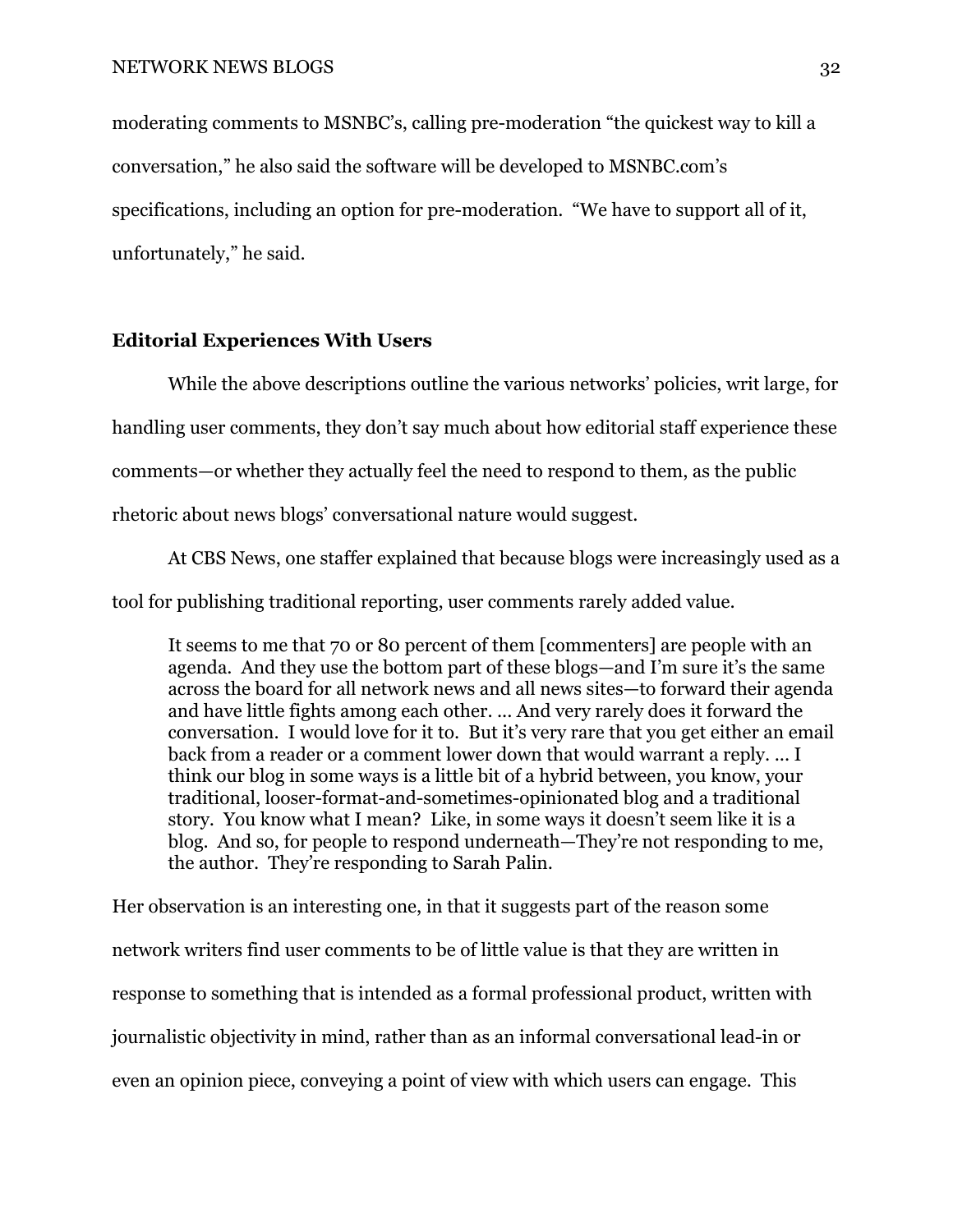state of affairs recalls Meyers' (1990) distinction between "narratives of nature" and "narratives of discovery." The news story, from this perspective, is presented as a narrative of nature—explicating a causal chain of given and indisputable facts—while the comment thread is seen as an invitation for users to talk amongst themselves about the natural order of things, as opposed to a place to engage with the author of the piece or interrogate the process of discovery. As the one CBS Interactive producer said previously, not allowing comments may signal a *lack* of engagement with users. But it seems that merely allowing users to post shouldn't be equated with engagement either. At Newsvine, Mike Davidson discussed what he considered to be the tendency of news organizations to equate engagement with the mere addition of comment features in Web software:

There are people in the news business who think that there's a big community button that you can just push. And things happen. And as an editor you don't need to really do anything other than push that button. And that's when it gets dangerous. Because you ask for features to be built, and then you let people use them. And you don't really end up connecting with them at all as a news organization.

Despite his observation, it would be overly simplistic, disingenuous, and tendentious to write a polemic here about networks ignoring user content. First, such an argument assumes that all or most user-submitted content is insightful or worth reading. And while such an assessment could kick off a larger treatise about the social construction of value (see Braun & Gillespie, this symposium), suffice it to say here that a reasonable proportion of user comments on news sites could be called "tedious" with a high degree of intersubjective reliability. Or, as one exasperated user on a networks site put it after trying to start a discussion on a recent article, "Almost everyone posting here acts like a f'head" (fleetwood1955, 2009).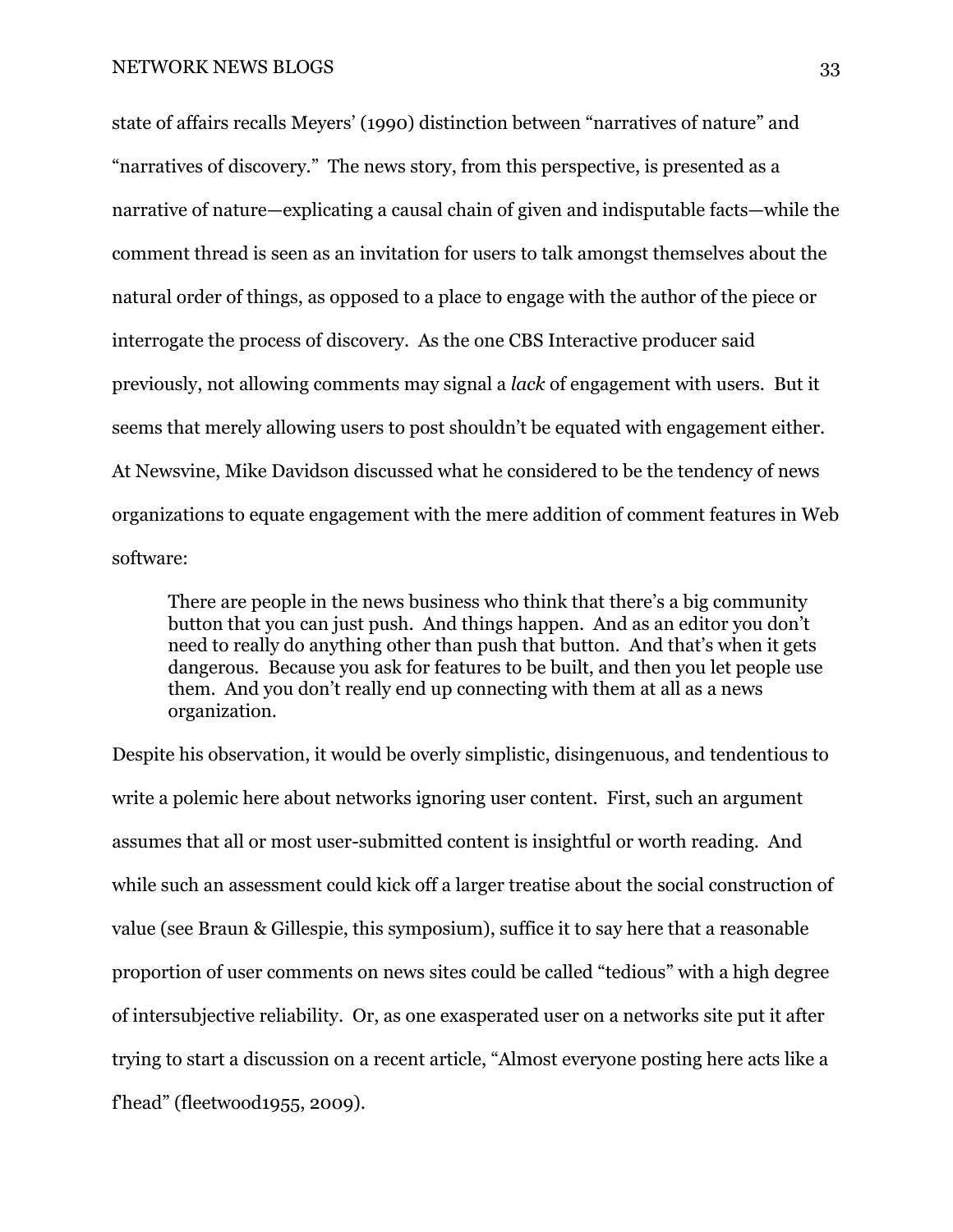Second, while they may ultimately prove the exception rather than the rule, there are numerous examples of blogs among the network news sites where bloggers do engage with users to a substantial degree and where user comments influence journalistic content on a regular basis. For instance, science writer Alan Boyle's *Cosmic Log*, the first blog launched by MSNBC.com in 2002, maintains its relatively informal editorial style and has become an online destination for experts in astronomy and aerospace. The blog frequently receives informed comments from professionals in these fields, many of whom use the threads not only to engage with the subject matter, but to supply facts about physics and aerospace happenings omitted in the actual blog post.<sup>[7](#page-33-0)</sup> Boyle frequently engages with users by replying to the threads, and in fact he says that commenters not only add value to the blog, but at times actually help him out:

[When] I started out, I would say to myself, "Well if anyone comes in and has some little technical point that they're incorrect about, I'm going to write back and I'm going to correct that for them." And I now understand that I just really can't do that. And there may be comments that have value, but like I say, get some little point wrong. And I feel a little more sanguine about letting that sort of thing go through, and just trust that if I get around to it I'll try to correct something that I feel is important and can be corrected, and sometimes other commenters beat me to it, and kind of take some of that load. And I really appreciate that—when other people weigh in and contribute usefully to the conversation.

While Boyle's blog, like all blogs on MSNBC.com, pre-moderates comments, unlike some bloggers at the network, he moderates the comments himself and does so promptly, often within a few minutes of their being posted. Moreover, far from viewing pre-moderation as antithetical to good conversation, Boyle argues that it's an essential prerequisite. It allows him to ensure that the conversation is civil, and the elevated discourse, he says, maintains pro-social norms on the blog, making the comment

<span id="page-33-0"></span><sup>7</sup> See the comment threads from Boyle (2007) and Boyle (2009) for good examples.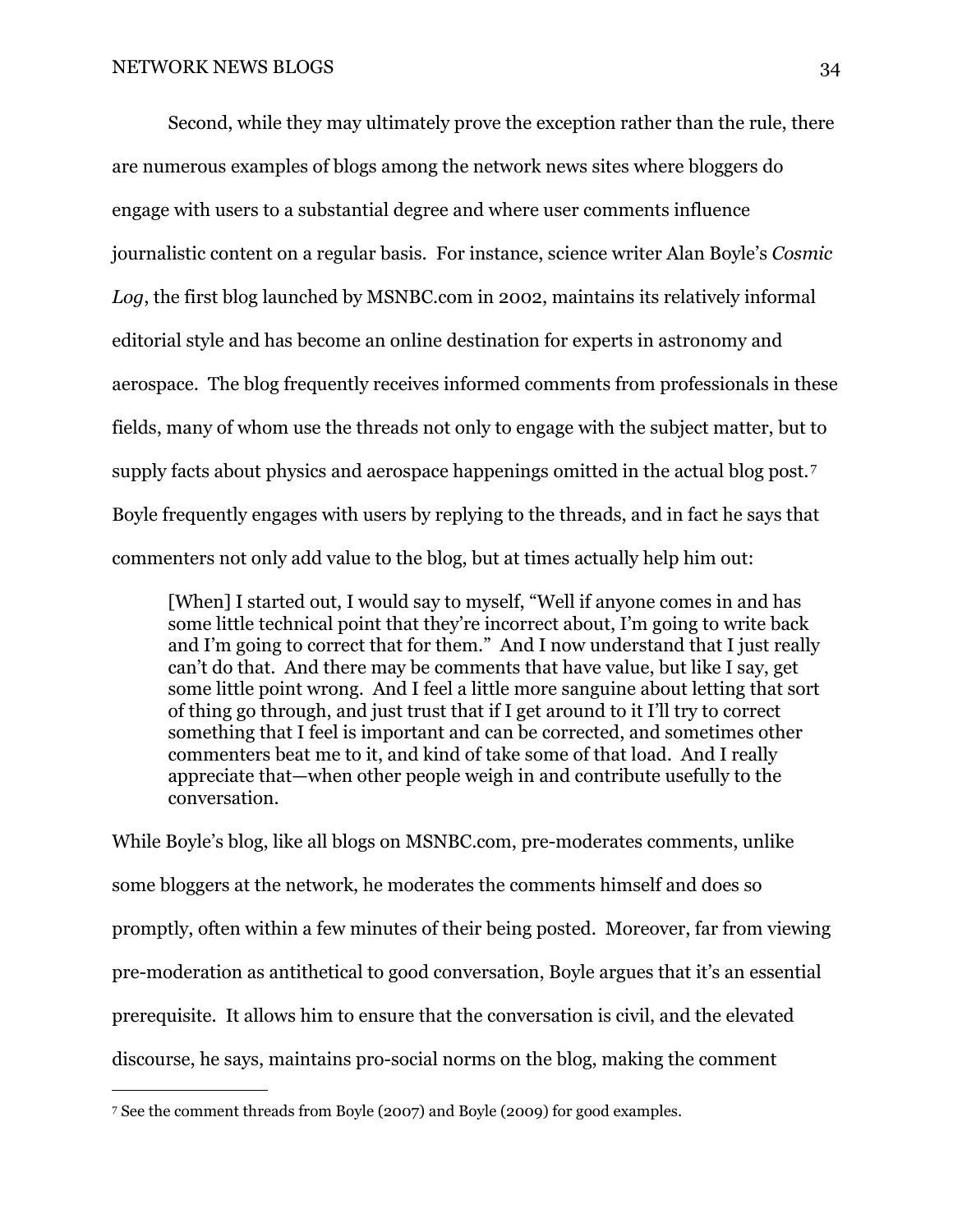threads worth reading and adding value for those who choose to visit. While required registration might accomplish some of the same goals, Boyle also said he believes it would be enough of a barrier to access to discourage comments from occasional and first-time visitors, who might otherwise pepper the discourse with new ideas and insights. Boyle's experience demonstrates that within the guidelines set by the networks and the software architectures that run their sites, there is some latitude afforded individual bloggers as to how to engage their audiences, as well as a diversity of opinion on the value of existing moderation strategies.

 To Mike Davidson at Newsvine, who tended to be critical of many of the network news blogs and pre-moderation of comments in general, Boyle and others who ran their blogs similarly were "real bloggers:"

So you have your Bob Sullivans of the world and your Alan Boyles of the world, who really run their blogs like personal blogs. I think it's great. They're the ones writing the articles. They're the ones pulling up the editor in a Web browser. They're the ones hitting publish. They're the ones manually approving comments very quickly. They're the ones going into comment threads and responding to users. To me that's a real blog. What they are doing is legitimate, real blogging for a large media organization.

Davidson was not the only interviewee to draw a distinction between "news blogs" and "real blogs" on the basis of bloggers' editorial style and engagement with users. Multiple respondents cited ABC News White House correspondent Jake Tapper's blog, *Political Punch*, as another example of a "real blog." Tapper posts to *Political Punch* multiple times a day, and it has become, by some metrics, the most popular blog at ABCNews.com. Like Boyle, Tapper generally writes his blog individually, though it occasionally has other contributors. While the blog ostensibly revolves around his political reporting, Tapper frequently writes in personal tangents, including personal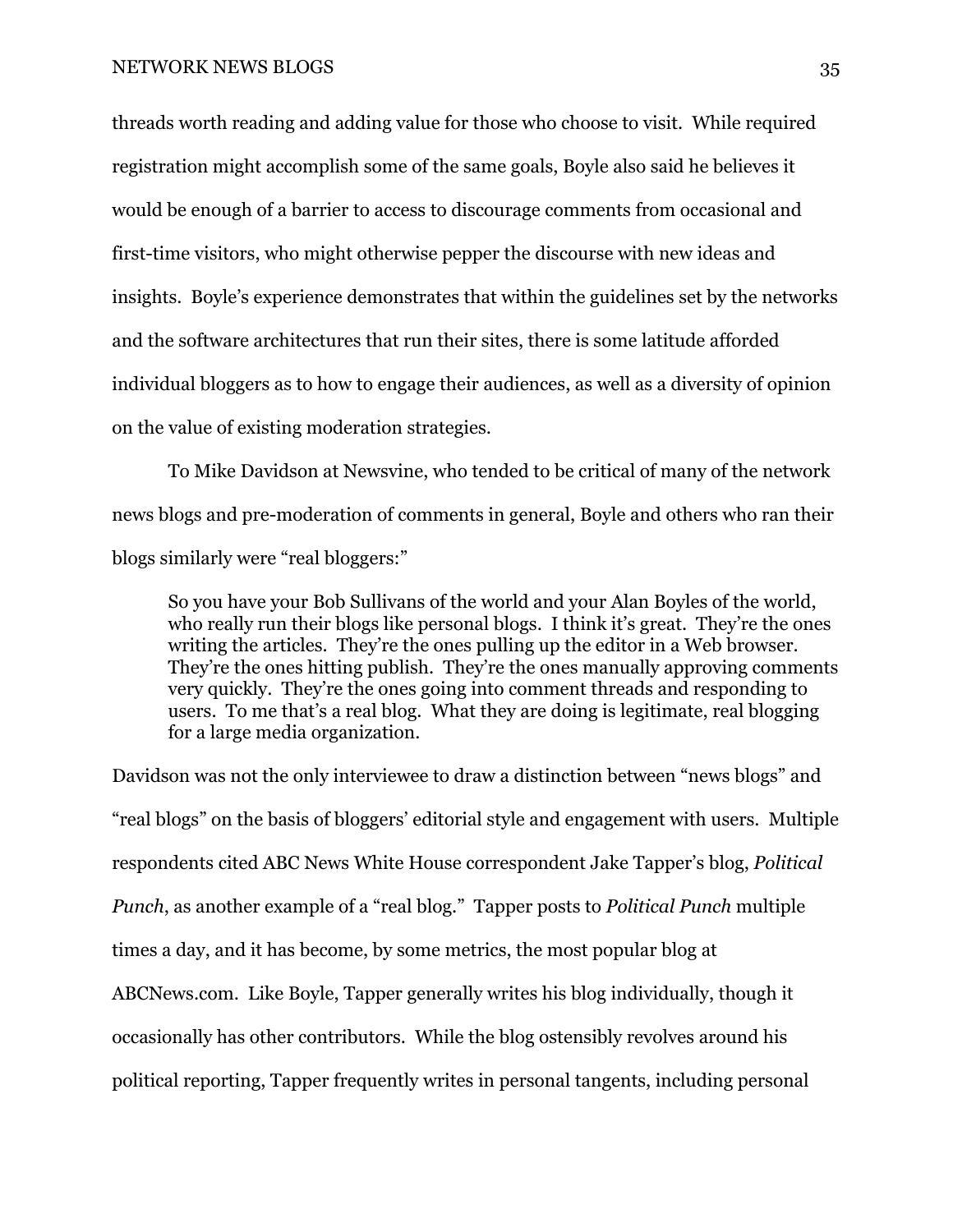stories and thoughts on TV shows, films, and other popular culture. While he rarely participates in comment threads, Tapper does respond to users in his posts on occasion and frequently interacts (albeit in limited fashion) with his audiences via Twitter. It's worth noting while ABC News executives have been vocally and enthusiastically supportive of Tapper's blogging efforts, ABCNews.com maintains strict editorial oversight over its blogs, an approach which has not always meshed easily with his attempt at an informal or irreverent style. Tapper recently told *Washington Post* media critic Howard Kurtz (2009), "I have had my struggles achieving the right tone...It's not always easy for a mainstream organization to accept what a blog is."

 While there are blogs, like Tapper's and Boyle's, that have achieved a large and/ or influential following of active users, some of the producers I talked with were quick to point out that these engaged visitors are in the minority—and that network news sites are designed to serve a much broader, generally passive audience. A senior producer at CBS Interactive commented that

I think more and more you're seeing more of a passive Web user. You know, someone who says, "I want an all-in-one shop. Show me some video and keep it rolling. And give me the stories that I want, because I don't want to go through my bookmarks. I don't want to go through a bunch of stuff. ... And I don't want to set up a customizable Google page. I just want a place where I can just go and I sit and am entertained for a little while."

In line with this observation about the preponderance of passive users, many of the most-trafficked blogs at the network news Websites feature little or no interaction between users and editorial staff. This preponderance of passive audiences isn't unique to blogs, either. Michelle Levi noted that in producing a Webcast for CBS Interactive, she and her collaborators had actively sought to interact with their audience through the Web, and regularly solicited audience questions and comments for guests appearing on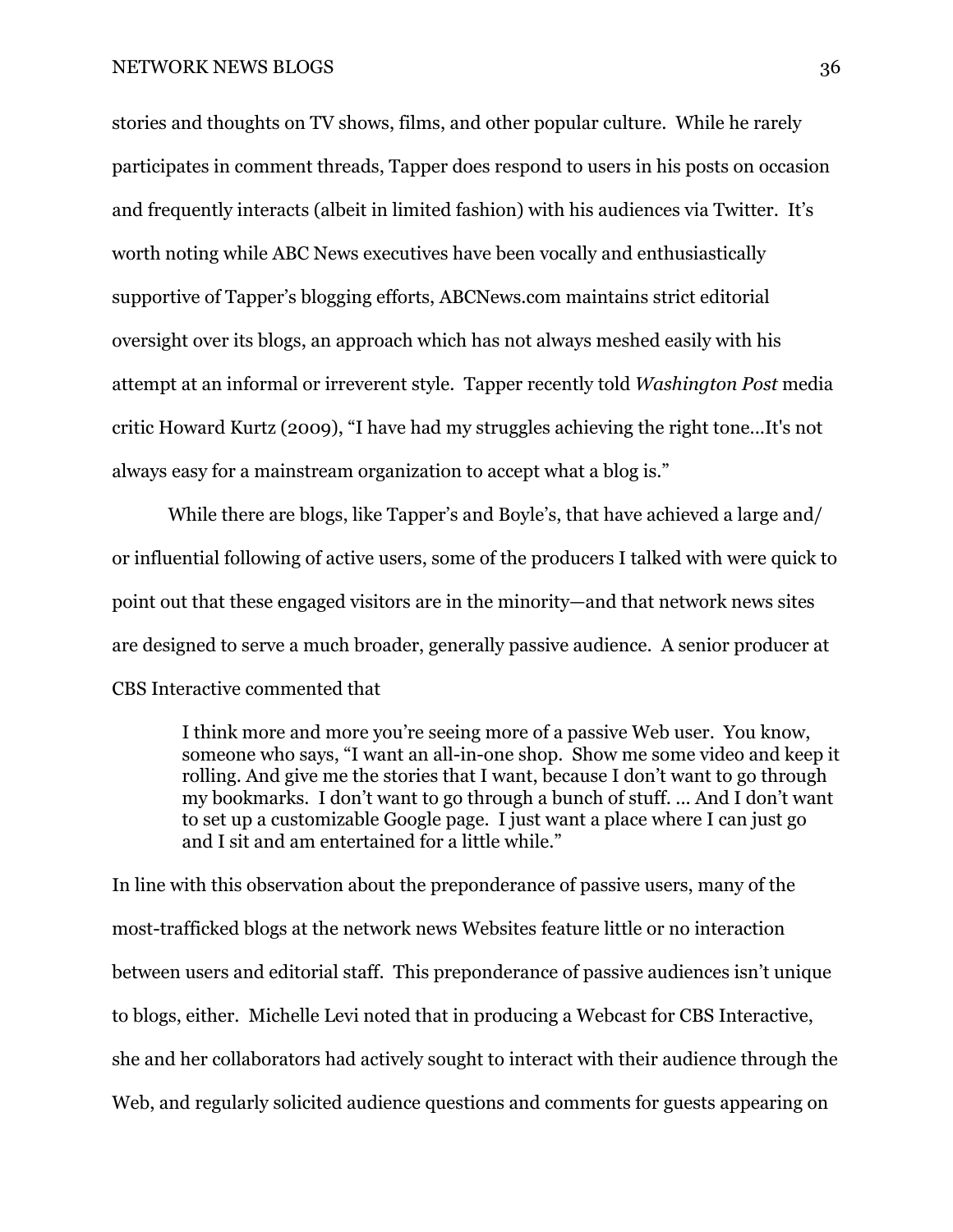the program. Despite the fact that the Webcast's audience numbered in the tens of thousands, the questions "just haven't been coming," she said.

Every once in awhile we'll have a show that gets six or seven. But, let's say 50 percent of them are not necessarily usable. ... While the technology's there to do it, we haven't found that people are just dying to get involved in the show. I think they're almost fine watching what we want to produce.

# **Moderation and Staging**

 By now an interesting picture is coming together of what stage management looks like online at the networks. And Weblogs constitute a curious front stage—or piece of one. The networks' digital divisions have at times been willing to let their blogs look broken or abandoned. Frequently blogs that are updated are either little more than alternative templates for traditional news writing, or in the words of one producer, amount to "enhancement products," containing little more than promotional content aimed at directing viewers to their television sets. In general, little access has been granted to back stage processes. The absence of new, working, or original content in these cases may not always be desirable to the networks' respective Web staffs, but it does not critically damage the credibility of the larger network news divisions, whose authority and audience is still—for the time being—primarily grounded in television. And while not all news workers at the networks have taken to the blog editorial form, many have found great advantages in the ease with which blogging software allows them to publish and to experiment.

 The presence of online content submitted by users, however, is treated with great ambivalence. It is welcomed insofar as it's seen as a prerequisite for capturing audiences online, or a sign that people are reading the site—and this is especially true in light of the evening news' continual ratings decline. But at the same time, when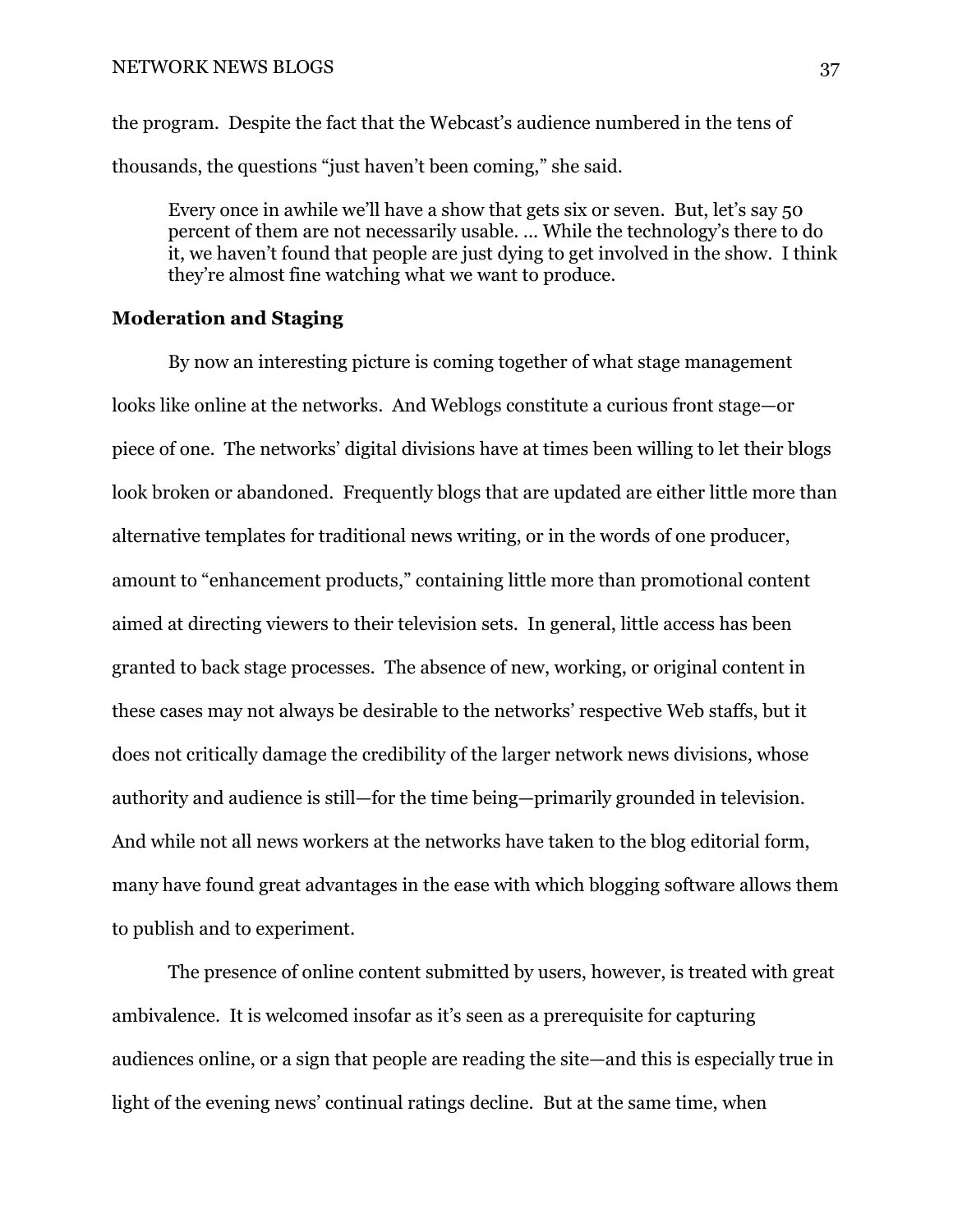networks allow users to publish content to their sites, the collective institutional concern is that they are effectively allowing those users to speak for them and to play on the network stage. As such, user-generated content is surrounded by disclaimers and subject to careful scrutiny, sometimes before its publication, sometimes afterward, and often both.

 It's early yet to say how the stage management practices of the networks will change as they continue to delve deeper into the Web and its ever-evolving roster of interactive services and applications. But already the observations in this paper on how the networks have taken to blogging show clear patterns that can easily be extended to the same organizations' experiences with other emerging media. For instance, the news networks are just now beginning large-scale experimentation with the micro-blogging service, Twitter. Already at least one visible stage-management controversy has erupted on this new playing field. ABC News recently reviewed its professional protocols with regard to Twitter after correspondent Terry Moran posted a frank comment by President Obama ("Pres. Obama just called Kanye West a 'jackass'...") before the latter had a chance to add that his remark was off the record (Alexander, 2009; Shaer, 2009). As Gaye Tuchman (1978), Herbert Gans (1979), Charlotte Ryan (1991), and many others have pointed out, the news media's authority and credibility are extraordinarily reliant on their access to institutional sources, the White House being foremost among these. While Moran's tweet ultimately turned out to be a relatively minor dust-up for ABC News, it's hard to imagine it occurring in an arena with higher stakes—and it's thus easy to understand why executives at the network were swift to lay down the law, issuing the following statement through a spokesperson: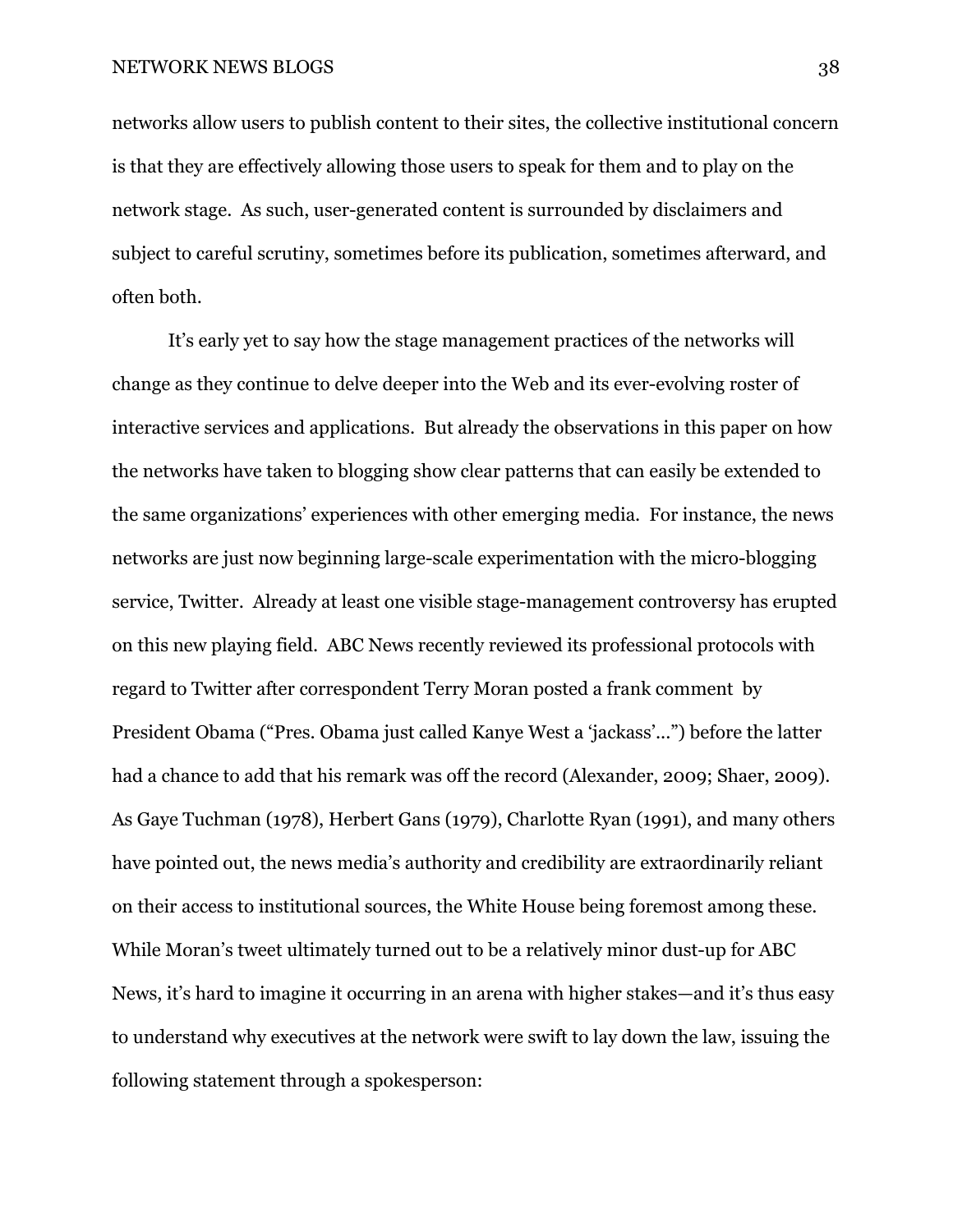There should be a very dark, easily understood line between material that is approved, vetted and published, and material that has yet to reach that standard...The message to our employees is very clear: If it's approved and published, then people can tweet it or share it on Facebook…. Prior to that happening, the information is not to be shared. (Shaer, 2009)

As Hilgartner (2000) demonstrated in his study of the National Research Council, and as others in science and technology studies have long known (Collins, 1983), controversies such as this one, where institutional decorum is breached, provide insights into the the more mundane normative structure of organizations. In the case of the networks, it's clear that while some correspondents manage to use Twitter—like the blogging platforms that preceded it—in a playful and experimental fashion, there are distinct boundaries, and penalties for crossing them, when it comes to what parts of the news gathering process can be made public and what should be kept back stage. This emphasis on policing journalistic editorial style and restricting access to the back stage isn't limited to ABC News. Even before the Terry Moran incident, a senior producer at CBS Interactive had this to say about how CBS is keeping Twitter a professional space:

Every correspondent who's been trained on Twitter has said, "So, why do people care what I'm eating for breakfast?" And the answer is, "No one [cares]. We don't want you to Tweet anything about breakfast. We want you to Tweet the news. Use it as a hard news tool." And that's how we use Twitter.

The promotional quality of network news blogging also carries over to many of the networks' Twitter accounts. Following a smattering of TV news personalities on Twitter reveals that much of what's posted by the networks consists of updates concerning who and what will appear on one television show or another.[8](#page-38-0) Even some of television news' most enthusiastic Twitterers and recognizable personalities, like David Gregory, the

<span id="page-38-0"></span><sup>8</sup> For examples, you can examine the Twitter accounts of ABC News' George Stephanopoulos, CBS News' Andrew Cohen, or NBC's *Dateline.*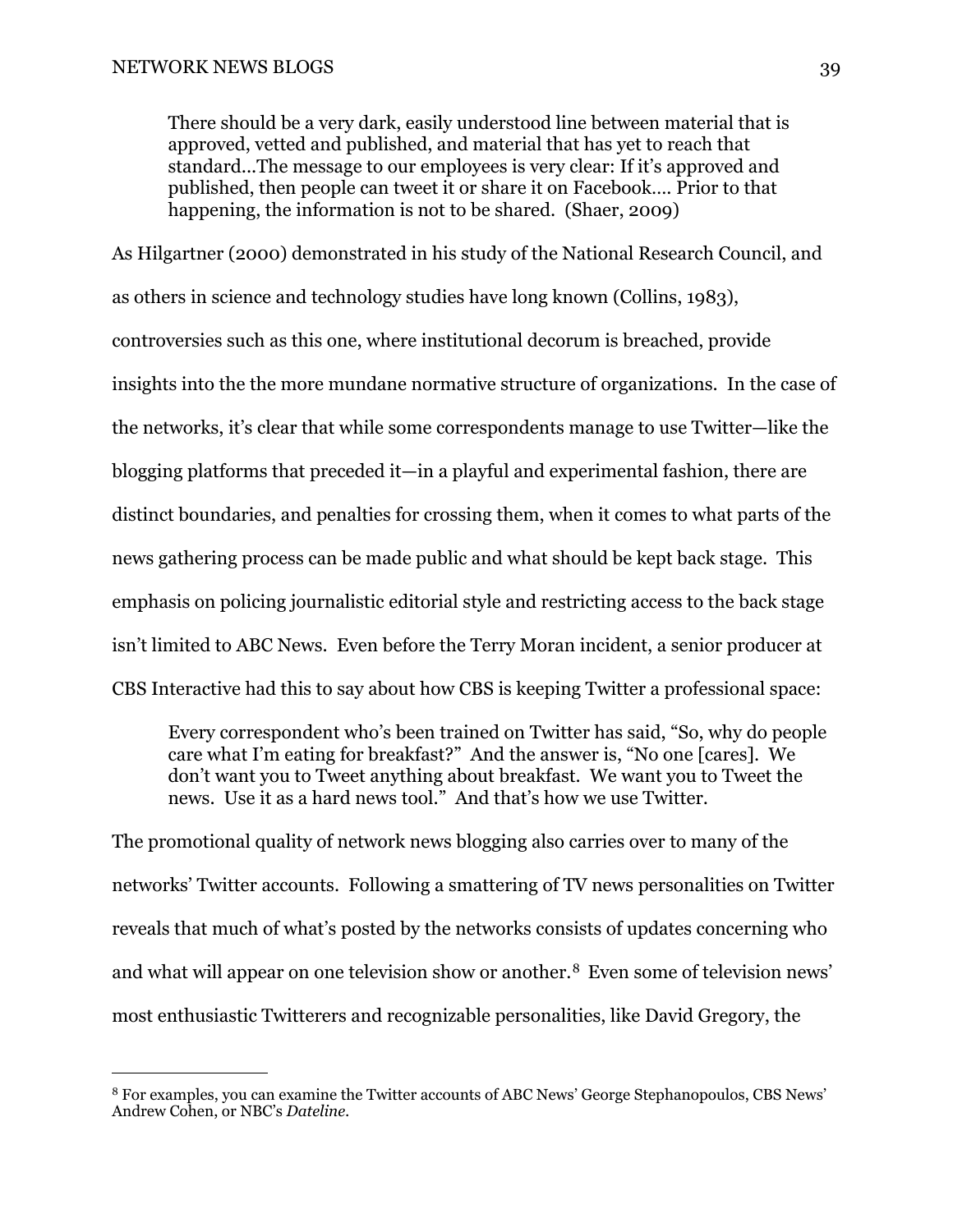anchor of NBC News' *Meet the Press*, have described the service as "just another marketing tool" (Stanley, 2009).

 As Boczkowski (2004) put it, "the past survives in the future" (p. 70). Many of his observations about the adoption of Web publishing by newspaper businesses from the mid-1990s to the early 2000s are easily transferrable to the networks' adoption of Web technologies a decade later. Like the newspapers, the networks have been largely reactive in their adoption of new technologies, including blogging. Ed O'Keefe, a senior producer at ABC News, explicitly told me that the networks frequently waited on innovations and proofs-of-concept from others before adopting new publishing tools. And while MSNBC.com dipped its toe in the water as early as 2002, none of the broadcast divisions of the major networks became involved in blogging until late 2005, long after the word "blog" had become a household term. Also in line with Boczkowski's (2004) observations is the fact that network news blogging is defined by its relationship to existing editorial practices and most often to the television broadcasts. Content for the Web is largely parasitic on television journalism efforts, and much of the material that appears online in blogs is explicitly intended to promote television personalities and/or broadcasts.

## **A Concluding Invitation**

 It will seem anticlimactic, but beyond these simple observations, I don't wish to draw any grand conclusions. The questions I've raised in this paper are jumping-off points for for my dissertation, and one reason I've submitted this conference paper is to invite feedback and critique from the community of journalists and academics it concerns. I'd like to know what attendees of this conference think about my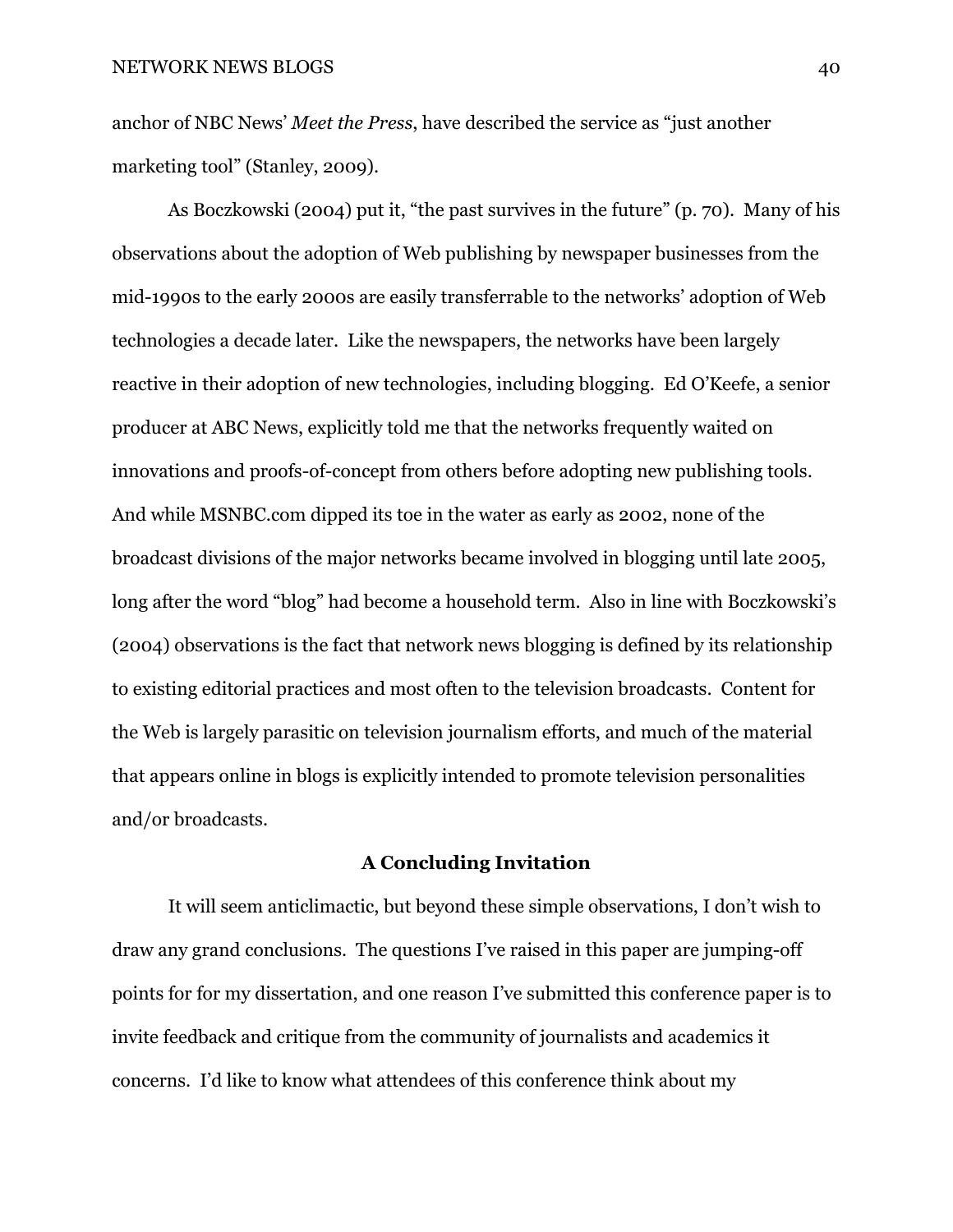assessments, what questions I should be asking, and what questions I've yet to pursue. My experience so far with this project has raised many lines of inquiry that I'm eager to consider. How do news blogs fit into the larger digital strategy of the networks as they move online? How do the various policies and moderation strategies actually affect the dynamics of conversation on the various news sites? And how much more can I learn by looking at the sites from the perspective of users? Does it matter, for instance, that commenters on the *Daily Nightly* think of themselves as an online community—"the regulars," as they call themselves? How do they see their relationship to the Website? And how are specific communities/networks of users regarded by the editorial staff that engages with them? For that matter, what's the difference between "audiences" and "users?" I've been using the two terms interchangeably—as my sources generally have but there's a world of semantic difference between the two that's waiting to be explored. In short, I've raised more questions than I've answered—in my research and, no doubt, in this paper. As such, I welcome your comments, ideas, and suggestions as I expand on this research and consider what the next phase of my inquiry might be.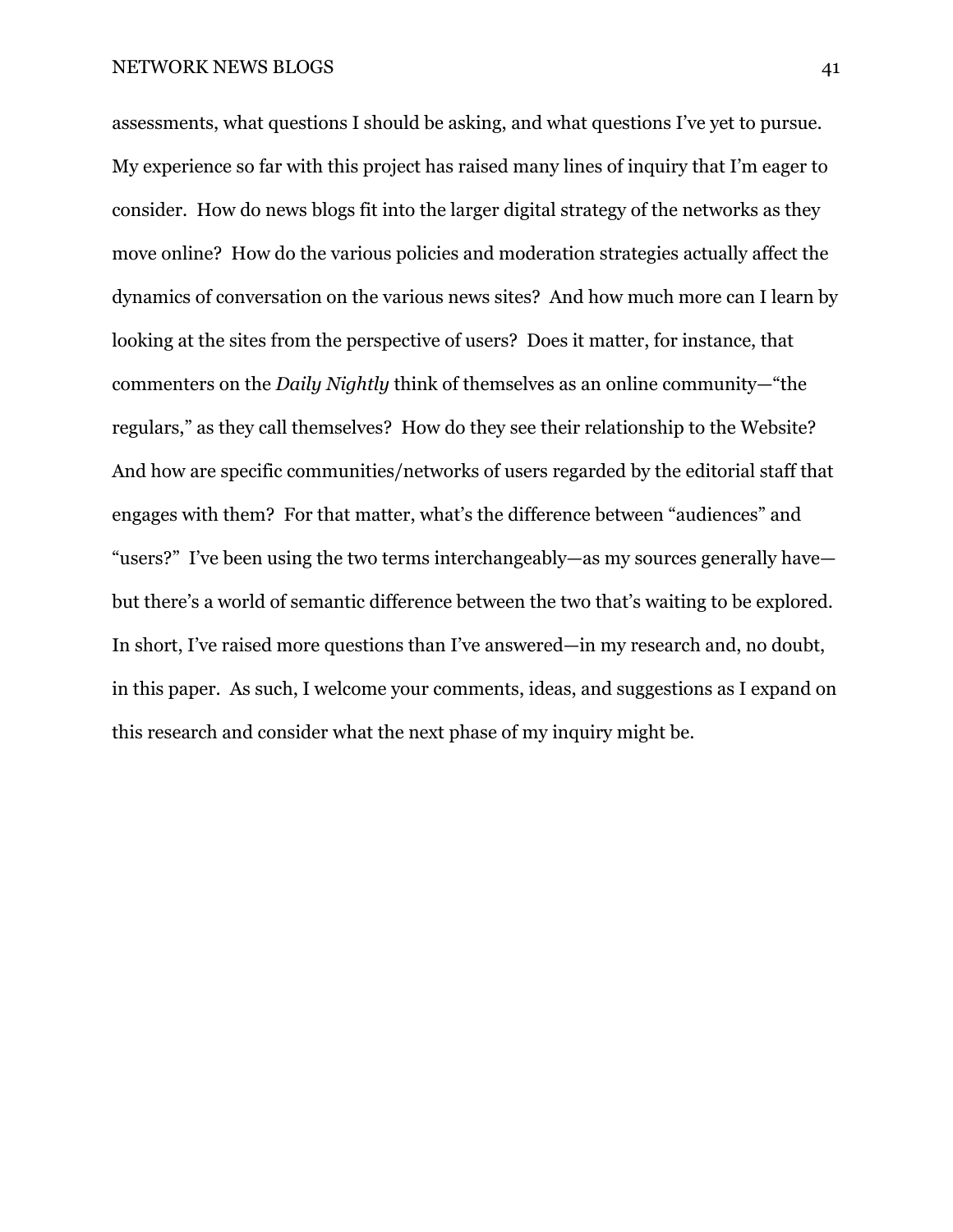## References

- ABC News team makes formal debut tonight; Co-anchors plan time in the field and in the studio. (2006, January 3). *USA Today*, 5D.
- Alexander, D. (2009, September 15). Did Obama call Kanye a jackass? *Front Row Washington*. Reuters News Blog, . Retrieved September 16, 2009, from [http://](http://blogs.reuters.com/frontrow/2009/09/15/obama-reportedly-calls-west-jackass-over-mtv-antics/) [blogs.reuters.com/frontrow/2009/09/15/obama-reportedly-calls-west-jackass](http://blogs.reuters.com/frontrow/2009/09/15/obama-reportedly-calls-west-jackass-over-mtv-antics/)[over-mtv-antics/.](http://blogs.reuters.com/frontrow/2009/09/15/obama-reportedly-calls-west-jackass-over-mtv-antics/)
- Armbruster, A. (2008, April 28). Local stations should be socializing: Networking sites can help viewers connect to community, broadcasters. *Television Week*, 10.
- Bauder, D. (2004, July 22). ABC News launching 24 hour service with the convention. *The Associated Press State & Local Wire*. Retrieved September 17, 2009, from LexisNexis Academic.
- Bijker, W. E. (2006). Why and how technology matters. In R. E. Goodin & C. Tilly (Eds.), *The Oxford Handbook of Contextual Political Analysis*. Oxford, UK: Oxford University Press.
- Blogger: Tour Engage your friends. (2009). *Blogger*. Blog-hosting Service, . Retrieved September 14, 2009, from [http://www.blogger.com/tour\\_con.g.](http://www.blogger.com/tour_con.g)
- Boyle, A. (2009, June 17). Revision for space vision? *Cosmic Log*. MSNBC.com News Blog, . Retrieved September 16, 2009, from [http://cosmiclog.msnbc.msn.com/](http://cosmiclog.msnbc.msn.com/archive/2009/06/17/1969240.aspx) [archive/2009/06/17/1969240.aspx](http://cosmiclog.msnbc.msn.com/archive/2009/06/17/1969240.aspx).
- Boyle, A. (2007, October 3). Your Sputnik memories. *Cosmic Log*. MSNBC.com News Blog, . Retrieved September 16, 2009, from [http://cosmiclog.msnbc.msn.com/](http://cosmiclog.msnbc.msn.com/archive/2007/10/03/394131.aspx?p=1) [archive/2007/10/03/394131.aspx?p=1](http://cosmiclog.msnbc.msn.com/archive/2007/10/03/394131.aspx?p=1).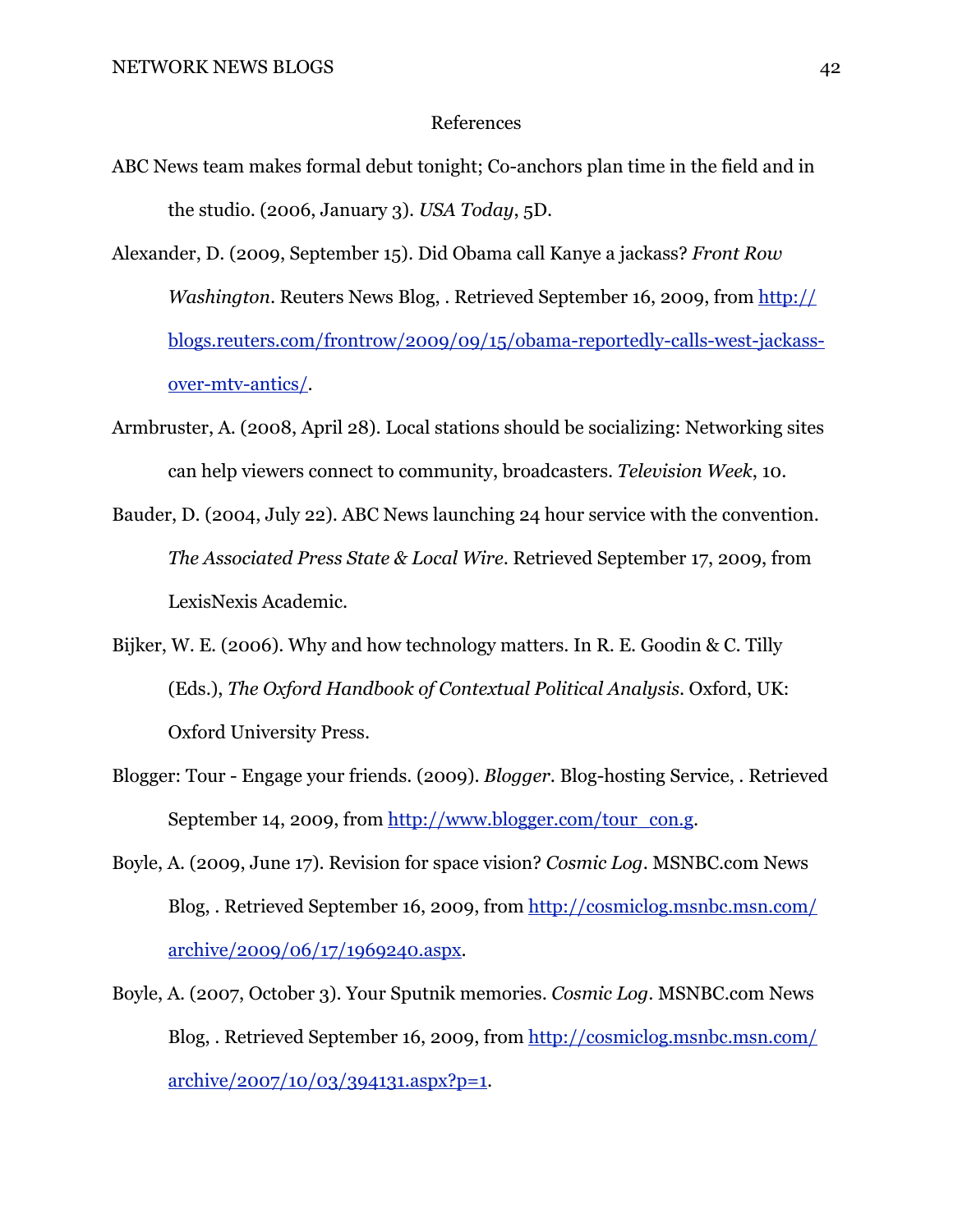- CBS to launch 24-hour Internet news network, bypassing cable. (2005, July 12). *Agence France Presse*. Retrieved September 16, 2009, from LexisNexis Academic.
- Collins, H. M. (1983). An empirical relativist programme in the sociology of scientific knowledge. In K. Knorr Cetina & M. Mulkay (Eds.), *Science Observed* (pp. 85-113). Thousand Oaks, CA: Sage Publications.

Could blogs save NBC News? (2005, April 21). *National Post*, AL2.

Couric producer axed for plagiarism. (2007, April 11). *Daily News*, 28.

- Deuze, M. (2003). The Web and its Journalisms: Considering the Consequences of Different Types of Newsmedia Online. *New Media Society*, *5*(2), 203-230. doi: [10.1177/1461444803005002004](http://dx.doi.org/10.1177/1461444803005002004).
- Deuze, M. (2007). *Media Work*. Digital Media and Society Series. Cambridge, UK: Polity Press.
- Elliott, S. (2007, April 11). Where on the Web is Matt Lauer? *New York Times*, 4.
- Features—Overview. (2009). *TypePad*. Blog-hosting Service, . Retrieved September 14, 2009, from<http://www.typepad.com/features/>.
- fleetwood1955. (2009, September 12). Comment on N.Y. college student dies of H1N1. *CBSNews.com*. Network News Website, . Retrieved September 16, 2009, from LexisNexis Academic.
- Gans, H. J. (1979). Deciding what's news: A study of CBS Evening News, NBC Nightly News, Newsweek and Time. New York: Pantheon Books.

Goffman, E. (1959). *The Presentation of Self in Everyday Life* (1st ed.). Anchor.

Gold, M. (2008, August 26). Quick takes: Latecomer Gibson joins blogosphere. *Los Angeles Times*, 2.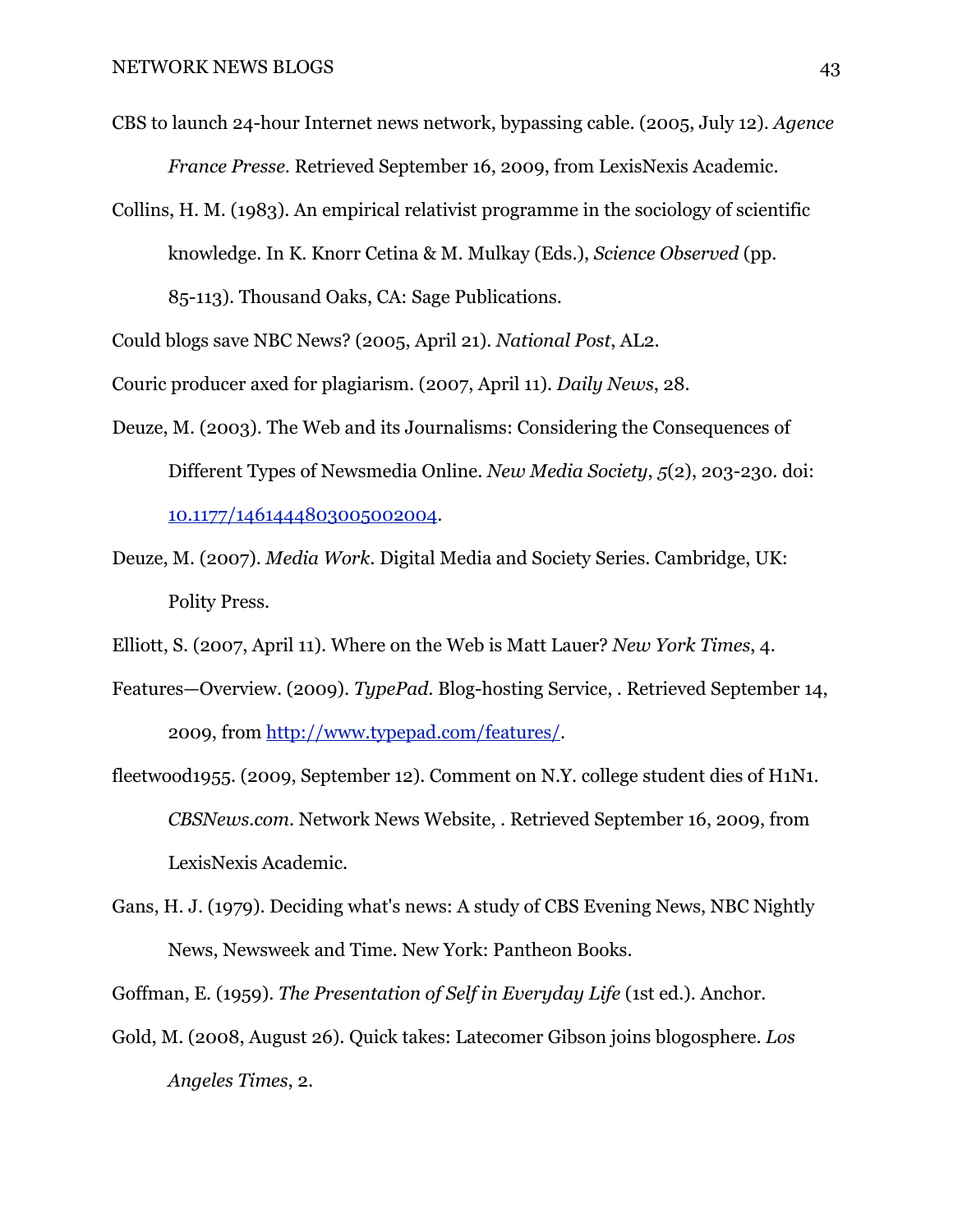- Greppi, M. (2007, May 7). For TV news, a Web culture clash; Emergence of online stars creates ethical dilemmas at info divisions. *Television Week*, 1.
- Gusfield, J. R. (1981). *The Culture of Public Problems: Drinking-Driving and the Symbolic Order*. Chicago: University of Chicago Press.
- Hilgartner, S. (2000). Staging authoritative reports. In *Science on stage: Expert advice as public drama* (pp. 43-85). Stanford, CA: Stanford University Press.
- Johnson, P. (2005, November 28). A year later, NBC's Williams keeps dialogue going with viewers. *USA Today*, 4D.
- Johnson, P. (2006a, April 3). Fact vs. opinion: Who wins online? *USA Today*, 2D.
- Johnson, P. (2006b, March 13). Web-savvy news 'dinosaurs' take a page from history. *USA Today*, 12D.
- Johnson, P. (2006c, April 17). When Couric signs on for CBS, she'll be signing on online, too. *USA*, 3D.
- Kline, R., & Pinch, T. (1996). Users as agents of technological change: The social construction of the automobile in the rural United States. *Technology and Culture*, *37*(4), 763-795.
- Kurtz, H. (2009, March 2). Covering Obama, Pushy Jake Tapper Presses His Points. *Washington Post*. Retrieved from [http://www.washingtonpost.com/wp-dyn/](http://www.washingtonpost.com/wp-dyn/content/article/2009/03/01/AR2009030101987.html) [content/article/2009/03/01/AR2009030101987.html](http://www.washingtonpost.com/wp-dyn/content/article/2009/03/01/AR2009030101987.html)

Kurtz, H. (2009, July 16). Media Woo the Appalachian Tale. *Washington Post*, C01.

Lafayette, J. (2005, December 12). ABC's 'World News' going multimedia; Net rolls out online expansion plans. *Television Week*, 8.

Learmonth, M. (2006, August 18). Web simulcast for Couric. *Daily Variety*, 4.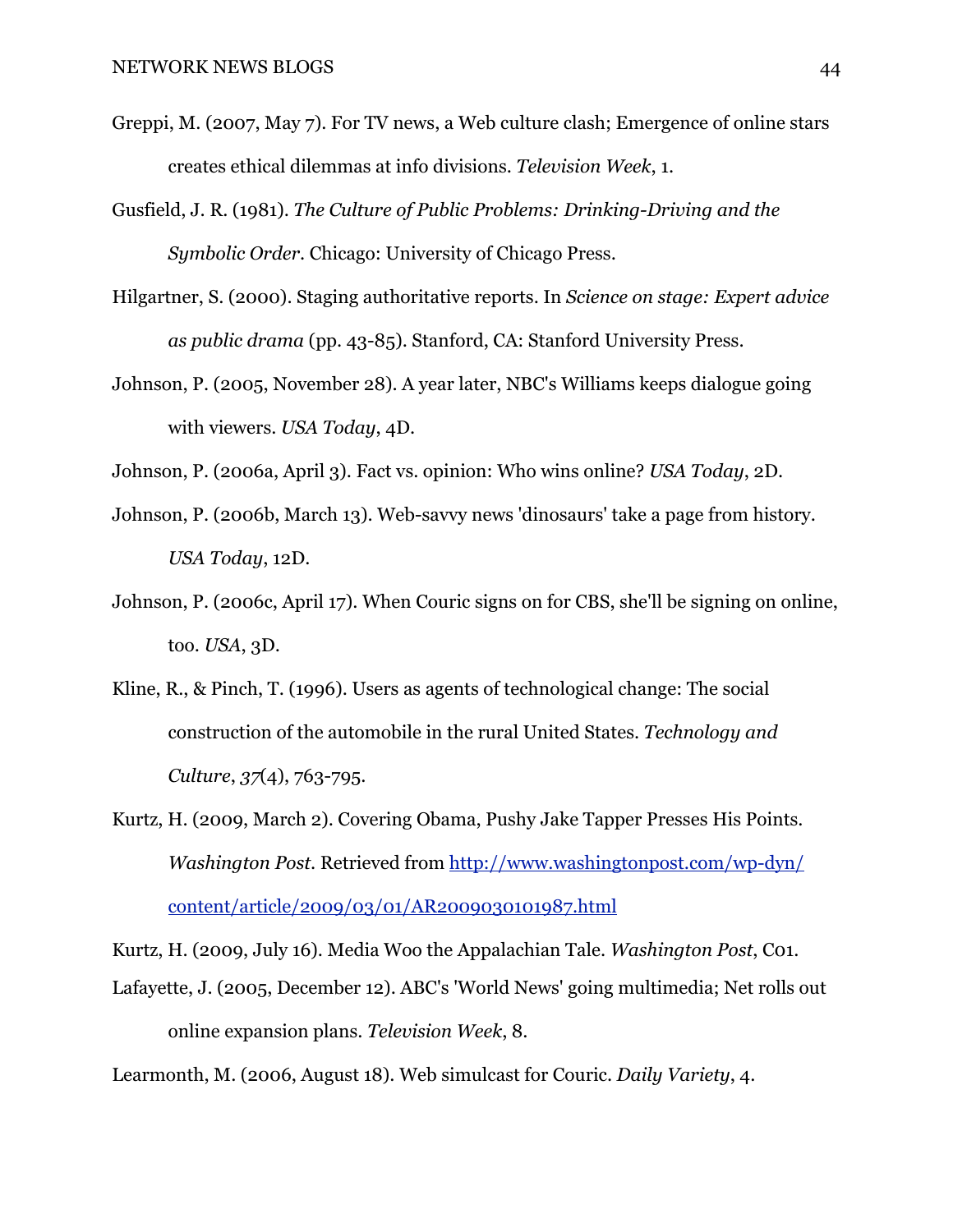- LiveJournal.com homepage. (2009). *LiveJournal*. Blog-hosting Service, . Retrieved September 14, 2009, from [http://www.livejournal.com/.](http://www.livejournal.com/)
- Meyers, G. (1990). *Writing biology: Texts in the social construction of scientific knowledge*. Madison, WI: University of Wisconsin Press.
- Nolan, H. (2007, April 23). Analysis—Halfway approach to blog was CBS' error. *PR Week*, 10.
- Pinch, T. J., & Bijker, W. E. (1984). The Social Construction of Facts and Artefacts: Or How the Sociology of Science and the Sociology of Technology Might Benefit Each Other. *Social Studies of Science*, *14*(3), 399-441.
- Rowland, K. (2006, October 20). NBC to cut 700 jobs in plan to consolidate. *Washington Times*, C08.
- Ryan, C. (1991). *Prime Time Activism: Media Strategies for Grassroots Organizing*. South End Press.
- Schmelzer, R. (2006, February 20). Why NBC is one to watch. *PR Week*, 25.
- Schudson, M. (2003). *The Sociology of News* (1st ed.). W.W. Norton & Co.
- Shaer, M. (2009, September 16). Moral of Obama, Kanye incident? Nothing is off the record anymore. *Horizons Blog*. Christian Science Monitor Blog, . Retrieved September 16, 2009, from [http://features.csmonitor.com/innovation/](http://features.csmonitor.com/innovation/2009/09/16/moral-of-obama-kanye-incident-nothing-is-off-the-record-anymore/) [2009/09/16/moral-of-obama-kanye-incident-nothing-is-off-the-record](http://features.csmonitor.com/innovation/2009/09/16/moral-of-obama-kanye-incident-nothing-is-off-the-record-anymore/)[anymore/](http://features.csmonitor.com/innovation/2009/09/16/moral-of-obama-kanye-incident-nothing-is-off-the-record-anymore/).
- Squires, C. (2005, December 10). Networks reinvent TV news for a digital age. *St. Petersburg Times*, 1A.